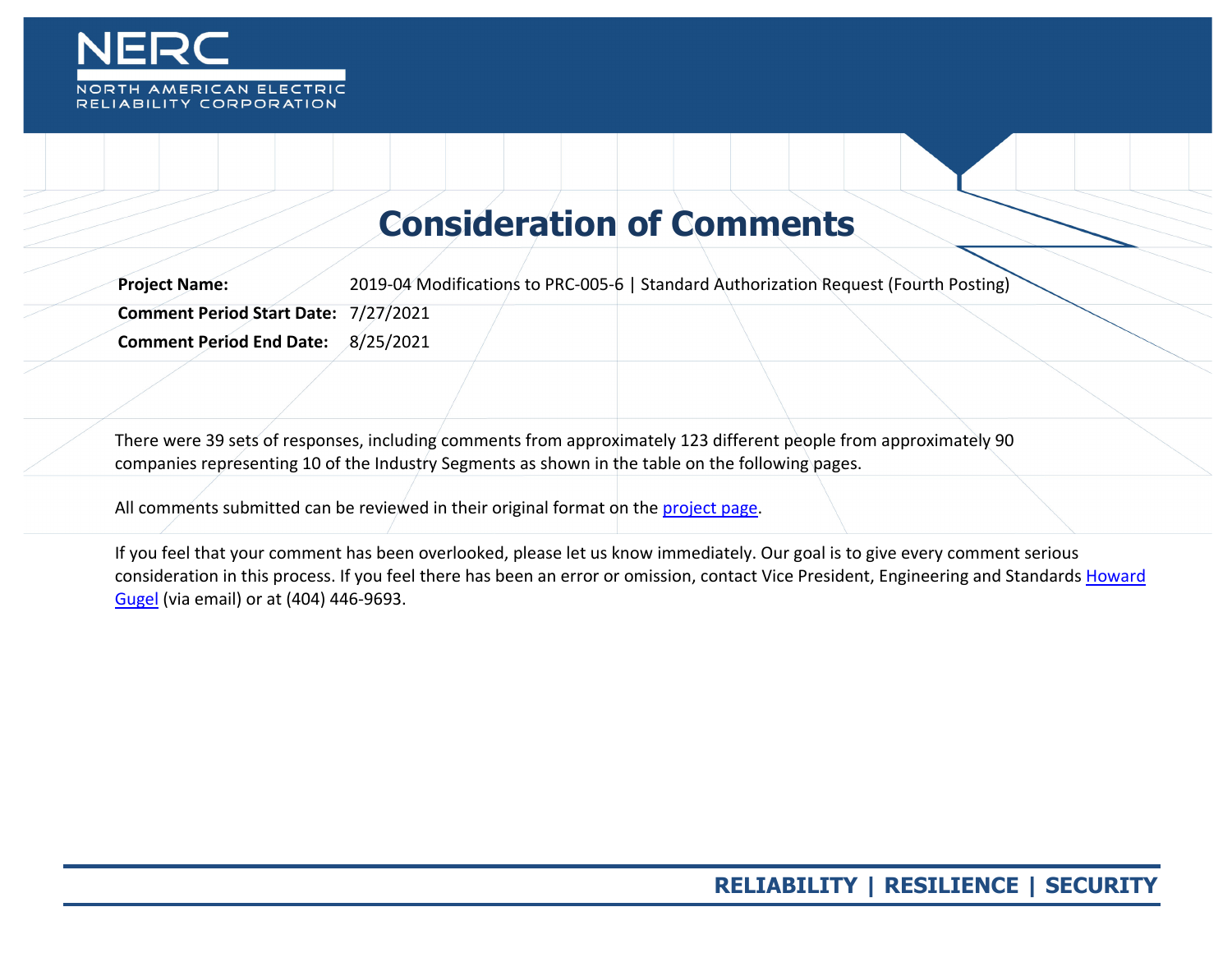<span id="page-1-0"></span>

## **Questions**

**1[. Based on comments, the SAR DT team revised the scope of the original SAR to be more comprehensive of industry concerns with](#page-15-0)  [PRC-005. Do you agree that the scope as described above would allow the future SDT to thoroughly assess issues with PRC-005 and](#page-15-0)  [present them along with possible solutions to industry during the standards development phase of the project? If not, please provide](#page-15-0)  [your detailed thoughts.](#page-15-0)**

## **Summary Response**

Per the standards development process, the SAR was posted and a SAR Drafting Team was formed to consider the comments received from industry and modify the SAR as appropriate to establish the project scope (parameters of work) for the future standing drafting team. In response to industry comments from four postings for the SAR, the SAR Drafting Team revised the project scope. Based on comments received by industry, the SAR Drafting Team revised the scope of the original SAR to be more comprehensive of industry concerns with PRC-005. The scope of the SAR allows the future Standard Drafting Team to thoroughly assess issues with PRC-005 and present them along with possible solutions to industry during the standards development phase of the project.

The SAR Drafting Team has the responsibility of outlining the scope within which the future Standard Drafting Team operates. Additionally, the SAR and future Standard Drafting Teams are tasked with producing quality standards centered around the risk to the Bulk Electric System, not around specific technologies such as synchronous generator excitation systems. Since failing to maintain protection systems embedded in control systems presents the same risk to the BES regardless of the control system in question (synchronous generator excitation system or otherwise), the scope was expanded to ensure the future Standard Drafting Team has all the available tools to create a standard which meets the quality and intent of NERC standards. This was based on industry comments, in addition to the desire to produce quality standards.

In June of 20[1](#page-1-0)6, Xcel Energy submitted a Request for Interpretation<sup>1</sup> (RFI) to NERC seeking clarification on what equipment should be included in the scope of an entity's Protection System Maintenance Program relative to NERC Reliability Standard PRC-005-6. Xcel Energy noted that many modern generator excitation systems have the capability to respond to electrical quantities and initiate trip signals to either the

<sup>1</sup>Xcel RFI PRC-005-6

-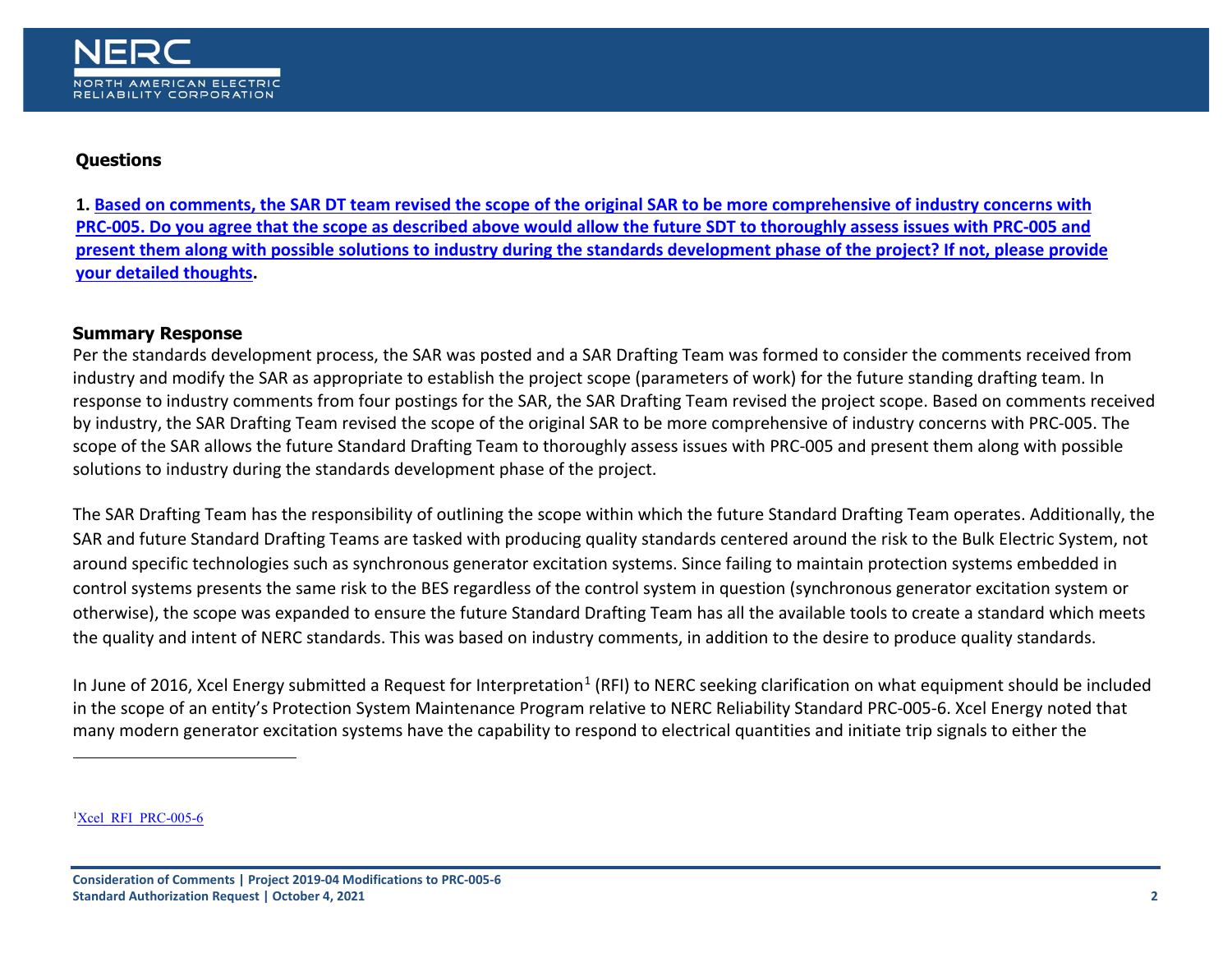

generator lockout or generator output breaker. Xcel Energy asked whether a protection function (if enabled) that is embedded in a generator's excitation system or voltage regulator would meet the definition of Protection System, and therefore be included in the scope of PRC-005-6. The RFI was rejected by the NERC Standards Committee at the recommendation of NERC staff, the standards developer, and leadership of the PRC-005-6 drafting team for the following reason:

"The generator excitation systems and voltage regulators described in Xcel Energy's RFI are capable of monitoring electrical quantities, such as voltage or current, and responding to those quantities, by causing a trip of the generator in response to these signals. Therefore, it is clear that these embedded protective functions, if enabled, would be included in the scope of Reliability Standard PRC-005-6 as set out in the Applicability section of the standard."

Despite this perceived clarity, the North American Generator Forum (NAGF) received feedback from members indicating that significant confusion still remains throughout the industry regarding the applicability of protective functions inside synchronous generator excitation systems to PRC-005. Consequently, in May 2019, the NAGF submitted a SAR to NERC requesting revisions be made to PRC-005-6 that would provide clear and unambiguous language within the standard pertaining to the applicability of protective functions within an Automatic Voltage Regulators (AVR) and any maintenance requirements (activities and intervals) associated with those protective functions.

Generator excitation systems and voltage regulators may have imbedded protective functions and are capable of monitoring BES electrical quantities, such as voltage or current, and responding to those quantities, by causing a trip of the generator in response to these signals in the same manner as a protective relay. Therefore, if the embedded protective functions are enabled, they are already included in the scope of Reliability Standard PRC-005-6 as set out in the Applicability section of the standard (refer to Standard Committee's answer to the 2016 RFI by Xcel Energy). The SAR is seeking further clarification that the enabled protective functions are applicable to the standard in order to help the industry and ensure a reliable BES. Protective Relays and Protective Functions within the excitation system and voltage regulators are indeed coordinated with the limiters via PRC-019, but PRC-019 is not a maintenance standard.

The current maintenance tables in PRC-005-6 contain activities for traditional batteries and for alternative non-battery DC supplies. The intent of the SAR Drafting Team is to give the future Standards Drafting Team the ability to include maintenance activities for alternative battery DC supplies for Protection Systems (e.g., lithium ion, flow).

It is important to note that the SAR scope does not cover the complete control systems; but rather the specific BES protective functions, wherever they may reside. The SAR scope includes BES protective functions already identified in the PRC-005-6 FAQ (pages 38-39), regardless of the system in which they are deployed (relay or otherwise). The deviation from exclusively synchronous generator excitation systems was

**Consideration of Comments | Project 2019-04 Modifications to PRC-005-6 Standard Authorization Request | October 4, 2021 3**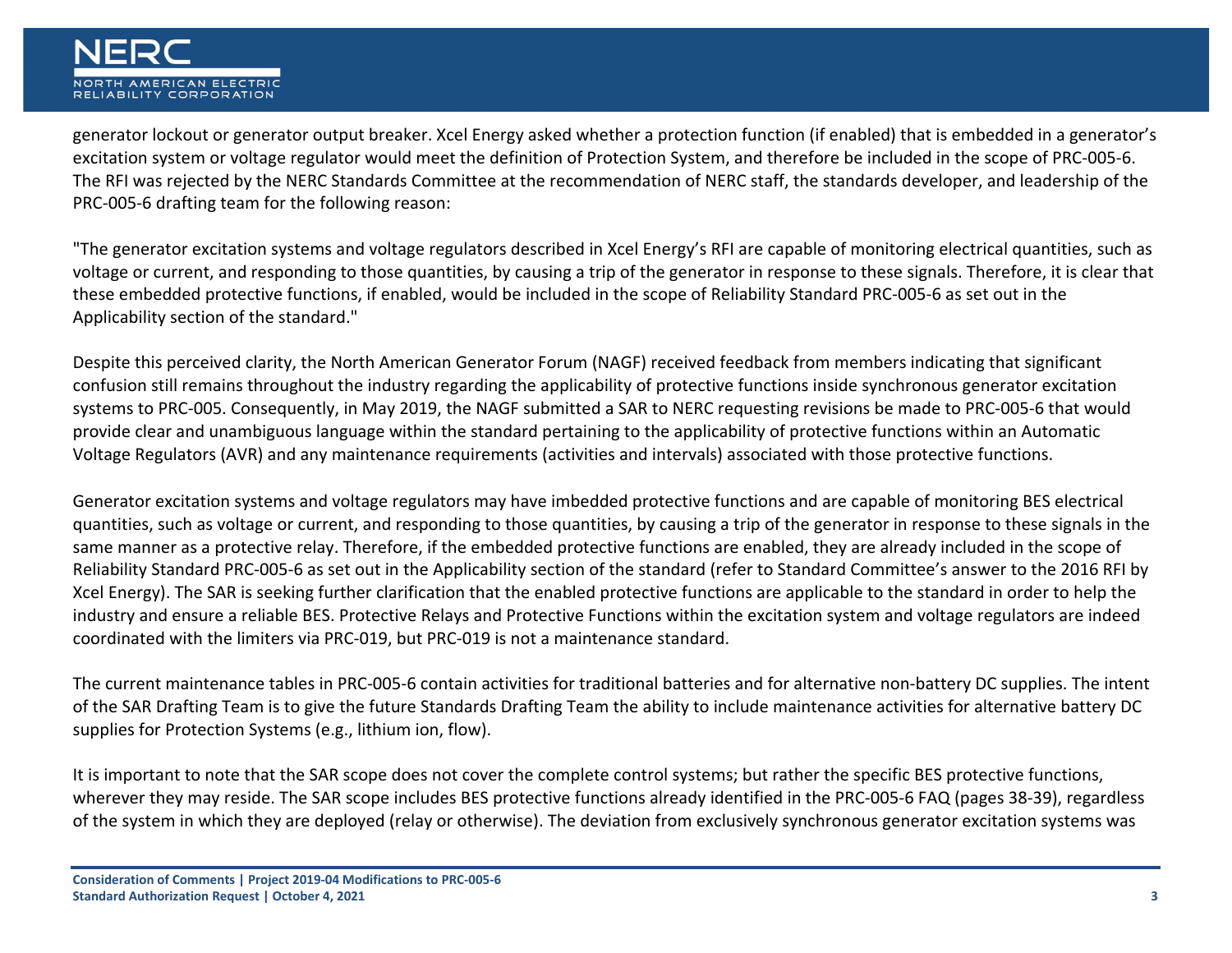necessary to maintain neutrality in regard to different types of generation or transmission assets, and to produce a quality standard based on risk presented to the BES regardless of the system in which protective functions are deployed.

Entities registered as UFLS-only DPs have PRC-005-applicable Protection Systems, but are not expressly listed as Applicable Entities in Section 4.1. UFLS-only DPs should be added to the Applicability section to avoid any confusion and to be consistent with the FERC-approved Risk-Based Registration (RBR) changes. The inclusion of this within the scope of the SAR is a carry-over from the Project 2017-07 Standards Alignment with Registration.

From page 98 of Supplementary Reference and FAQ PRC-005-6 Protection System, Automatic Reclosing, and Sudden Pressure Relaying Maintenance and Testing: "While UFLS and UVLS equipment are located on the distribution network, their job is to protect the Bulk Electric System. This is not beyond the scope of NERC's Section 215 authority. FPA section 215(a) definitions section defines bulk power system as: "(A) facilities and control Systems necessary for operating an interconnected electric energy transmission network (or any portion thereof)." That definition, then, is limited by a later statement which adds the term bulk power system "…does not include facilities used in the local distribution of electric energy." Also, Section 215 also covers users, owners, and operators of bulk power Facilities. UFLS and UVLS (when the UVLS is installed to prevent system voltage collapse or voltage instability for BES reliability) are not "used in the local distribution of electric energy," despite their location on local distribution networks. Further, if UFLS/UVLS Facilities were not covered by the reliability standards, then in order to protect the integrity of the BES during under- frequency or under-voltage events, that Load would have to be shed at the Transmission bus to ensure the Load-generation balance and voltage stability is maintained on the BES."

All comments received from each posting of the SAR regarding the preferred direction of the future Standard Drafting Team have been well documented and will be provided to the future Standard Drafting Team to provide industry input into the direction of that team.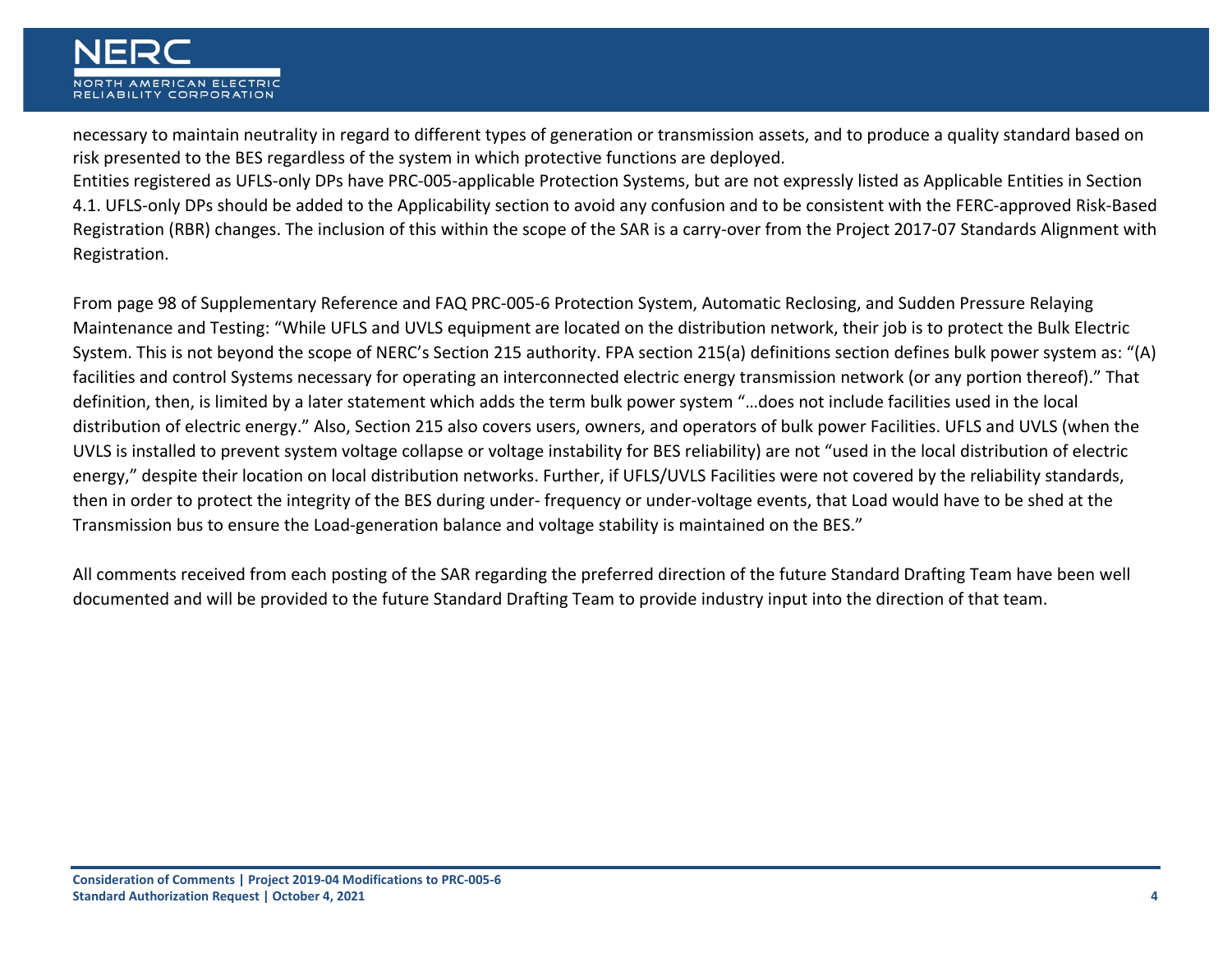

## **The Industry Segments are:**

- 1 Transmission Owners
- 2 RTOs, ISOs
- 3 Load-serving Entities
- 4 Transmission-dependent Utilities
- 5 Electric Generators
- 6 Electricity Brokers, Aggregators, and Marketers
- 7 Large Electricity End Users
- 8 Small Electricity End Users
- 9 Federal, State, Provincial Regulatory or other Government Entities
- 10 Regional Reliability Organizations, Regional Entities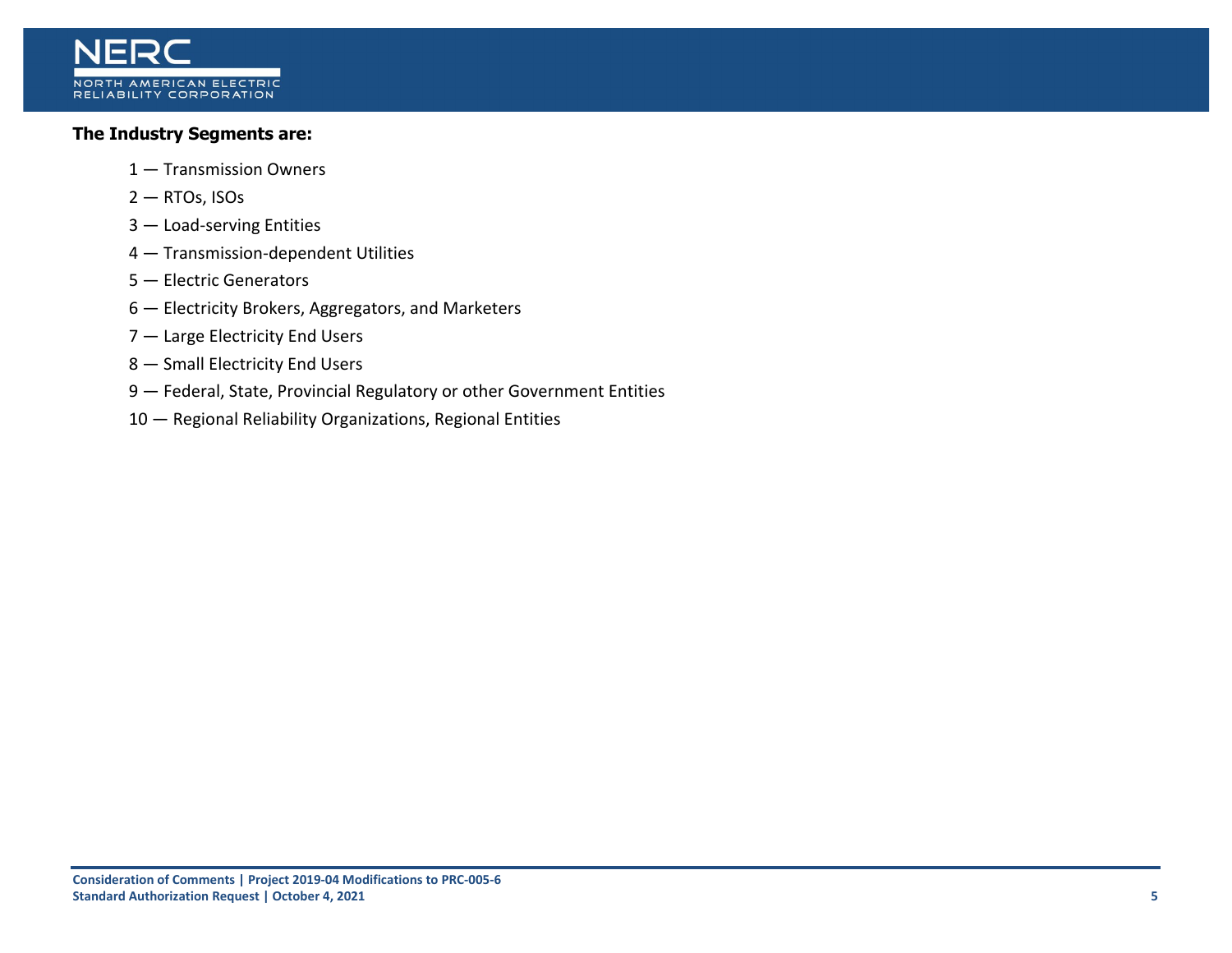

| Organization<br><b>Name</b>               | <b>Name</b>           | Segment(s)     | <b>Region</b> | Group<br><b>Name</b> | Group<br><b>Member Name</b>  | Group<br><b>Member</b><br>Organization              | Group<br><b>Member</b><br>Segment(s) | Group<br><b>Member</b><br><b>Region</b> |
|-------------------------------------------|-----------------------|----------------|---------------|----------------------|------------------------------|-----------------------------------------------------|--------------------------------------|-----------------------------------------|
| <b>BC Hydro</b><br>and Power<br>Authority | Adrian<br>Andreoiu    | 1,3,5          | <b>WECC</b>   | <b>BC Hydro</b>      | Hootan<br>Jarollahi          | BC Hydro and<br>Power<br>Authority                  | 3                                    | <b>WECC</b>                             |
|                                           |                       |                |               |                      | Helen<br>Hamilton<br>Harding | BC Hydro and<br>Power<br>Authority                  | $\overline{5}$                       | <b>WECC</b>                             |
|                                           |                       |                |               |                      | Adrian<br>Andreoiu           | BC Hydro and<br>Power<br>Authority                  | $ 1\rangle$                          | <b>WECC</b>                             |
| Southwest                                 | Charles               | $\overline{2}$ | <b>SPP RE</b> | <b>SRC PRC005</b>    | <b>Helen Lainis</b>          | <b>IESO</b>                                         | $\mathbf{1}$                         | <b>NPCC</b>                             |
| Power Pool,<br>Inc. (RTO)                 | Yeung                 |                |               |                      | Greg Campoli                 | <b>NYISO</b>                                        | $\mathbf{1}$                         | <b>NPCC</b>                             |
|                                           |                       |                |               |                      | Dave Zwergel                 | <b>MISO</b>                                         | $\overline{2}$                       | <b>MRO</b>                              |
|                                           |                       |                |               |                      | <b>Charles Yeung</b>         | <b>SPP</b>                                          | $\mathbf 1$                          | <b>MRO</b>                              |
|                                           |                       |                |               |                      | Matt Goldberg                | <b>ISONE</b>                                        | $\mathbf{1}$                         | <b>NPCC</b>                             |
|                                           |                       |                |               |                      | Matt Goldberg                | <b>ISONE</b>                                        | $\mathbf{1}$                         | <b>NPCC</b>                             |
| Tacoma<br>Public                          | Jennie Wike 1,3,4,5,6 |                | <b>WECC</b>   | Tacoma<br>Power      | Jennie Wike                  | Tacoma Public 1,3,4,5,6<br><b>Utilities</b>         |                                      | <b>WECC</b>                             |
| <b>Utilities</b><br>(Tacoma,<br>WA)       |                       |                |               |                      | John Merrell                 | Tacoma Public 1<br><b>Utilities</b><br>(Tacoma, WA) |                                      | <b>WECC</b>                             |
|                                           |                       |                |               |                      | Marc<br>Donaldson            | Tacoma Public 3<br><b>Utilities</b><br>(Tacoma, WA) |                                      | <b>WECC</b>                             |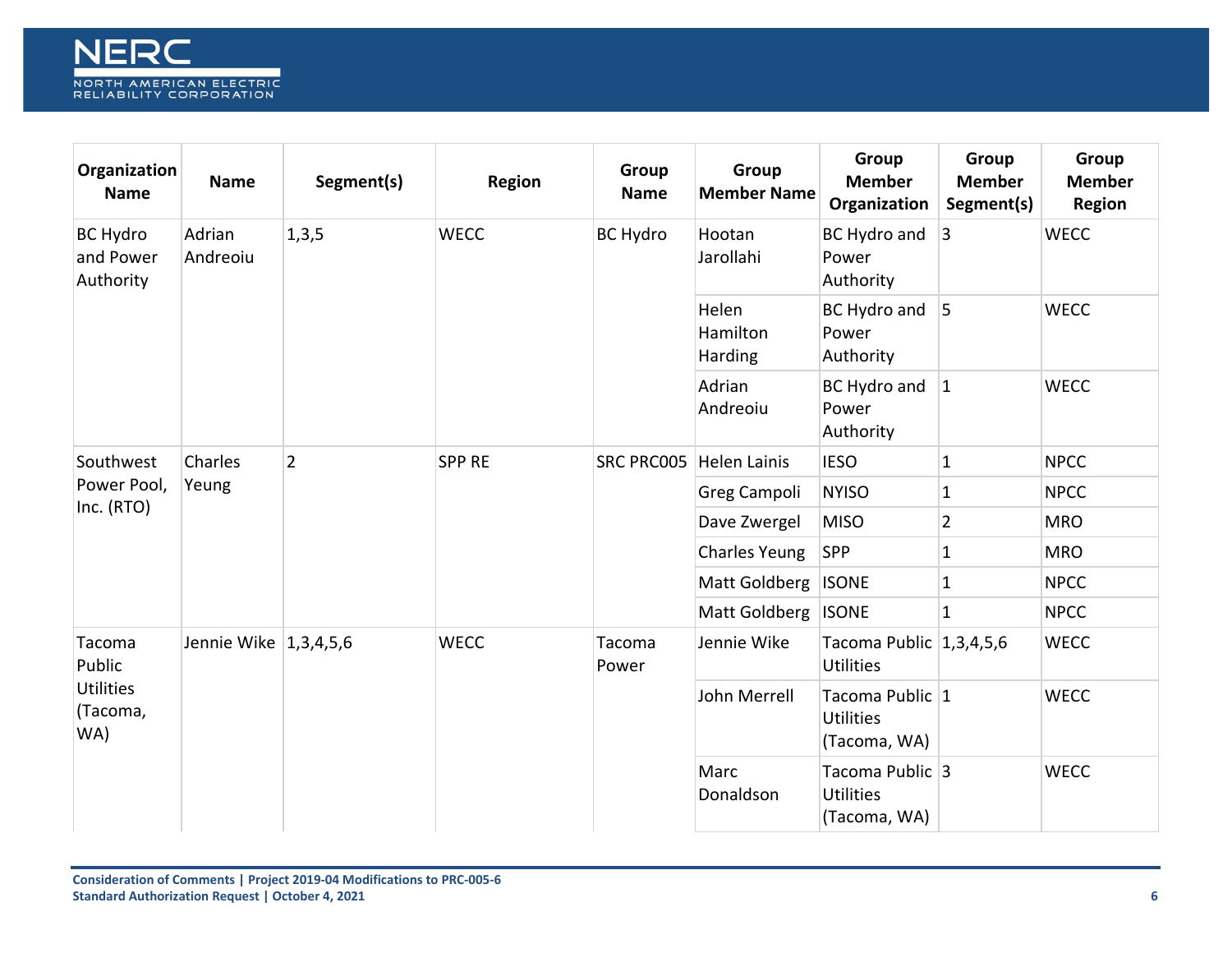

| Organization<br><b>Name</b> | <b>Name</b>               | Segment(s)                  | Region                                   | Group<br><b>Name</b> | Group<br><b>Member Name</b> | Group<br><b>Member</b><br>Organization                                                   | Group<br><b>Member</b><br>Segment(s) | Group<br><b>Member</b><br><b>Region</b> |
|-----------------------------|---------------------------|-----------------------------|------------------------------------------|----------------------|-----------------------------|------------------------------------------------------------------------------------------|--------------------------------------|-----------------------------------------|
|                             |                           |                             |                                          |                      | Hien Ho                     | Tacoma Public 4<br><b>Utilities</b><br>(Tacoma, WA)                                      |                                      | <b>WECC</b>                             |
|                             |                           |                             |                                          |                      | <b>Terry Gifford</b>        | Tacoma Public 6<br><b>Utilities</b><br>(Tacoma, WA)                                      |                                      | <b>WECC</b>                             |
|                             |                           |                             |                                          |                      | Ozan Ferrin                 | Tacoma Public 5<br><b>Utilities</b><br>(Tacoma, WA)                                      |                                      | <b>WECC</b>                             |
| <b>MRO</b>                  | Kendra<br><b>Buesgens</b> | 1,2,3,4,5,6                 | <b>MRO</b>                               | <b>MRO NSRF</b>      | Bobbi Welch                 | Midcontinent 2<br>ISO, Inc.                                                              |                                      | <b>MRO</b>                              |
|                             |                           | Christopher<br><b>Bills</b> | City of<br>Independence<br>Power & Light | $\vert$ 4            | <b>MRO</b>                  |                                                                                          |                                      |                                         |
|                             |                           |                             |                                          |                      | Fred Meyer                  | Algonquin<br>Power Co.                                                                   | $\mathbf{1}$                         | <b>MRO</b>                              |
|                             |                           |                             |                                          |                      | Jamie Monette Allete -      | Minnesota<br>Power, Inc.                                                                 | $\mathbf{1}$                         | <b>MRO</b>                              |
|                             |                           |                             |                                          |                      | Jodi Jensen                 | Western Area<br>Power<br>Administration<br>- Upper Great<br><b>Plains East</b><br>(WAPA) | 1,6                                  | <b>MRO</b>                              |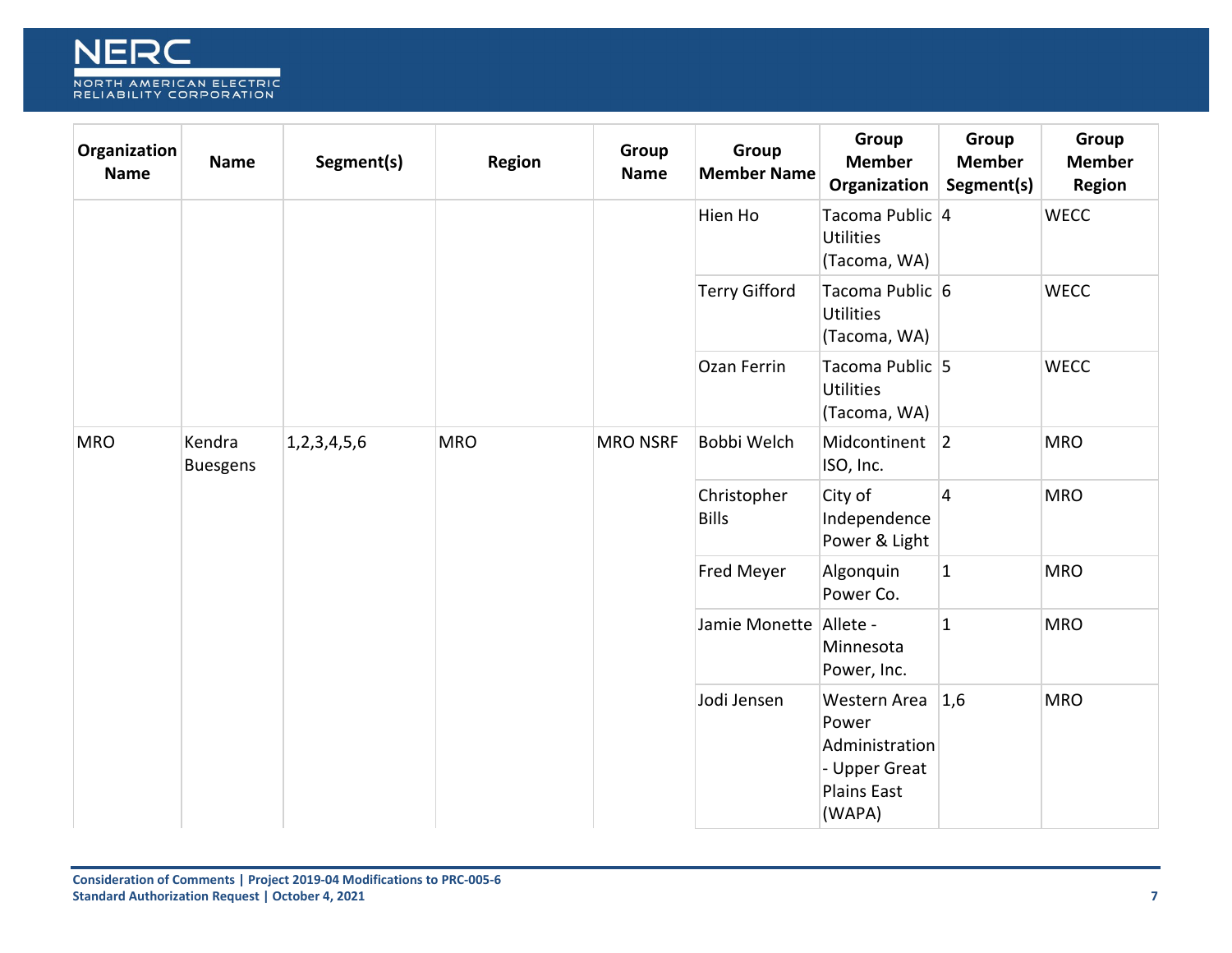

| Organization<br><b>Name</b> | <b>Name</b> | Segment(s) | <b>Region</b> | Group<br><b>Name</b> | Group<br><b>Member Name</b> | Group<br><b>Member</b><br>Organization                           | Group<br><b>Member</b><br>Segment(s) | Group<br><b>Member</b><br><b>Region</b> |
|-----------------------------|-------------|------------|---------------|----------------------|-----------------------------|------------------------------------------------------------------|--------------------------------------|-----------------------------------------|
|                             |             |            |               |                      | John Chang                  | Manitoba<br>Hydro                                                | 1, 3, 6                              | <b>MRO</b>                              |
|                             |             |            |               |                      | Larry Heckert               | Alliant Energy   4<br>Corporation<br>Services, Inc.              |                                      | <b>MRO</b>                              |
|                             |             |            |               |                      | Marc Gomez                  | Southwestern 1<br>Power<br>Administration                        |                                      | <b>MRO</b>                              |
|                             |             |            |               |                      | Matthew<br>Harward          | Southwest<br>Power Pool,<br>Inc.                                 | $\overline{2}$                       | <b>MRO</b>                              |
|                             |             |            |               |                      | LaTroy<br><b>Brumfield</b>  | American<br>Transmission<br>Company, LLC                         | $\mathbf{1}$                         | <b>MRO</b>                              |
|                             |             |            |               |                      | <b>Bryan Sherrow</b>        | <b>Kansas City</b><br><b>Board Of</b><br><b>Public Utilities</b> | $\mathbf{1}$                         | <b>MRO</b>                              |
|                             |             |            |               |                      | <b>Terry Harbour</b>        | MidAmerican<br>Energy                                            | 1,3                                  | <b>MRO</b>                              |
|                             |             |            |               |                      | Jamison<br>Cawley           | Nebraska<br><b>Public Power</b>                                  | 1,3,5                                | <b>MRO</b>                              |
|                             |             |            |               |                      | Seth<br>Shoemaker           | Muscatine<br>Power &<br>Water                                    | 1,3,5,6                              | <b>MRO</b>                              |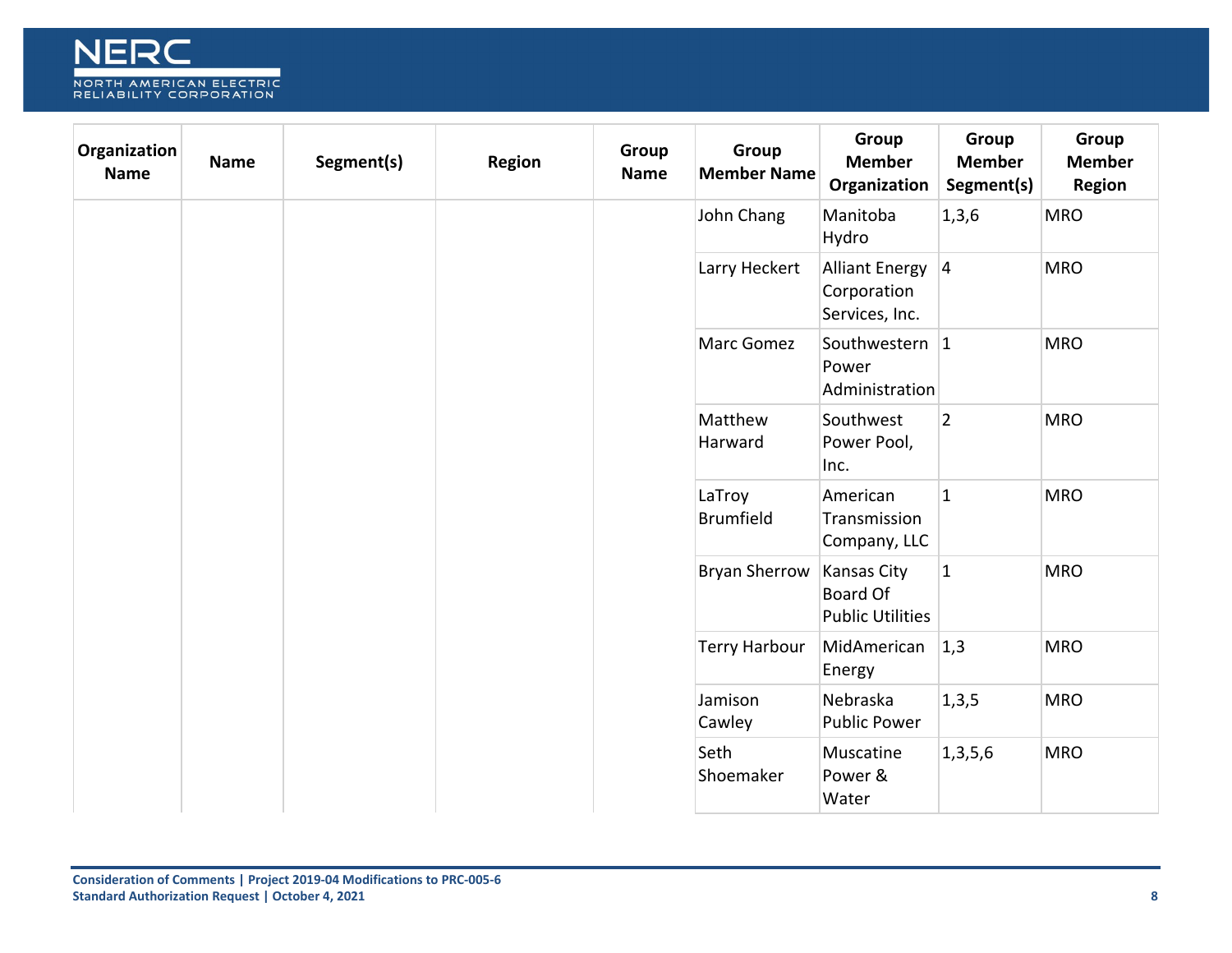

| Organization<br><b>Name</b>                 | <b>Name</b>        | Segment(s) | <b>Region</b>                               | Group<br><b>Name</b> | Group<br><b>Member Name</b> | Group<br><b>Member</b><br>Organization        | Group<br><b>Member</b><br>Segment(s) | Group<br><b>Member</b><br><b>Region</b> |
|---------------------------------------------|--------------------|------------|---------------------------------------------|----------------------|-----------------------------|-----------------------------------------------|--------------------------------------|-----------------------------------------|
|                                             |                    |            |                                             |                      | Michael<br>Brytowski        | <b>Great River</b><br>Energy                  | 1,3,5,6                              | <b>MRO</b>                              |
|                                             |                    |            |                                             |                      | Jeremy Voll                 | <b>Basin Electric</b><br>Power<br>Cooperative | 1,3,5                                | <b>MRO</b>                              |
|                                             |                    |            |                                             |                      | Joe DePoorter               | <b>Madison Gas</b><br>and Electric            | $\vert 4 \vert$                      | <b>MRO</b>                              |
|                                             |                    |            |                                             |                      | David Heins                 | Omaha Public<br><b>Power District</b>         | 1,3,5,6                              | <b>MRO</b>                              |
|                                             |                    |            |                                             |                      | <b>Bill Shultz</b>          | Southern<br>Company<br>Generation             | 5                                    | <b>MRO</b>                              |
| Duke Energy                                 | Kim Thomas 1,3,5,6 |            | FRCC, RF, SERC, Texas Duke Energy Laura Lee |                      |                             | Duke Energy                                   | $ 1\rangle$                          | <b>SERC</b>                             |
|                                             |                    |            | <b>RE</b>                                   |                      | Dale Goodwine Duke Energy   |                                               | 5                                    | <b>SERC</b>                             |
|                                             |                    |            |                                             |                      | <b>Greg Cecil</b>           | Duke Energy                                   | 6                                    | <b>RF</b>                               |
| FirstEnergy -<br>FirstEnergy<br>Corporation | Mark Garza         | 1,3,4,5,6  |                                             | FE Voter             | Julie Severino              | FirstEnergy -<br>FirstEnergy<br>Corporation   | $\mathbf{1}$                         | <b>RF</b>                               |
|                                             |                    |            |                                             |                      | Aaron<br>Ghodooshim         | FirstEnergy -<br>FirstEnergy<br>Corporation   | 3                                    | <b>RF</b>                               |
|                                             |                    |            |                                             |                      | Robert Loy                  | FirstEnergy -<br>FirstEnergy<br>Solutions     | 5                                    | <b>RF</b>                               |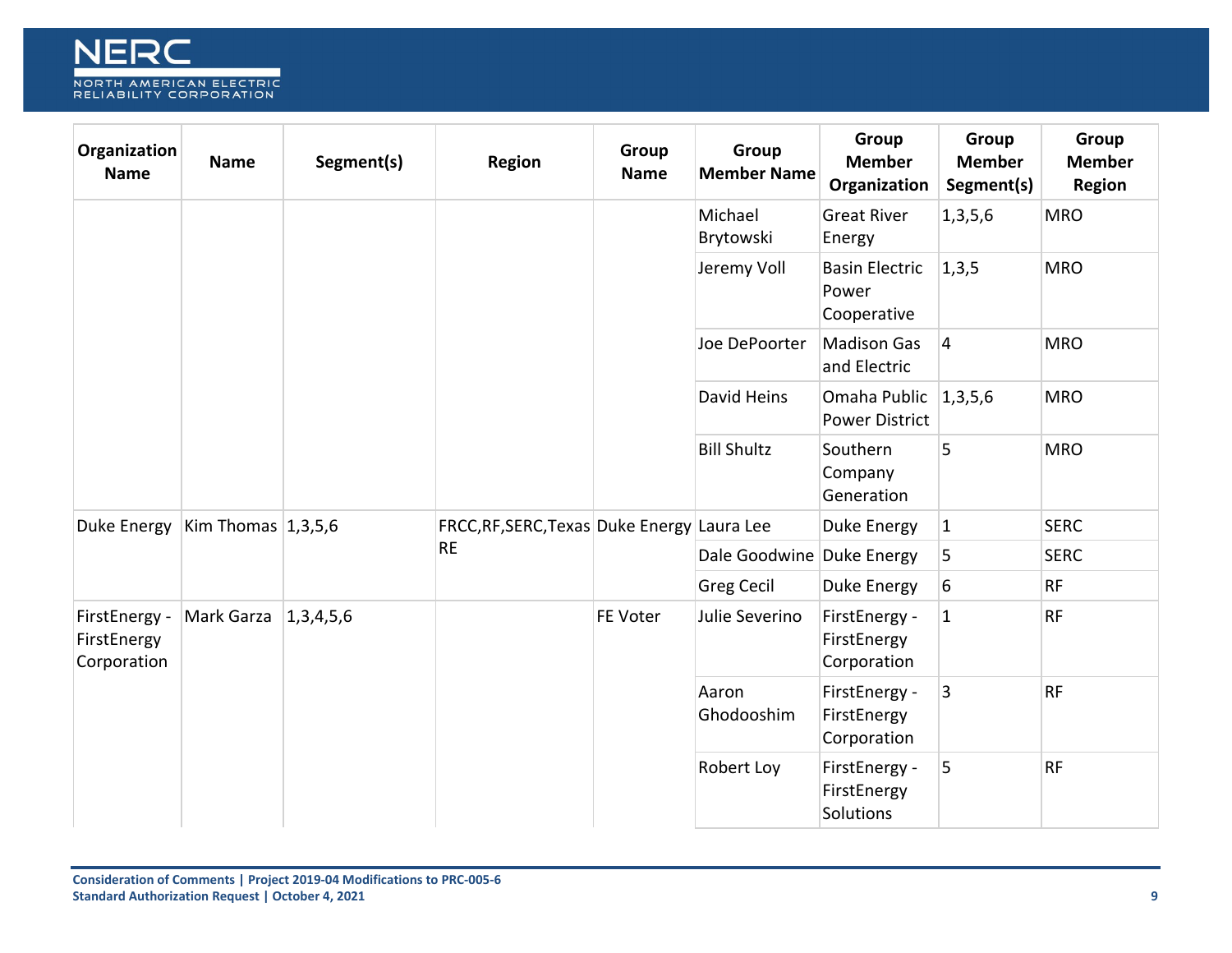

| Organization<br><b>Name</b>                                    | <b>Name</b>      | Segment(s) | Region      | Group<br><b>Name</b> | Group<br><b>Member Name</b> | Group<br><b>Member</b><br>Organization                                  | Group<br><b>Member</b><br>Segment(s) | Group<br><b>Member</b><br><b>Region</b> |
|----------------------------------------------------------------|------------------|------------|-------------|----------------------|-----------------------------|-------------------------------------------------------------------------|--------------------------------------|-----------------------------------------|
|                                                                |                  |            |             |                      | Ann Carey                   | FirstEnergy -<br>FirstEnergy<br>Solutions                               | 6                                    | <b>RF</b>                               |
|                                                                |                  |            |             |                      | Mark Garza                  | FirstEnergy-<br>FirstEnergy                                             | $\overline{4}$                       | <b>RF</b>                               |
| Southern<br>Company -<br>Southern<br>Company<br>Services, Inc. | Pamela<br>Hunter | 1,3,5,6    | <b>SERC</b> | Southern<br>Company  | Matt Carden                 | Southern<br>Company -<br>Southern<br>Company<br>Services, Inc.          | $\overline{1}$                       | <b>SERC</b>                             |
|                                                                |                  |            |             |                      | Joel<br>Dembowski           | Southern<br>Company -<br>Alabama<br>Power<br>Company                    | $\overline{3}$                       | <b>SERC</b>                             |
|                                                                |                  |            |             |                      | Ron Carlsen                 | Southern<br>Company -<br>Southern<br>Company<br>Generation              | 6                                    | <b>SERC</b>                             |
|                                                                |                  |            |             |                      | Jim Howell                  | Southern<br>Company -<br>Southern<br>Company<br>Services, Inc. -<br>Gen | 5                                    | <b>SERC</b>                             |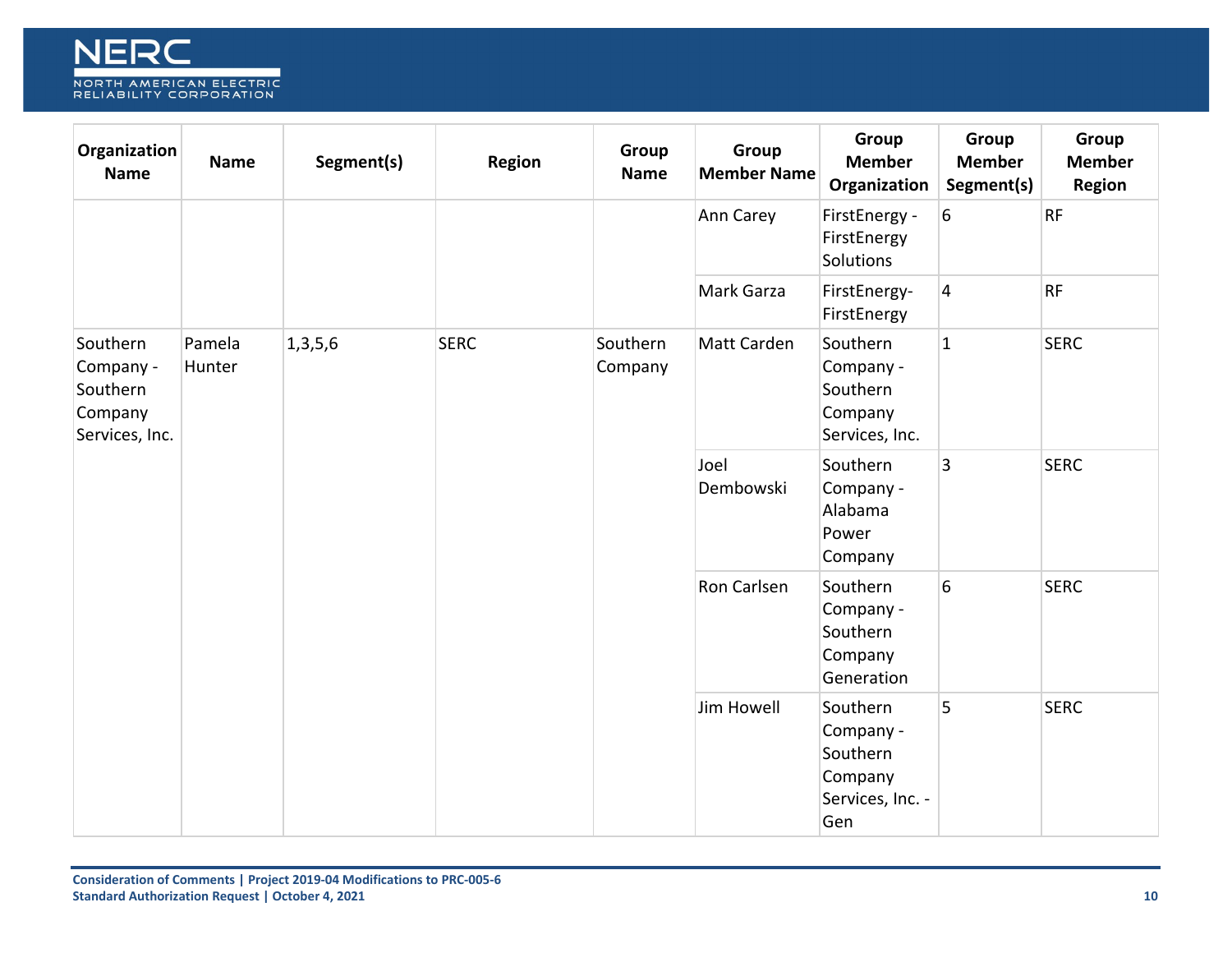

| Organization<br><b>Name</b>                   | <b>Name</b> | Segment(s)                  | Region | Group<br><b>Name</b>                                     | Group<br><b>Member Name</b>       | Group<br><b>Member</b><br>Organization                    | Group<br><b>Member</b><br>Segment(s) | Group<br><b>Member</b><br><b>Region</b> |
|-----------------------------------------------|-------------|-----------------------------|--------|----------------------------------------------------------|-----------------------------------|-----------------------------------------------------------|--------------------------------------|-----------------------------------------|
| Northeast<br>Power<br>Coordinating<br>Council | Ruida Shu   | $1,2,3,4,5,6,7,8,9,10$ NPCC |        | <b>NPCC</b><br>Regional<br><b>Standards</b><br>Committee | Guy V. Zito                       | Northeast<br>Power<br>Coordinating<br>Council             | 10                                   | <b>NPCC</b>                             |
|                                               |             |                             |        |                                                          | Randy<br>MacDonald                | <b>New</b><br><b>Brunswick</b><br>Power                   | $\overline{2}$                       | <b>NPCC</b>                             |
|                                               |             |                             |        |                                                          | Glen Smith                        | Entergy<br>Services                                       | $\overline{4}$                       | <b>NPCC</b>                             |
|                                               |             |                             |        |                                                          | Alan Adamson                      | <b>New York</b><br><b>State</b><br>Reliability<br>Council | $\overline{7}$                       | <b>NPCC</b>                             |
|                                               |             |                             |        |                                                          | David Burke                       | Orange &<br>Rockland<br><b>Utilities</b>                  | 3                                    | <b>NPCC</b>                             |
|                                               |             |                             |        |                                                          | <b>Helen Lainis</b>               | <b>IESO</b>                                               | $\overline{2}$                       | <b>NPCC</b>                             |
|                                               |             |                             |        |                                                          | David Kiguel                      | Independent                                               | $\overline{7}$                       | <b>NPCC</b>                             |
|                                               |             |                             |        |                                                          | Nick Kowalczyk Orange and         | Rockland                                                  | $\mathbf{1}$                         | <b>NPCC</b>                             |
|                                               |             |                             |        |                                                          | Joel Charlebois   AESI - Acumen 5 | Engineered<br>Solutions<br>International<br>Inc.          |                                      | <b>NPCC</b>                             |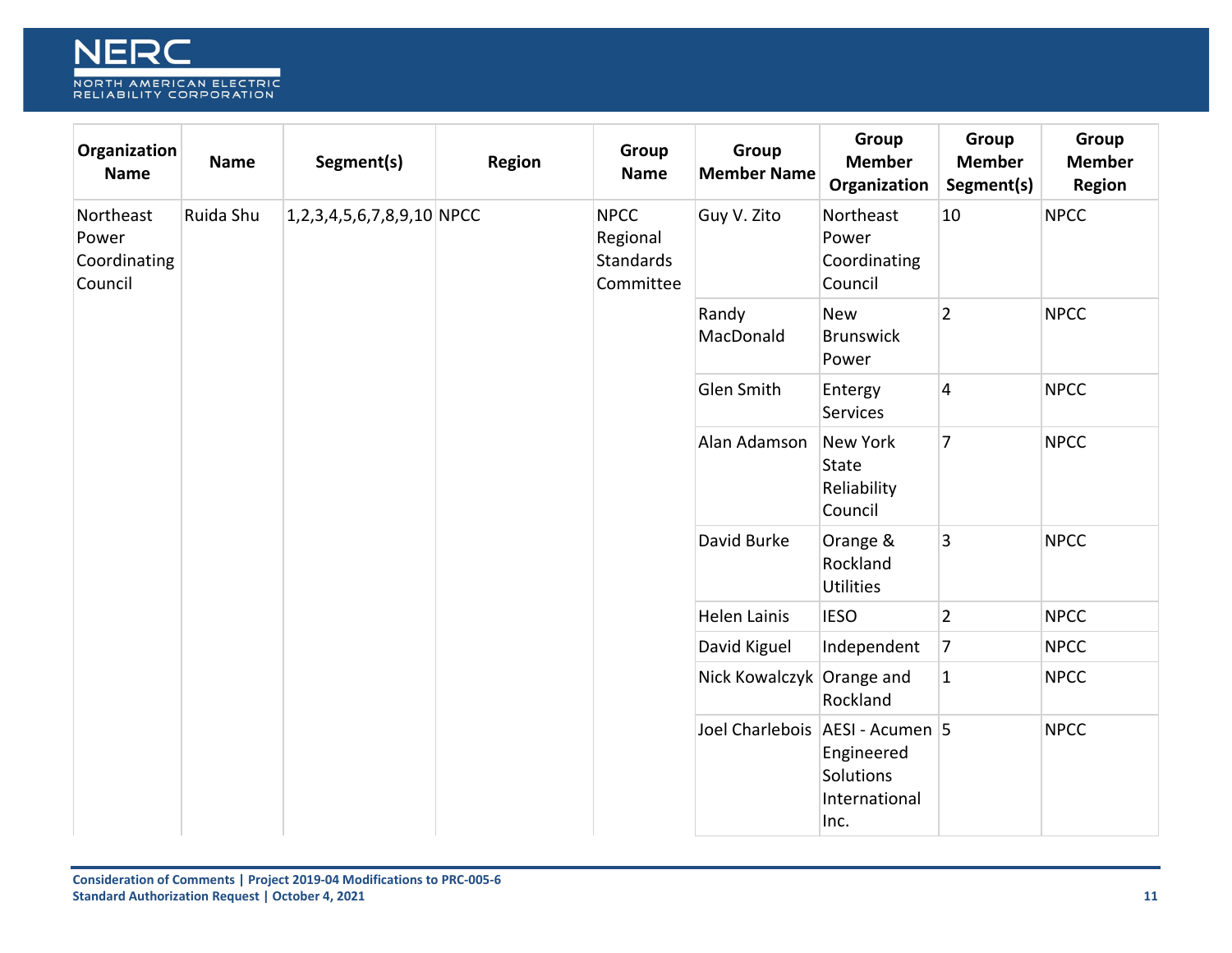

| Organization<br><b>Name</b> | <b>Name</b> | Segment(s) | Region | Group<br><b>Name</b> | Group<br><b>Member Name</b> | Group<br><b>Member</b><br>Organization                      | Group<br><b>Member</b><br>Segment(s) | Group<br><b>Member</b><br><b>Region</b> |
|-----------------------------|-------------|------------|--------|----------------------|-----------------------------|-------------------------------------------------------------|--------------------------------------|-----------------------------------------|
|                             |             |            |        |                      | Mike Cooke                  | Ontario Power 4<br>Generation,<br>Inc.                      |                                      | <b>NPCC</b>                             |
|                             |             |            |        |                      | Salvatore<br>Spagnolo       | <b>New York</b><br>Power<br>Authority                       | $\vert$ 1                            | <b>NPCC</b>                             |
|                             |             |            |        |                      | Shivaz Chopra               | New York<br>Power<br>Authority                              | 5                                    | <b>NPCC</b>                             |
|                             |             |            |        |                      | Deidre Altobell Con Ed -    | Consolidated<br>Edison                                      | $\vert$ 4                            | <b>NPCC</b>                             |
|                             |             |            |        |                      | Dermot Smyth                | Con Ed-<br>Consolidated<br>Edison Co. of<br>New York        | $\overline{1}$                       | <b>NPCC</b>                             |
|                             |             |            |        |                      | Peter Yost                  | Con Ed-<br>Consolidated<br>Edison Co. of<br>New York        | $\overline{3}$                       | <b>NPCC</b>                             |
|                             |             |            |        |                      | Cristhian<br>Godoy          | Con Ed-<br>Consolidated<br>Edison Co. of<br><b>New York</b> | $6\overline{6}$                      | <b>NPCC</b>                             |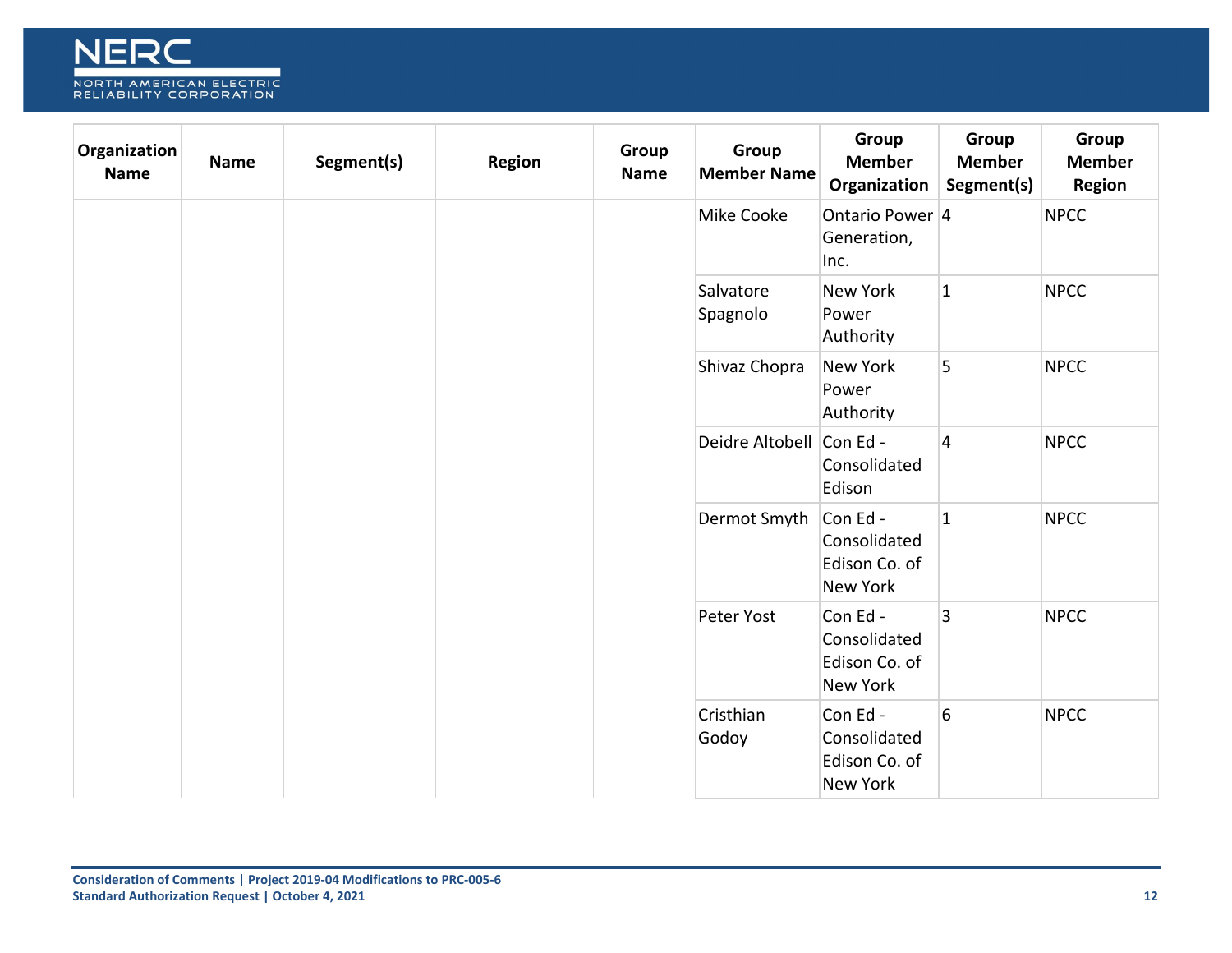

| Organization<br><b>Name</b> | <b>Name</b> | Segment(s) | Region | Group<br><b>Name</b> | Group<br><b>Member Name</b>   | Group<br><b>Member</b><br>Organization                    | Group<br><b>Member</b><br>Segment(s) | Group<br><b>Member</b><br><b>Region</b> |
|-----------------------------|-------------|------------|--------|----------------------|-------------------------------|-----------------------------------------------------------|--------------------------------------|-----------------------------------------|
|                             |             |            |        |                      | Nurul Abser                   | <b>NB Power</b><br>Corporation                            | $\mathbf{1}$                         | <b>NPCC</b>                             |
|                             |             |            |        |                      | Randy<br>MacDonald            | <b>NB Power</b><br>Corporation                            | $\overline{2}$                       | <b>NPCC</b>                             |
|                             |             |            |        |                      | Michael<br>Ridolfino          | Central<br><b>Hudson Gas</b><br>and Electric              | $\overline{1}$                       | <b>NPCC</b>                             |
|                             |             |            |        |                      | Vijay Puran                   | <b>NYSPS</b>                                              | $6\overline{6}$                      | <b>NPCC</b>                             |
|                             |             |            |        |                      | <b>ALAN</b><br><b>ADAMSON</b> | <b>New York</b><br><b>State</b><br>Reliability<br>Council | 10                                   | <b>NPCC</b>                             |
|                             |             |            |        |                      | Sean Cavote                   | PSEG - Public<br>Service<br>Electric and<br>Gas Co.       | $ 1\rangle$                          | <b>NPCC</b>                             |
|                             |             |            |        |                      | <b>Brian Robinson</b>         | Utility Services 5                                        |                                      | <b>NPCC</b>                             |
|                             |             |            |        |                      | <b>Quintin Lee</b>            | Eversource<br>Energy                                      | $\overline{1}$                       | <b>NPCC</b>                             |
|                             |             |            |        |                      | Jim Grant                     | <b>NYISO</b>                                              | $\overline{2}$                       | <b>NPCC</b>                             |
|                             |             |            |        |                      | John Pearson                  | <b>ISONE</b>                                              | $\overline{2}$                       | <b>NPCC</b>                             |
|                             |             |            |        |                      | <b>Nicolas</b><br>Turcotte    | Hydro-Qu?bec 1<br>TransEnergie                            |                                      | <b>NPCC</b>                             |
|                             |             |            |        |                      | Chantal Mazza                 | Hydro-Quebec 2                                            |                                      | <b>NPCC</b>                             |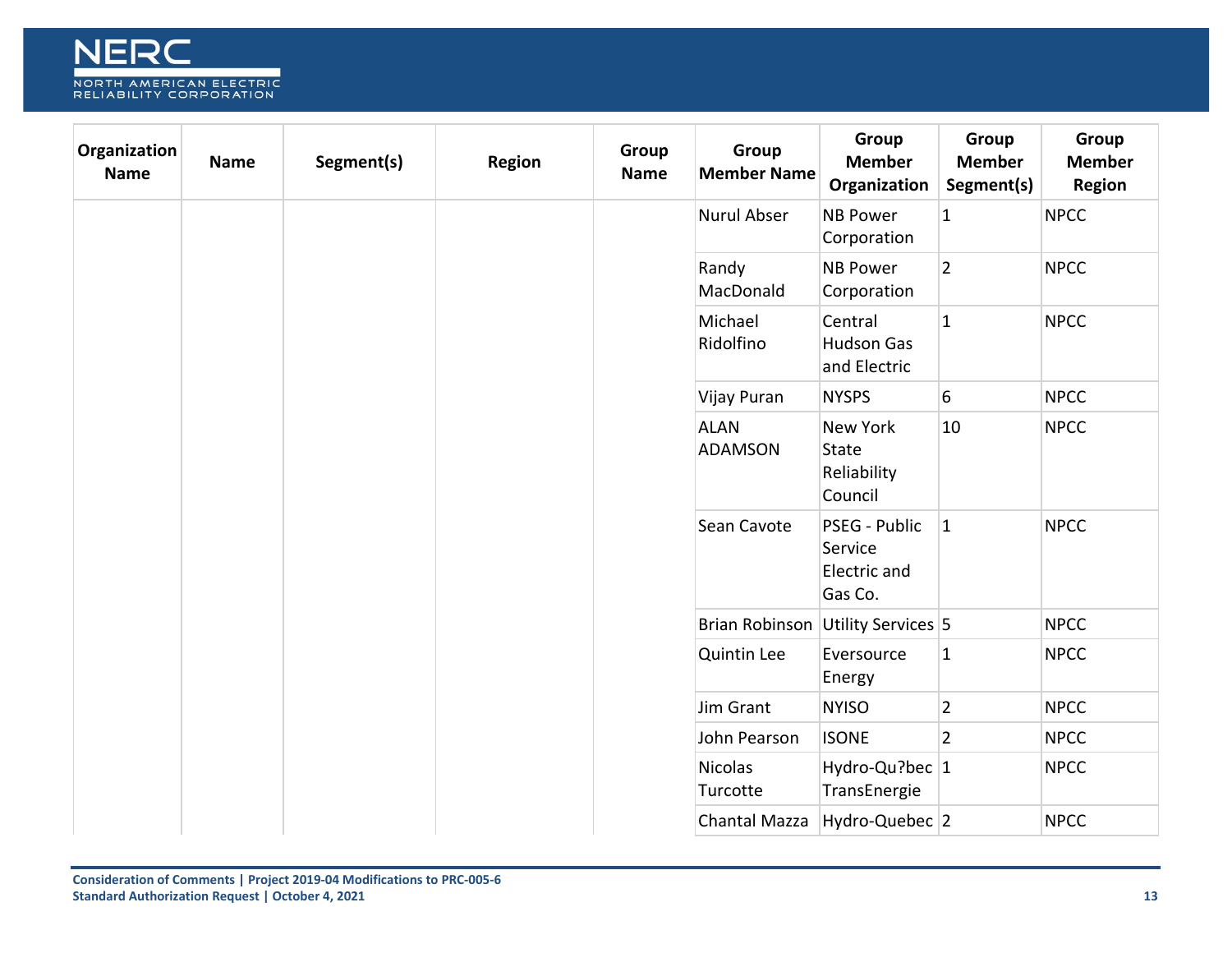

| Organization<br><b>Name</b>                  | <b>Name</b>       | Segment(s) | Region | Group<br><b>Name</b> | Group<br><b>Member Name</b> | Group<br><b>Member</b><br>Organization       | Group<br><b>Member</b><br>Segment(s) | Group<br><b>Member</b><br><b>Region</b> |
|----------------------------------------------|-------------------|------------|--------|----------------------|-----------------------------|----------------------------------------------|--------------------------------------|-----------------------------------------|
|                                              |                   |            |        |                      | Michele<br>Tondalo          | United<br>Illuminating<br>Co.                | $\mathbf{1}$                         | <b>NPCC</b>                             |
|                                              |                   |            |        |                      | Paul<br>Malozewski          | Hydro One<br>Networks, Inc.                  | 3                                    | <b>NPCC</b>                             |
|                                              |                   |            |        |                      | Sean Bodkin                 | Dominion -<br>Dominion<br>Resources,<br>Inc. | 6                                    | <b>NPCC</b>                             |
|                                              |                   |            |        |                      | John Hastings               | <b>National Grid</b>                         | $ 1\rangle$                          | <b>NPCC</b>                             |
|                                              |                   |            |        |                      | Michael Jones               | <b>National Grid</b><br><b>USA</b>           | $\vert$ 1                            | <b>NPCC</b>                             |
| Dominion -<br>Dominion<br>Resources,<br>Inc. | Sean Bodkin 3,5,6 |            |        | Dominion             | Connie Lowe                 | Dominion -<br>Dominion<br>Resources,<br>Inc. | 3                                    | NA - Not<br>Applicable                  |
|                                              |                   |            |        |                      | Lou Oberski                 | Dominion -<br>Dominion<br>Resources,<br>Inc. | 5                                    | NA - Not<br>Applicable                  |
|                                              |                   |            |        |                      | Larry Nash                  | Dominion -<br>Dominion<br>Virginia Power     | $\overline{1}$                       | NA - Not<br>Applicable                  |
|                                              |                   |            |        |                      | Rachel Snead                | Dominion -<br>Dominion                       | 5                                    | NA - Not<br>Applicable                  |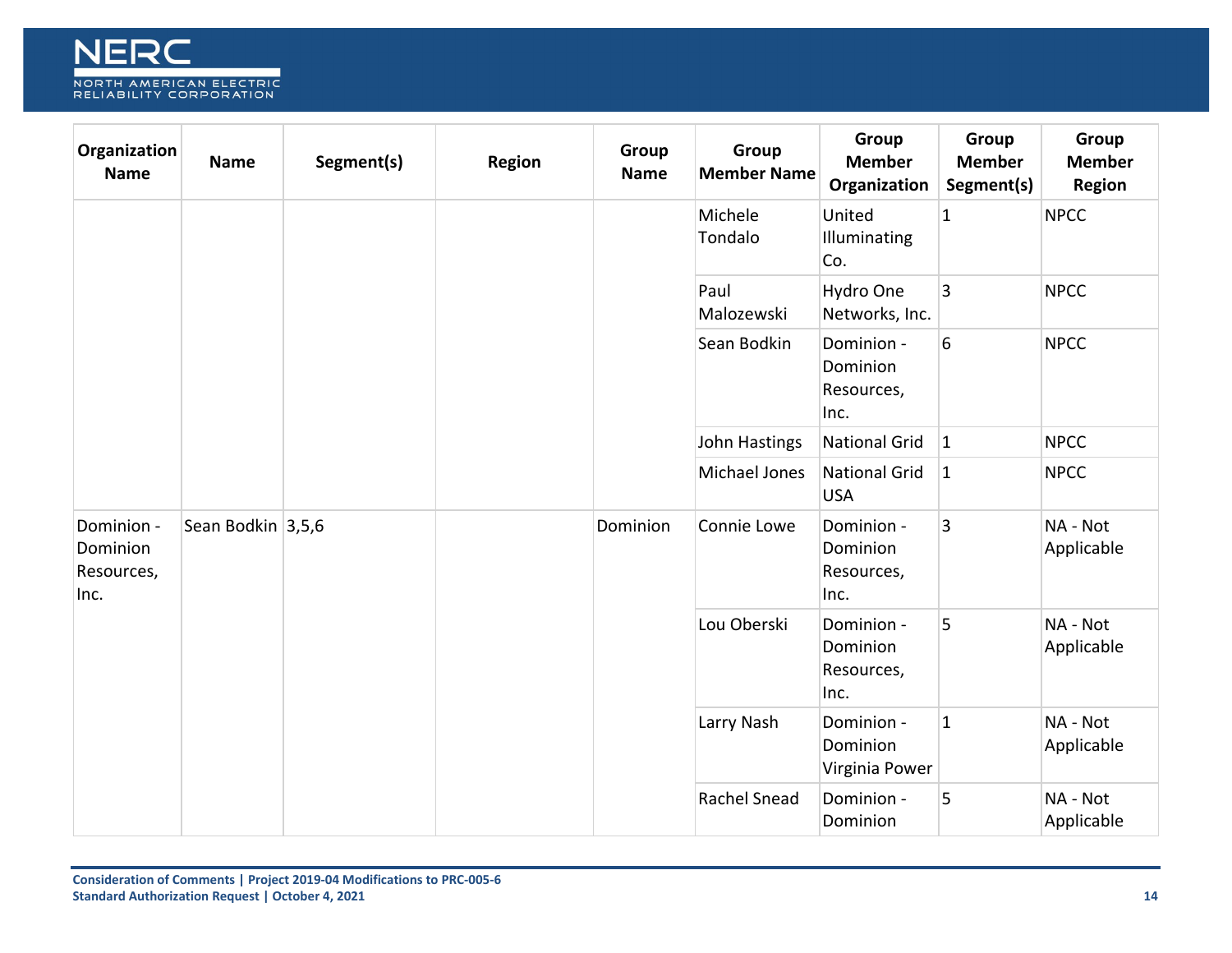

| Organization<br>Name              | <b>Name</b> | Segment(s) | Region        | Group<br><b>Name</b> | Group<br><b>Member Name</b> | Group<br><b>Member</b><br>Organization              | Group<br><b>Member</b><br>Segment(s) | Group<br><b>Member</b><br><b>Region</b> |
|-----------------------------------|-------------|------------|---------------|----------------------|-----------------------------|-----------------------------------------------------|--------------------------------------|-----------------------------------------|
|                                   |             |            |               |                      |                             | Resources,<br>Inc.                                  |                                      |                                         |
| OGE Energy - Sing Tay<br>Oklahoma |             | 1,3,5,6    | <b>SPP RE</b> | <b>OKGE</b>          | Sing Tay                    | OGE Energy -<br>Oklahoma                            | $\vert 6 \vert$                      | <b>MRO</b>                              |
| Gas and<br>Electric Co.           |             |            |               |                      | Terri Pyle                  | OGE Energy -<br>Oklahoma Gas<br>and Electric<br>Co. | $ 1\rangle$                          | <b>MRO</b>                              |
|                                   |             |            |               |                      | Donald<br>Hargrove          | OGE Energy -<br>Oklahoma Gas<br>and Electric<br>Co. | 3                                    | <b>MRO</b>                              |
|                                   |             |            |               |                      | Patrick Wells               | OGE Energy -<br>Oklahoma Gas<br>and Electric<br>Co. | 5                                    | <b>MRO</b>                              |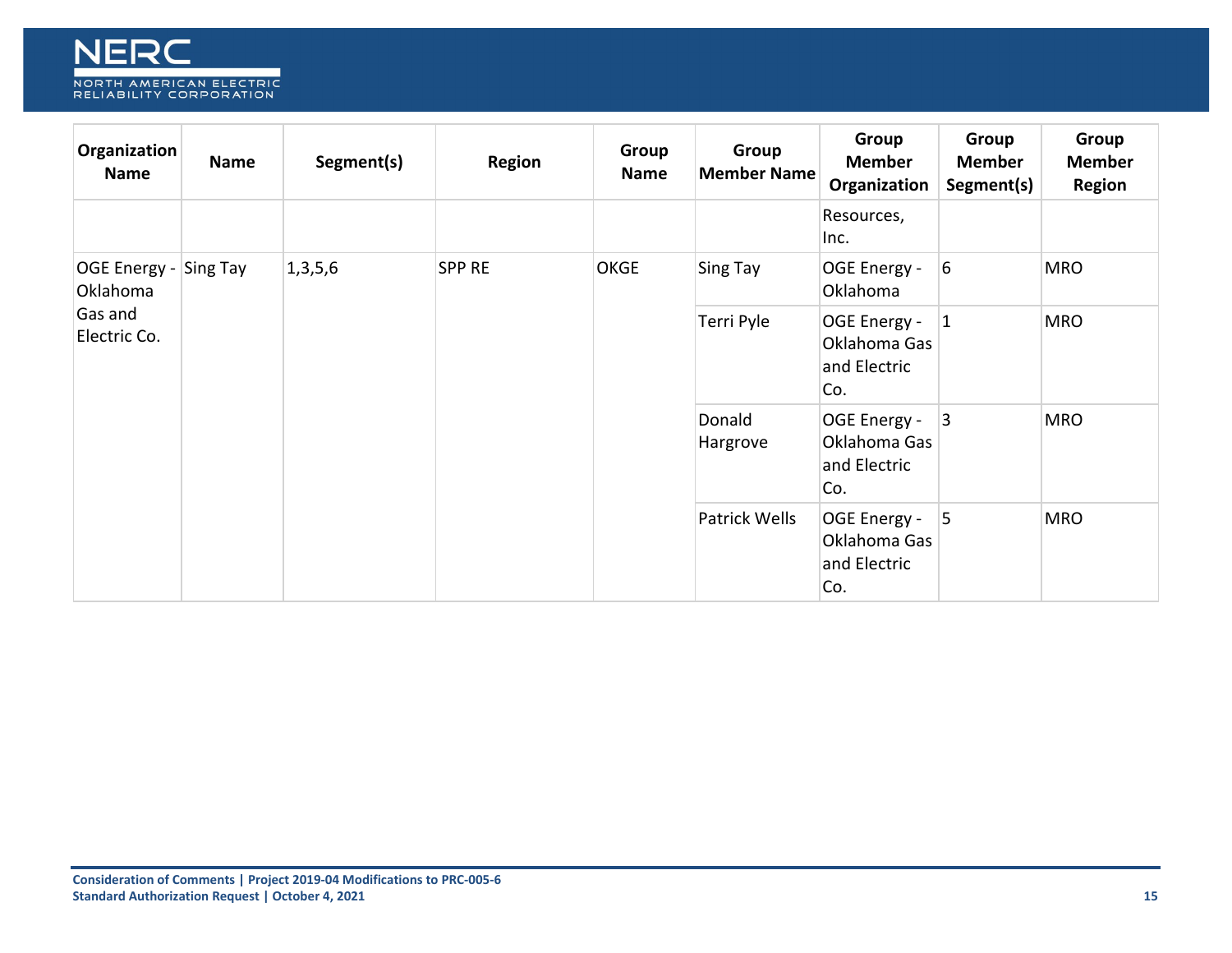

<span id="page-15-0"></span>**1.** *Based on comments, the SAR DT team revised the scope of the original SAR to be more comprehensive of industry concerns with PRC-005. Do you agree that the scope as described above would allow the future SDT to thoroughly assess issues with PRC-005 and present them along with possible solutions to industry during the standards development phase of the project? If not, please provide your detailed thoughts***.**

| Israel Perez - Salt River Project - 1,3,5,6 - WECC          |                                                                                                                                                                                                                                                                                |  |  |  |  |  |  |
|-------------------------------------------------------------|--------------------------------------------------------------------------------------------------------------------------------------------------------------------------------------------------------------------------------------------------------------------------------|--|--|--|--|--|--|
| Answer                                                      | No.                                                                                                                                                                                                                                                                            |  |  |  |  |  |  |
| Document Name                                               |                                                                                                                                                                                                                                                                                |  |  |  |  |  |  |
| <b>Comment</b>                                              |                                                                                                                                                                                                                                                                                |  |  |  |  |  |  |
| relays. Relyas are coordinated to the exciters via PRC-019. | SRP does not agree with considering a voltage regulator a protective rely in purview of PRC-005. The excitiation system is a generator<br>control system and the imbedded enabled "protective" functions, if any are enabled, should not be categorized the same as protective |  |  |  |  |  |  |

| Likes    | Platte River Power Authority, 5, Archie Tyson |
|----------|-----------------------------------------------|
| Dislikes |                                               |

#### **Response**

Thank you for the comment. Generator excitation systems and voltage regulators may have imbedded protective functions and are capable of monitoring BES electrical quantities, such as voltage or current, and responding to those quantities, by causing a trip of the generator in response to these signals in the same manner as a protective relay. Therefore, if the embedded protective functions are enabled, they are already included in the scope of Reliability Standard PRC-005-6 as set out in the Applicability section of the standard (refer to Standard Committee's answer to the 2016 RFI by Xcel Energy). The SAR is seeking further clarification that the enabled protective functions are applicable to the standard in order to help the industry and ensure a reliable BES. Protective Relays and Protective Functions within the excitation system and voltage regulators are indeed coordinated with the limiters via PRC-019, but PRC-019 is not a maintenance standard.

**Donna Wood - Tri-State G and T Association, Inc. - 1,3,5**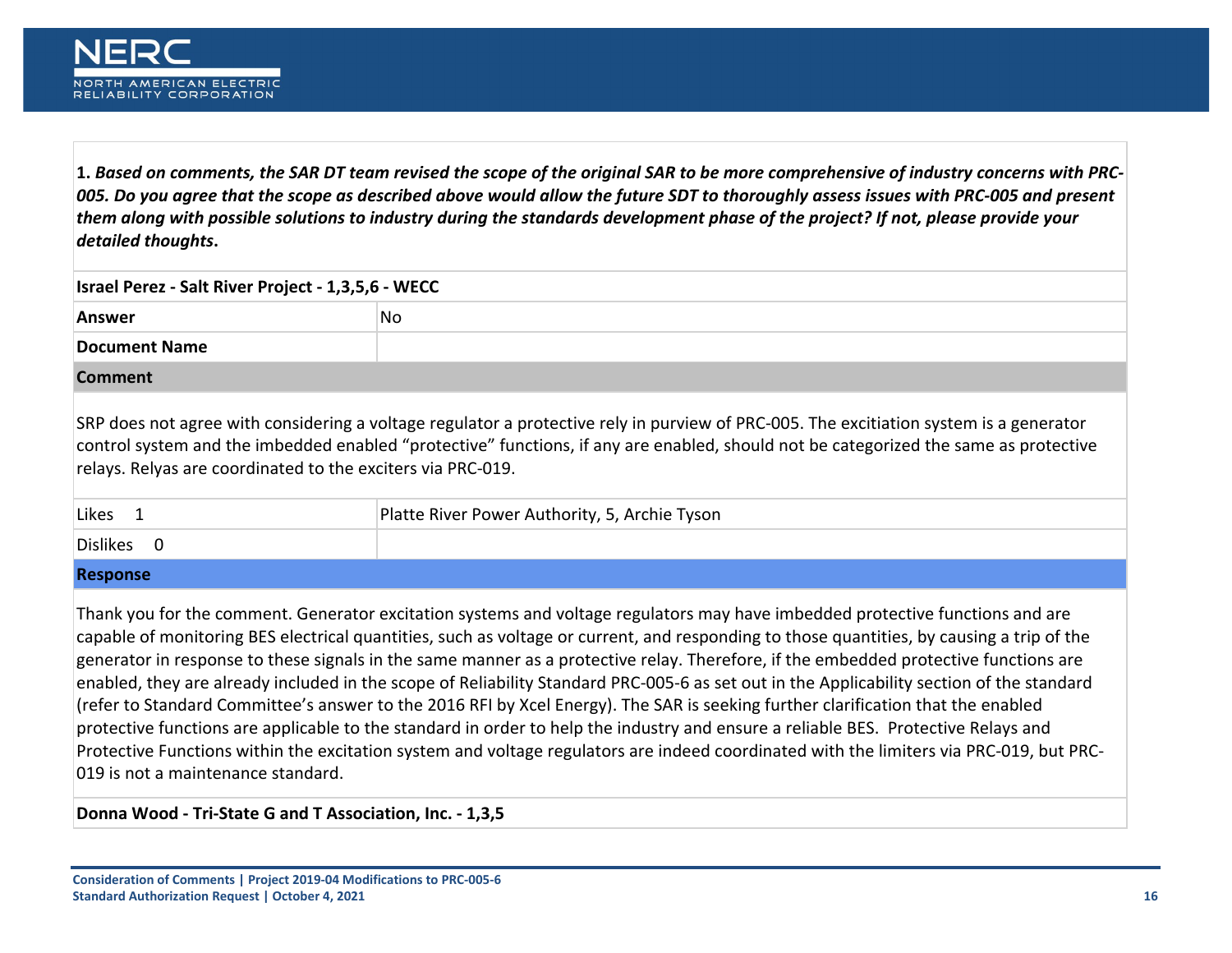| NER                                                |
|----------------------------------------------------|
| NORTH AMERICAN ELECTRIC<br>RELIABILITY CORPORATION |

| Answer                                                                                                                                                                                                                                                                                                                                                                                                                                                                                                                                                                                                                                                                                                                                                                                                                                                                                                                                                                                                                                                                                                 | <b>No</b> |  |
|--------------------------------------------------------------------------------------------------------------------------------------------------------------------------------------------------------------------------------------------------------------------------------------------------------------------------------------------------------------------------------------------------------------------------------------------------------------------------------------------------------------------------------------------------------------------------------------------------------------------------------------------------------------------------------------------------------------------------------------------------------------------------------------------------------------------------------------------------------------------------------------------------------------------------------------------------------------------------------------------------------------------------------------------------------------------------------------------------------|-----------|--|
| <b>Document Name</b>                                                                                                                                                                                                                                                                                                                                                                                                                                                                                                                                                                                                                                                                                                                                                                                                                                                                                                                                                                                                                                                                                   |           |  |
| <b>Comment</b>                                                                                                                                                                                                                                                                                                                                                                                                                                                                                                                                                                                                                                                                                                                                                                                                                                                                                                                                                                                                                                                                                         |           |  |
| Tri-State agrees with the need to clarify that the BES protective functions enabled within analog/digital AVRs, and excitation systems are<br>within the scope of the standard however, the phrase "or via lockout or auxiliary tripping relays" should be removed. The scope should<br>be limited to only what can directly trip the BES element. Also, there needs to be specific detail around the "BES protective functions<br>enabled within control systems" phrase. This is too vague and will lead to more confusion.<br>Tri-State agrees with the inclusion of new DC supplies (e.g., lithium ion, flow) for Protection Systems in the maintenance tables.                                                                                                                                                                                                                                                                                                                                                                                                                                    |           |  |
| We are concerned with including entities registered as UFLS-Only Distribution Providers in the Applicability section. Modifying the<br>applicability for this standard only will create confusion for the UFLS only Distribution Providers. Instead we recommend all applicable<br>standards be updated at the same time.                                                                                                                                                                                                                                                                                                                                                                                                                                                                                                                                                                                                                                                                                                                                                                              |           |  |
| Likes 0                                                                                                                                                                                                                                                                                                                                                                                                                                                                                                                                                                                                                                                                                                                                                                                                                                                                                                                                                                                                                                                                                                |           |  |
| Dislikes 0                                                                                                                                                                                                                                                                                                                                                                                                                                                                                                                                                                                                                                                                                                                                                                                                                                                                                                                                                                                                                                                                                             |           |  |
| <b>Response</b>                                                                                                                                                                                                                                                                                                                                                                                                                                                                                                                                                                                                                                                                                                                                                                                                                                                                                                                                                                                                                                                                                        |           |  |
| Thank you for your comment. The SAR Drafting Team maintained wording consistent with the existing PRC-005-6 standard, which makes<br>no distinction between direct tripping and tripping via lockout or auxiliary relays. It is important to note that the SAR scope does not<br>cover the complete control systems; but rather the specific BES protective functions, wherever they may reside. The SAR scope includes<br>BES protective functions already identified in the PRC-005-6 FAQ (pages 38-39), regardless of the system in which they are deployed<br>(relay or otherwise). The SAR Drafting Team agrees that specific detail is needed primarily around the term BES protective functions, as<br>this is what ultimately determines the scope of PRC-005. This will be addressed by the future Standards Drafting Team (within the<br>limitations of response to measured BES quantities) and in continuity with the existing FAQ pg. 38-39.<br>Fatities assistance of HELC, and DDD house DDC, OOF, anglicable Dastasting Customer but age not cumagedy listed as Anglicable Fatities in |           |  |

Entities registered as UFLS-only DPs have PRC-005-applicable Protection Systems, but are not expressly listed as Applicable Entities in Section 4.1. UFLS-only DPs should be added to the Applicability section to avoid any confusion and to be consistent with the FERC-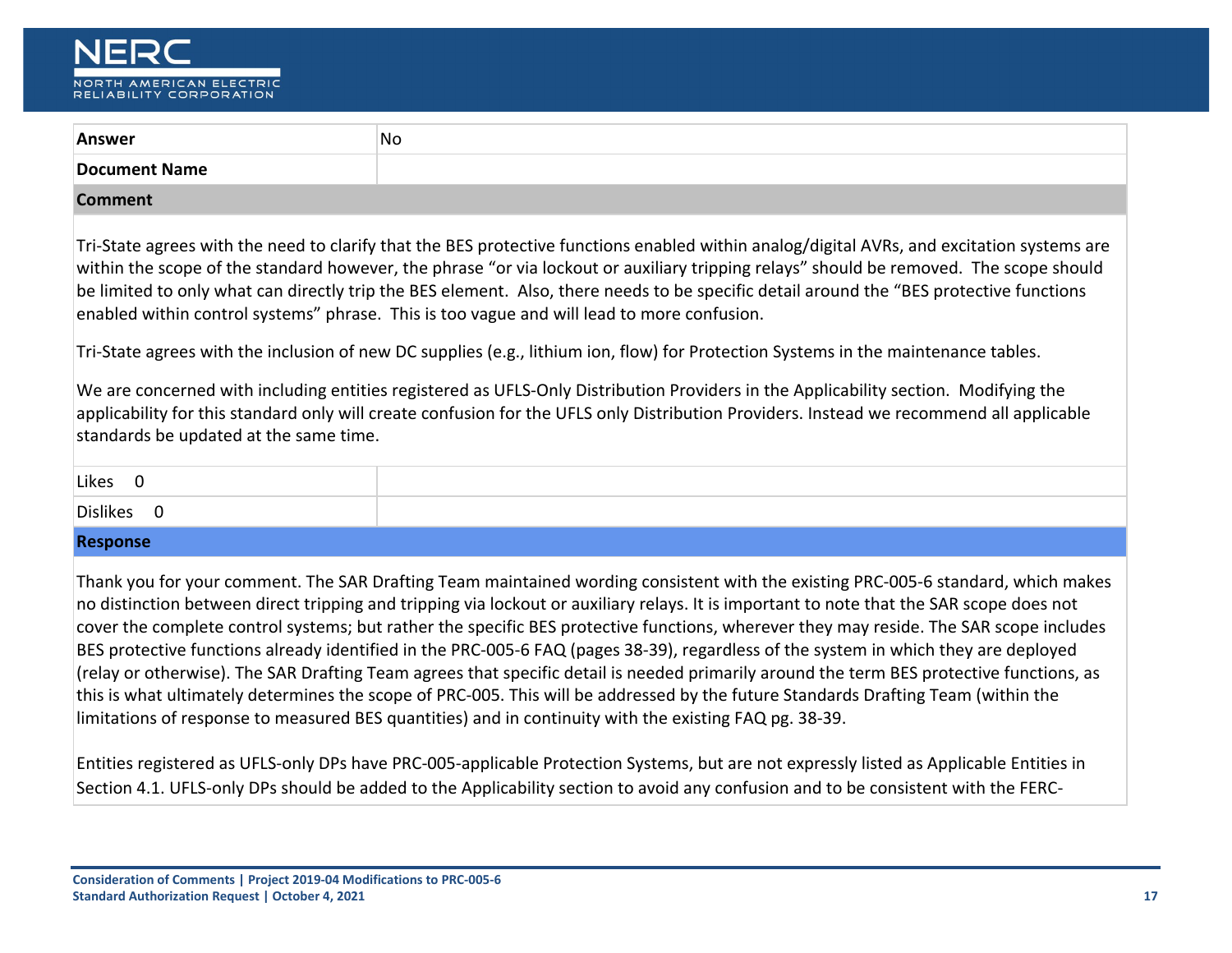approved RBR changes. The inclusion of this within the scope of the SAR is a carry-over from the Project 2017-07 Standards Alignment with Registration.

From page 98 of Supplementary Reference and FAQ PRC-005-6 Protection System, Automatic Reclosing, and Sudden Pressure Relaying Maintenance and Testing: "While UFLS and UVLS equipment are located on the distribution network, their job is to protect the Bulk Electric System. This is not beyond the scope of NERC's Section 215 authority. FPA section 215(a) definitions section defines bulk power system as: "(A) facilities and control Systems necessary for operating an interconnected electric energy transmission network (or any portion thereof)." That definition, then, is limited by a later statement which adds the term bulk power system "…does not include facilities used in the local distribution of electric energy." Also, Section 215 also covers users, owners, and operators of bulk power Facilities. UFLS and UVLS (when the UVLS is installed to prevent system voltage collapse or voltage instability for BES reliability) are not "used in the local distribution of electric energy," despite their location on local distribution networks. Further, if UFLS/UVLS Facilities were not covered by the reliability standards, then in order to protect the integrity of the BES during under- frequency or under-voltage events, that Load would have to be shed at the Transmission bus to ensure the Load-generation balance and voltage stability is maintained on the BES."

| Marty Hostler - Northern California Power Agency - 3,4,5,6               |                                                                                                                                                                                                                                                                            |
|--------------------------------------------------------------------------|----------------------------------------------------------------------------------------------------------------------------------------------------------------------------------------------------------------------------------------------------------------------------|
| <b>Answer</b>                                                            | No                                                                                                                                                                                                                                                                         |
| <b>Document Name</b>                                                     |                                                                                                                                                                                                                                                                            |
| <b>Comment</b>                                                           |                                                                                                                                                                                                                                                                            |
| No changes to the standard are necessary. AVRs should stay out of scope. |                                                                                                                                                                                                                                                                            |
| Likes 0                                                                  |                                                                                                                                                                                                                                                                            |
| Dislikes 0                                                               |                                                                                                                                                                                                                                                                            |
| <b>Response</b>                                                          |                                                                                                                                                                                                                                                                            |
|                                                                          | Thank you for the comment. Generator excitation systems and voltage regulators may have imbedded protective functions and are<br>capable of monitoring BES electrical quantities, such as voltage or current, and responding to those quantities, by causing a trip of the |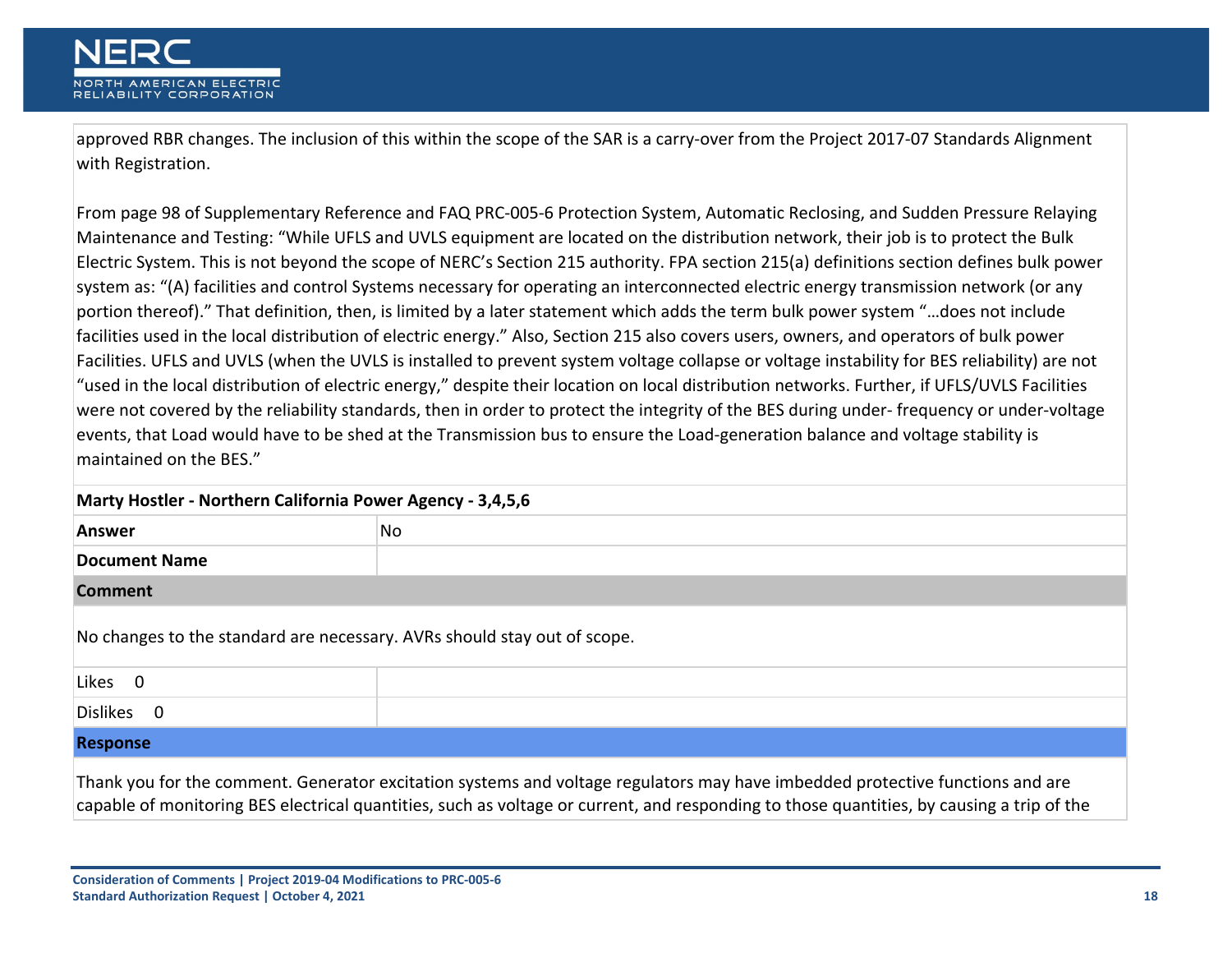generator in response to these signals in the same manner as a protective relay. Therefore, if the embedded protective functions are enabled, they are already included in the scope of Reliability Standard PRC-005-6 as set out in the Applicability section of the standard (refer to Standard Committee's answer to the 2016 RFI by Xcel Energy). The SAR is seeking further clarification that the enabled protective functions are applicable to the standard in order to help the industry and ensure a reliable BES.

| Thomas Foltz - AEP - 3,5,6 |    |
|----------------------------|----|
| Answer                     | No |
| <b>Document Name</b>       |    |
| <b>Comment</b>             |    |

For reasons expressed in the previous comment period, AEP once again strongly encourages the Standards Drafting Team to abandon the scope, direction, and path proposed in the most recent versions of this SAR, and to instead pursue the objective, scope, and direction as originally proposed in the first draft of the SAR presented to industry in July 2019. While the word "other" has indeed been struck from "other control systems" in the latest SAR draft, the phrase "control systems" remains and is still too broad for this standard. The initial SAR was clearly and appropriately addressing protective functions within the AVRs themselves, however the most recently-revised SARs inclusion of the phrase "control systems", and the lack of boundaries and specifics that phrase infers, not only expands the scope but essentially changes the intended purpose of PRC-005. Not only would the inclusion change the intention and purpose of this standard, but it would also be detrimental to the synergy in which PRC-005 integrates-with and relates-to other standards.

While the "Background Information" section of the project comment forms continue to reference the efforts-of and authorship-by the North American Generator Forum on the proposed SAR, it should be noted that only the very first draft of the SAR was fully authored by these subject matter experts. Since then, the SAR has been rewritten by the Standard Drafting Team in a way that AEP believes deviates from both the spirit and intent of its original authors, and which in turn, would fundamentally change the intended purpose of PRC-005. In fact, the NAGF in their previously submitted comments state that they could "no longer support" the second re-draft of the SAR. AEP believes the original SAR suggested valid, potential improvements to PRC-005, but their pursuit is being prevented by augmenting the original SAR with more expansive and undefined elements. While AEP has chosen in this comment period to not provide the entirety of our concerns expressed in *previous* comment periods, those comments still stand.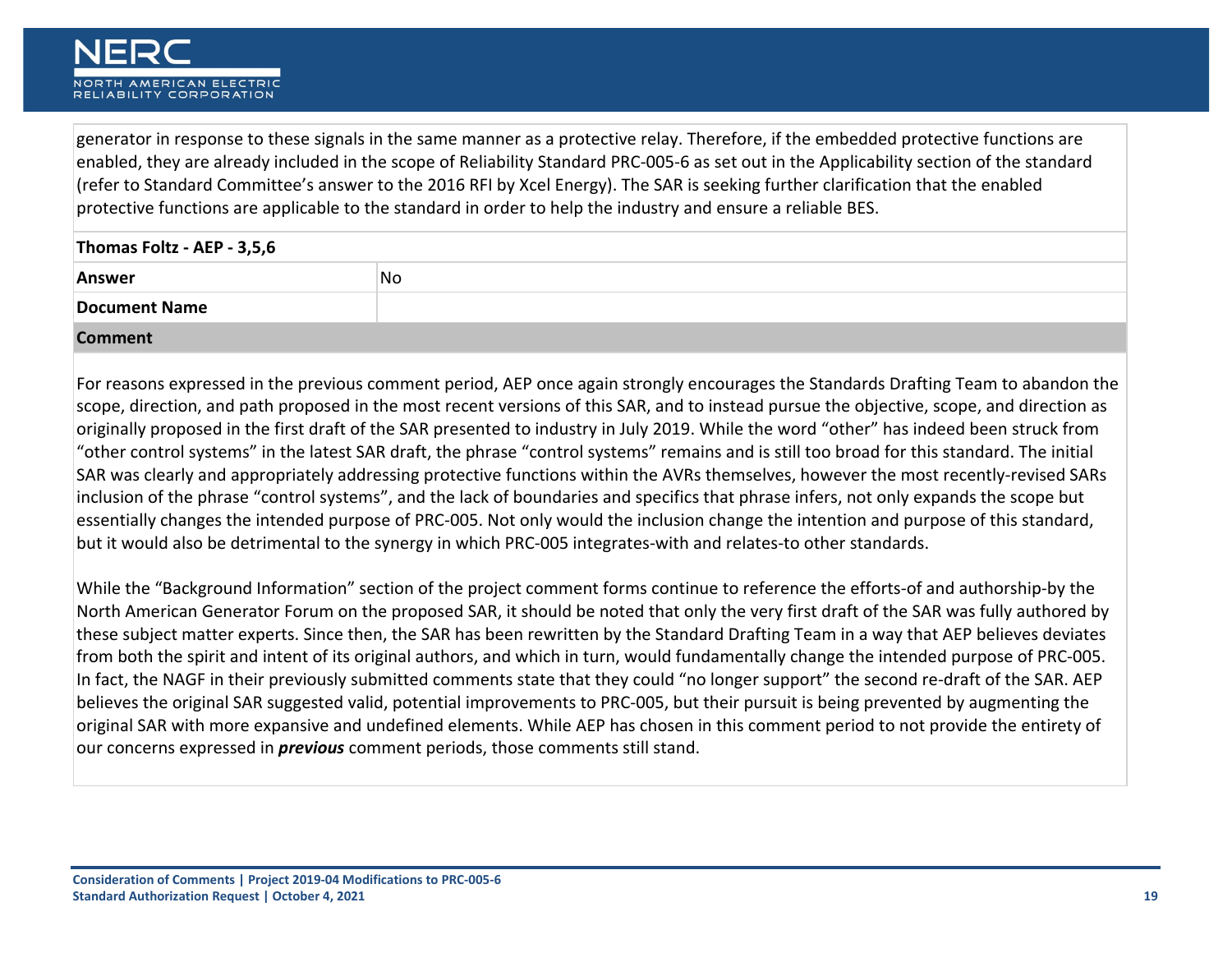

Despite our objections to the current SAR, AEP indeed appreciates the efforts of this Standard Drafting Team, and we hope they will consider the alternative approach that we have suggested, and as originally authored by the North American Generator Forum.

| Likes                                                                                                                                                                                                                          | Platte River Power Authority, 5, Archie Tyson |
|--------------------------------------------------------------------------------------------------------------------------------------------------------------------------------------------------------------------------------|-----------------------------------------------|
| Dislikes                                                                                                                                                                                                                       |                                               |
| in the second company of the second second company of the second second company of the second second second second second second second second second second second second second second second second second second second se |                                               |

## **Response**

Thank you for your comments. It is important to note that the SAR scope does not cover the complete control systems; but rather the specific BES protective functions, wherever they may reside. The SAR scope includes BES protective functions already identified in the PRC-005-6 FAQ (pages 38-39), regardless of the system in which they are deployed (relay or otherwise). The SAR Drafting Team finds that specific detail is needed primarily around the term BES protective functions, as this is what ultimately determines the scope of PRC-005. This will be addressed by the future Standards Drafting Team (within the limitations of response to measured BES quantities) and in continuity with the existing FAQ pg. 38-39. The consideration of protective functions outside of traditional relays has been implemented or proposed in other PRC standards (see PRC-024-3 and Project 2021-01) to maintain standards which are based on risk to the BES regardless of the technology, and the SAR Drafting Team has an obligation to do the same.

Based on comments received by industry, the SAR Drafting Team revised the scope of the original SAR to be more comprehensive of industry concerns with PRC-005. The scope of the SAR allows the future SDT to thoroughly assess issues with PRC-005 and present them along with possible solutions to industry during the standards development phase of the project.

| Lenise Kimes - City and County of San Francisco - 1 - WECC |    |
|------------------------------------------------------------|----|
| <b>Answer</b>                                              | No |
| Document Name                                              |    |
| <b>Comment</b>                                             |    |

The introduction and installation of digital excitation systems (e.g. Emerson's Ovation Excitation System) that integrate excitation controller, automatic voltage regulation, power system stabilizer, sensors and protection functions with various multi-function modules and software are quickly blurring the line between control and protection. Many of these newer systems are completely run by software. They lack the conventional paradigm of a standalone excitation system equipped with an AVR/PSS, voltage and current sensors, and separate protective relays. How do you practically separate the protection functions from the control function when they share the same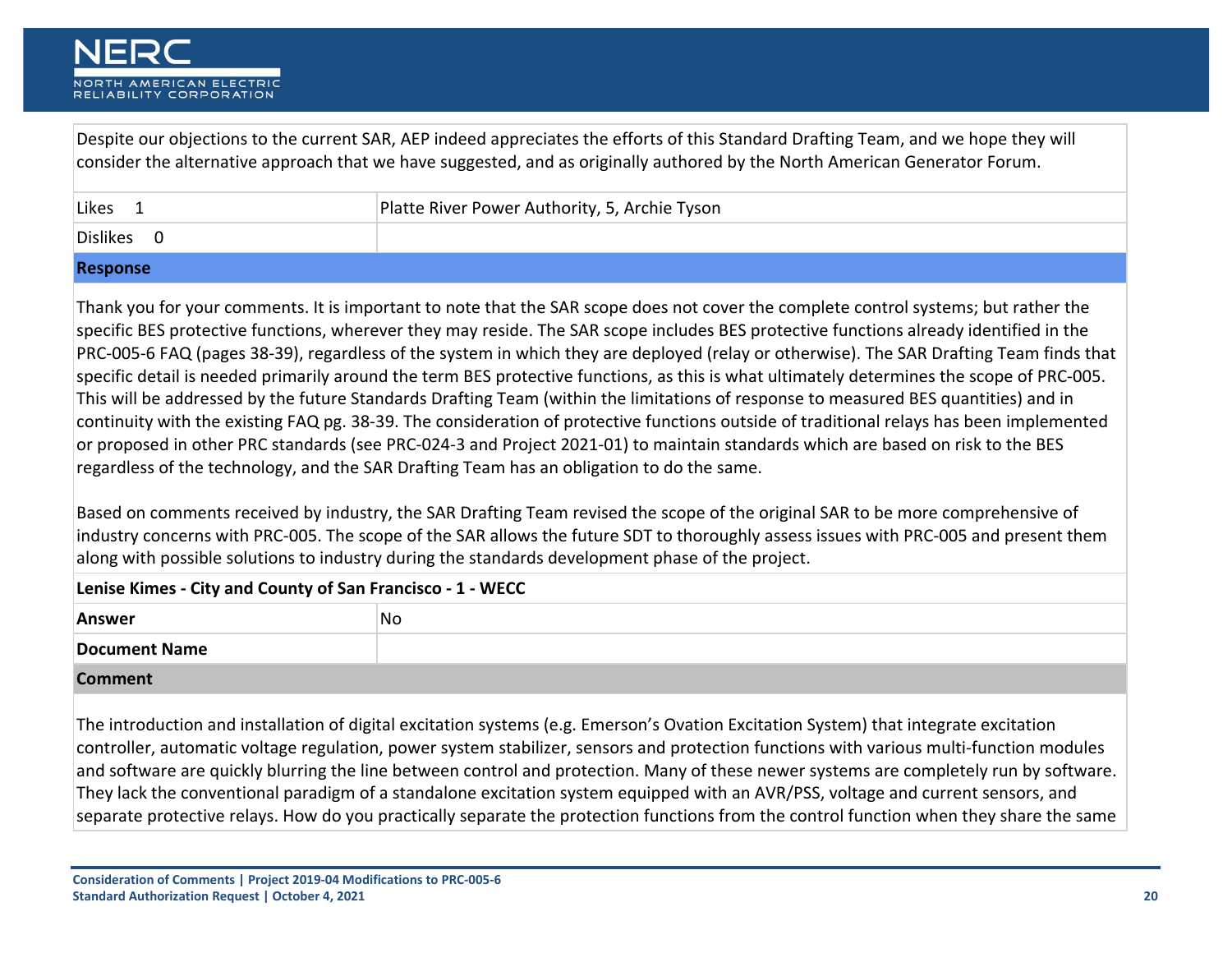CPU and software? Minimum maintenance requirements for these microprocessor-controlled hybrid systems and software needs to be specifically addressed. The Supplementary and FAQ need to provide recommendations for how these systems can be efficiently verified and tested to meet reliability standards.

Additionally, the current version of PRC-005-6 is silent when it comes to addressing the increasing penetration of Distributed Energy Resources (renewables) and their effect on the BES. Most concerning is the lack of specific maintenance information with regards to inverter-based frequency support functions and large battery storage systems—both of which can help or hinder the BES during an event. States such as California are mandating the joining of flow type batteries with renewables to supplement energy demand as the sun goes down or to potentially help stabilize the grid.

Islanding of these Utility Scale projects makes the grid less resilient and hence less reliable. Minimum maintenance activities for Utility Scale Solar and Wind projects' protection systems need to be addressed before these type projects make larger penetration of the grid. Additionally, Utility Scale renewable projects are being paired with large scale flow type battery storage systems. The current PRC-005-6 completely ignores this huge stored energy reservoir and the minimum maintenance required to keep this storage system reliable. Finally, Solar and storage battery inverters can positively or negatively affect the frequency of the BES. PRC-005-6 does not address this unique situation and the minimum maintenance required for these devices.

| <b>Dislikes</b> | Likes<br>∼ |  |
|-----------------|------------|--|
|                 |            |  |

## **Response**

Thank you for your comments. The SAR Drafting Team agrees that protective functions within control systems often share resources with control functions, and this will need to be considered when the future Standard Drafting Team specifies the maintenance requirements. Those concerns will be forwarded to the future Standard Drafting Team. The future Standard Drafting Team will also have the responsibility of updating the Supplementary and FAQ documents.

The SAR scope includes BES protective functions already identified in the PRC-005-6 FAQ (pages 38-39), regardless of the system in which they are deployed (relay or otherwise). The SAR Drafting Team determined that specific detail is needed primarily around the term BES protective functions, as this is what ultimately determines the scope of PRC-005 and draws the line between control and protection as these systems become more and more integrated. This will be addressed by the future Standards Drafting Team (within the limitations of response to measured BES quantities) and in continuity with the existing FAQ pg. 38-39.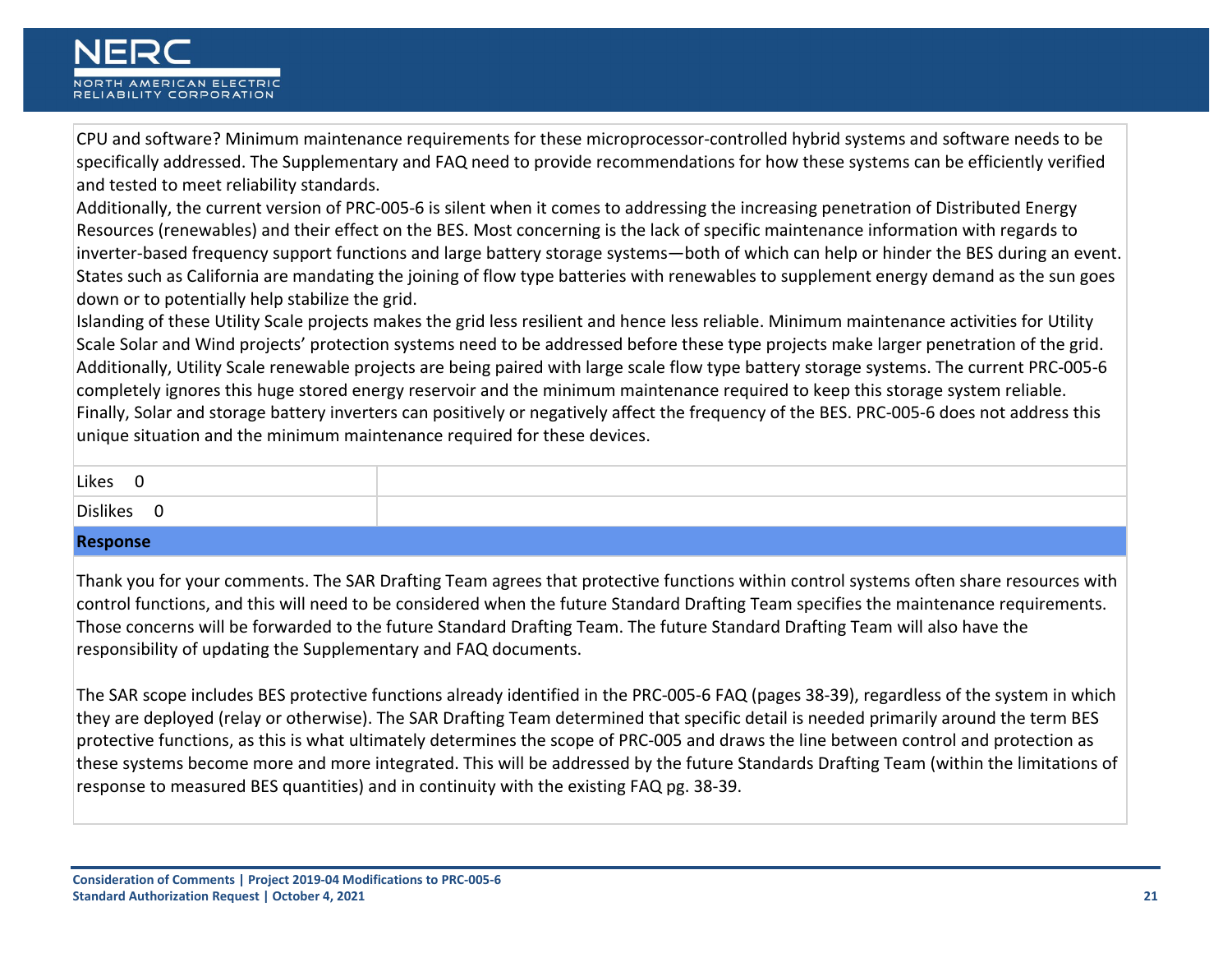

The SAR scope includes inverter-based resources at their point of aggregation of 75 MVA or greater, which is consistent with the existing PRC-005-6 standard. This is because the likelihood of many individual resources failing simultaneously is small. However those Protection Systems which can interrupt the BES level MVA would present significant risk if not properly maintained. The loss of many individual resources would more likely be caused by improper settings, as they are likely duplicated in the individual resources. This risk is addressed in generator settings standards such as PRC-019, 024, and 025.

The SAR Drafting Team understands the concern regarding inverters for battery storage systems. However, the SAR Drafting team finds that a separate SAR that addresses this issue more holistically (not just dealing with Protection System maintenance) would be more appropriate if the entity wishes to pursue that route.

| Daniela Atanasovski - APS - Arizona Public Service Co. - 1,3,5,6 |    |
|------------------------------------------------------------------|----|
| <b>Answer</b>                                                    | No |
| Document Name                                                    |    |
| <b>Comment</b>                                                   |    |

AZPS appreciates the SDT's consideration of its comments to previous versions of the SAR.

AZPS recognizes that the SDT's proposed changes create more certainty regarding the scope of the SAR. AZPS provides the following recommendations to further clarify the intent:

- The term "control system" is too broad and should be limited to specific systems.
- The term "BES electrical quantities" should be defined as or limited to generator/line or neutral voltage and generator/line or neutral current.
- The term "BES protective function" as applied to these other control systems should be limited to those ANSI defined protective functions typically found in generator protection relays.

Additionally, AZPS requests that further clarification be added to the "Industry Need" section of the SAR to further explain the BES reliability benefit of the SAR. Additionally, because the SAR proposes to bring secondary or tertiary protection into scope, it may have the unintended consequence of encouraging entities to disable these functions, negatively impacting overall reliability.

Likes 0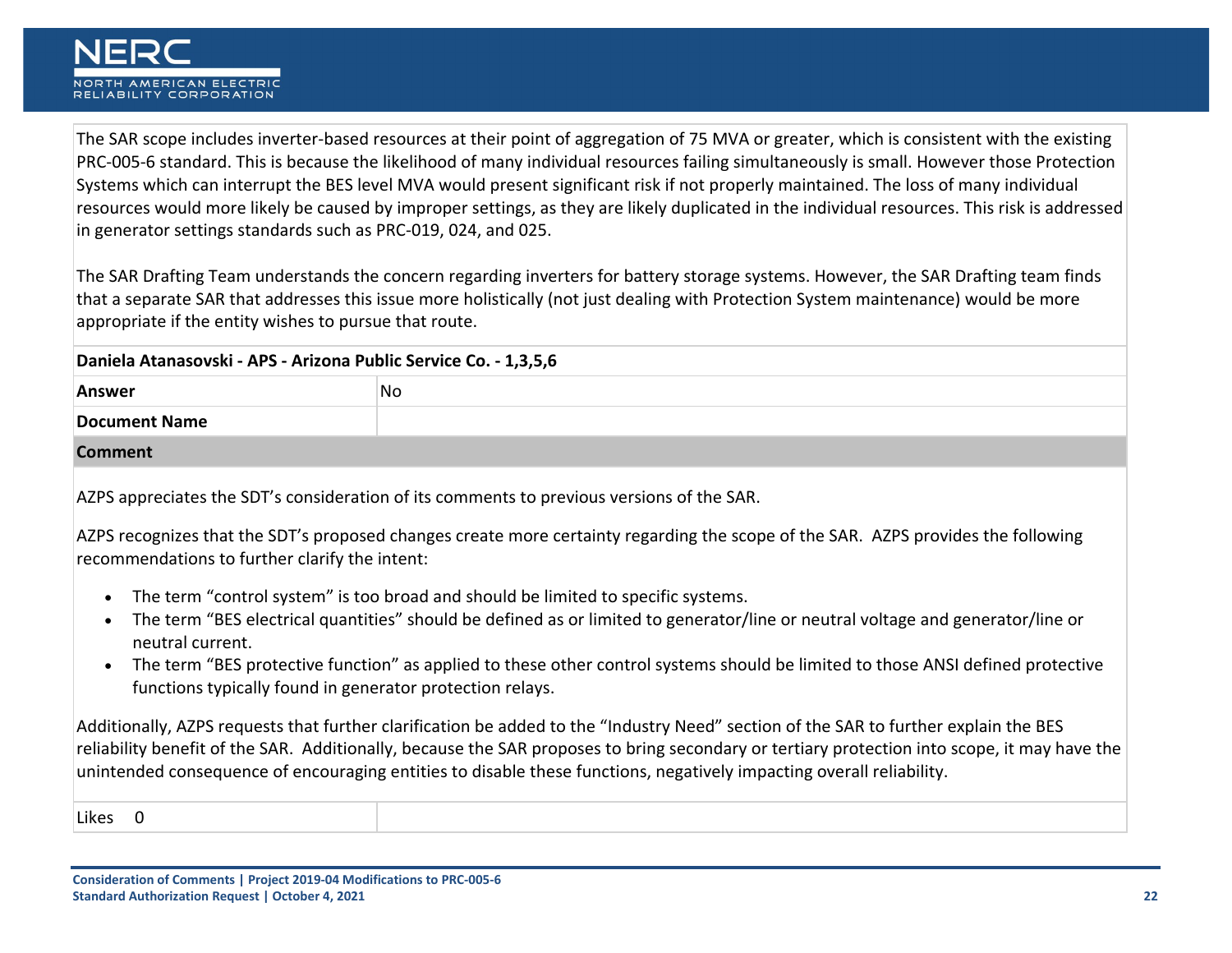## Dislikes 0

### **Response**

Thank you for your comment. It is important to note that the SAR scope does not cover the complete control systems; but rather the specific BES protective functions, wherever they may reside. The SAR scope includes BES protective functions already identified in the PRC-005-6 FAQ (pages 38-39), regardless of the system in which they are deployed (relay or otherwise). The SAR Drafting Team agrees that specific detail is needed primarily around the term BES protective functions, as this is what ultimately determines the scope of PRC-005. This will be addressed by the future Standards Drafting Team (within the limitations of response to measured BES quantities) and in continuity with the existing FAQ pg. 38-39, as you have suggested. The future Standard Drafting Team will additionally have the responsibility of clarifying the BES electrical quantities in continuity with the PRC-005-6 FAQ and the BES Definition Guidance Document. Your suggestion will be forwarded to that team.

The SAR Drafting Team seeks to add clarity and the primary risk being addressed is the misinterpretation of the existing guidance provided by the Standards Committee in their response to the 2016 RFI submitted by Xcel Energy. Lastly, the scope of PRC-005-6 does not consider redundancy of protection (secondary or tertiary), and the SAR Drafting Team is not proposing this change. The risk of BES protective functions failing and tripping unnecessarily is not mitigated by redundant protective relays. Additionally, data regarding the frequency of these types of misoperations is not available due to the lack of clarity as to whether these functions meet the definition of a Protection System (and therefore are subject to PRC-004 and its associated Section 1600 data request). The SAR Drafting Team considers the risk and probability of unmaintained protective functions causing Misoperations to be the same as the risk of unmaintained protective relays because they provide the same function and outcome. While the likelihood of a single transmission line misoperating due to a protective relay is both small and of minimal impact, the industry has already generally agreed that it is great enough to justify the existence of PRC-005. The SAR Drafting Team believes that same justification should be used for BES protective functions, especially those which protect the grid's most critical elements such as generators, which can have long lead times and cannot be quickly restored from an outage.

## **Wayne Sipperly - Nort American Generator Forum - 5 - MRO,WECC,Texas RE,NPCC,SERC,RF**

| <b>Answer</b>        | No |
|----------------------|----|
| <b>Document Name</b> |    |
| <b>Comment</b>       |    |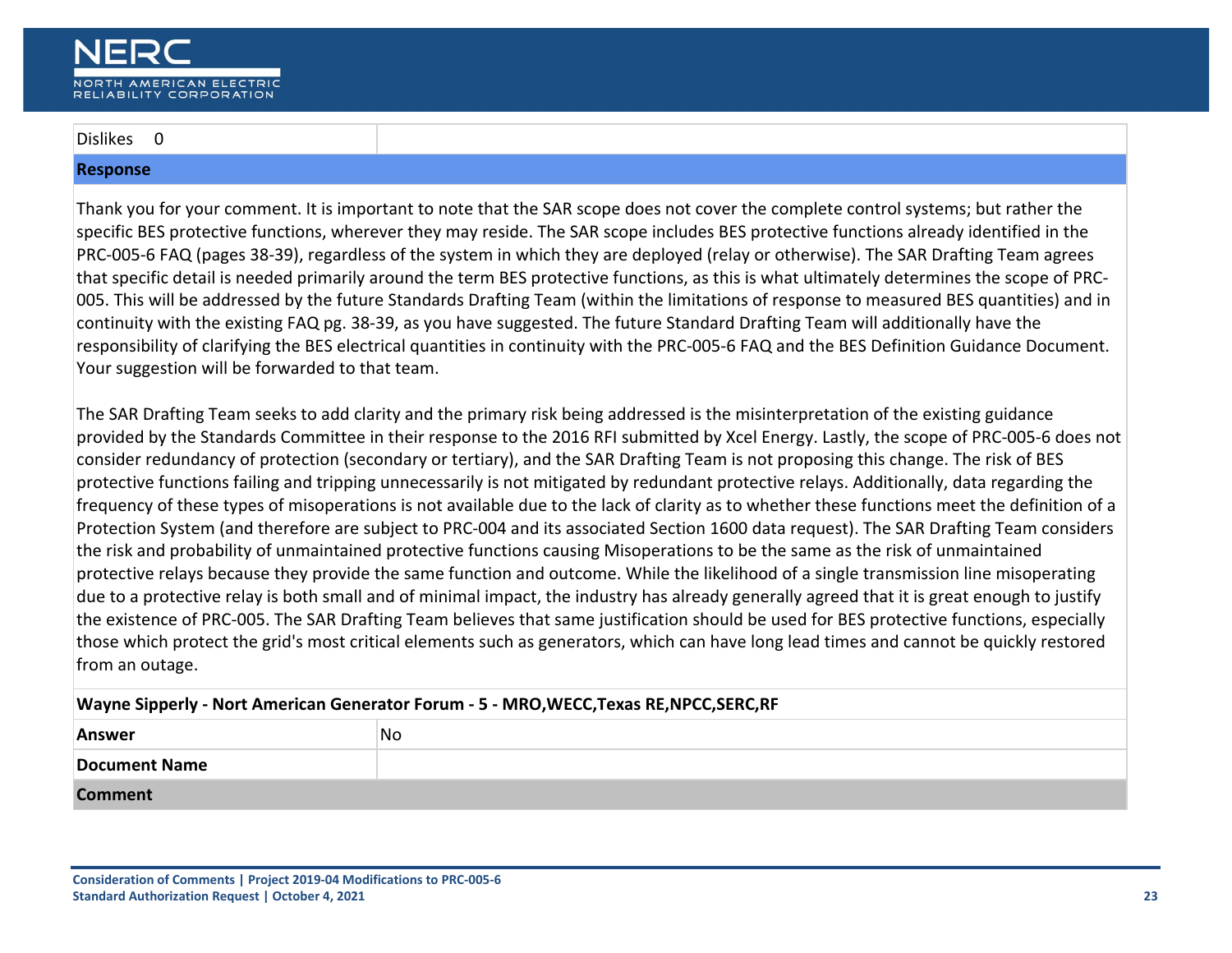One area of concern in the proposed SAR is the inclusion of this phrase in various portions of the SAR: "…, and BES protective functions enabled within control systems…". The use of this open ended, non control system specific, additional scope item creates more confusion than existed with the original NAGF request for clarification on synchronous machine excitation control systems. If there are other specific types of control systems at generating facilities that are meant to be the target of this broad statement, they need to be identified. There exist many other independent closed loop feedback control systems within electric generating facilities. Being familiar with the protective relaying systems at these facilities, we are not aware of any of the other control systems [providing protective functions base on the BES electrical quantities of voltage and current] which use the "PRC-005 protection system dc control circuitry" to trip the unit. With none existing, the inclusion of the offending phrase is both confusing and unnecessary.

The modification of the maintenance tables, with respect to the excitation control system protective functions, should be limited to the same activities that are specified in Table 1 for microprocessor based relays.

Rather than invoking the ANSI Standard Device numbers to address protective functions responding to electrical quantities, recommend to leave the scoped functions as they currently are defined. Many discrete or multifunction microprocessor relays are already clearly known to be included in the scope of PRC-005 without the use of the ANSI device numbering, and therefore the additional detail is not necessary.

| Likes<br>ັ      |  |
|-----------------|--|
| <b>Dislikes</b> |  |

## **Response**

Thank you for your comment. It is important to note that the SAR scope does not cover the complete control systems; but rather the specific BES protective functions, wherever they may reside. The SAR scope includes BES protective functions already identified in the PRC-005-6 FAQ (pages 38-39), regardless of the system in which they are deployed (relay or otherwise). The deviation from exclusively synchronous generator excitation systems was necessary to maintain neutrality in regard to different types of generation or transmission assets, and to produce a quality standard based on risk presented to the BES regardless of the system in which protective functions are deployed.

The comments received regarding the preferred direction of the future Standard Drafting Team (including this comment) are being well documented and will be provided to the future Standard Drafting Team to provide industry input into the direction of that team.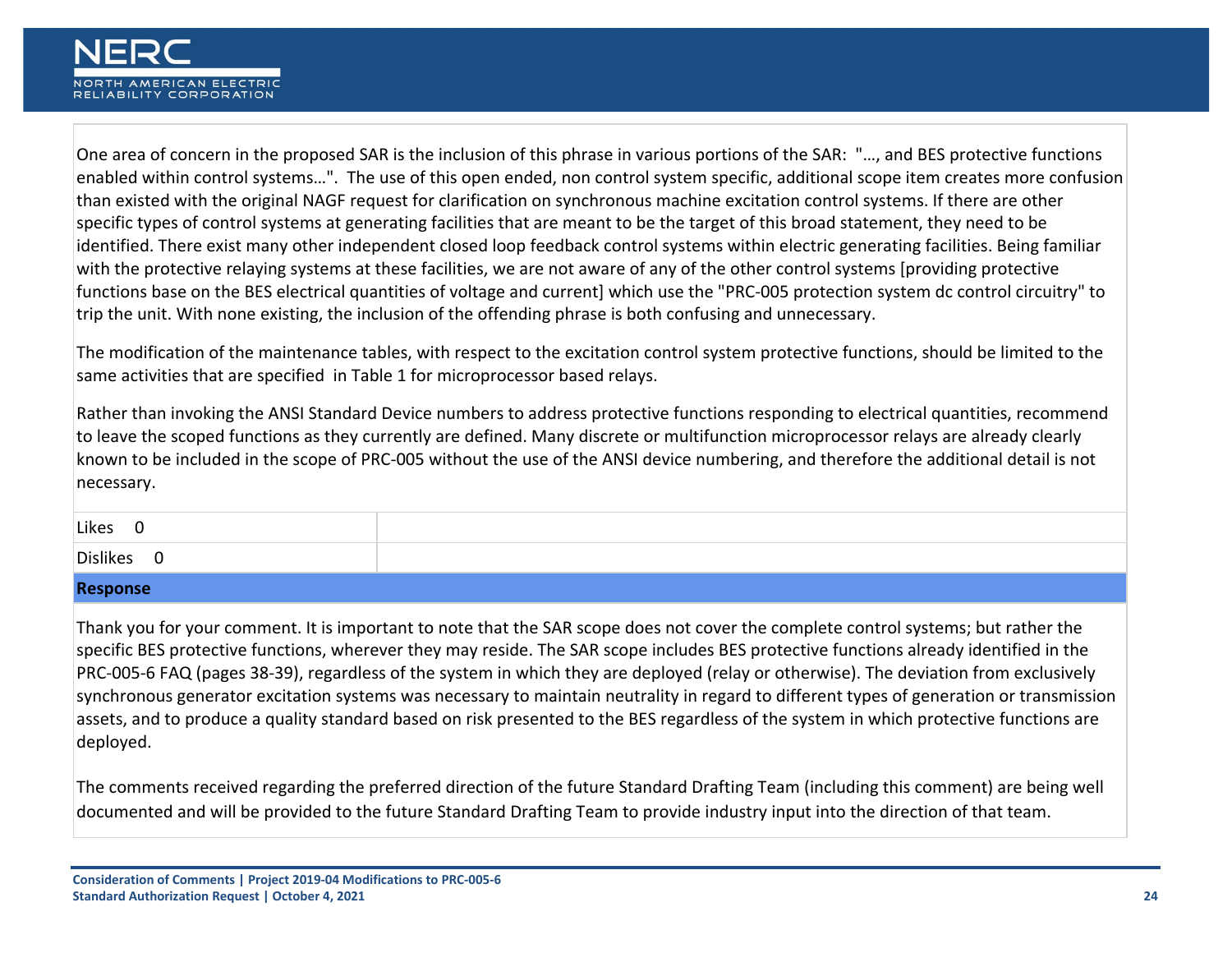

| Joe McClung - JEA - 1,3,5                   |                                                                                                                                                                                                                                                                                                                                                                                                                                                                                                                                                                                                                                                                                                                                                                                                                        |  |
|---------------------------------------------|------------------------------------------------------------------------------------------------------------------------------------------------------------------------------------------------------------------------------------------------------------------------------------------------------------------------------------------------------------------------------------------------------------------------------------------------------------------------------------------------------------------------------------------------------------------------------------------------------------------------------------------------------------------------------------------------------------------------------------------------------------------------------------------------------------------------|--|
| <b>Answer</b>                               | <b>No</b>                                                                                                                                                                                                                                                                                                                                                                                                                                                                                                                                                                                                                                                                                                                                                                                                              |  |
| <b>Document Name</b>                        |                                                                                                                                                                                                                                                                                                                                                                                                                                                                                                                                                                                                                                                                                                                                                                                                                        |  |
| <b>Comment</b>                              |                                                                                                                                                                                                                                                                                                                                                                                                                                                                                                                                                                                                                                                                                                                                                                                                                        |  |
| be included.                                | These comments have been approved by LPPC and APPA. At this time the SAR includes the potential of "developing new terms and/or<br>revising existing terms in the NERC Glossary of Terms". Within the SAR it does not clearly discuss why such a substantial change would be<br>necessary. The SAR DT has in the past commented that the inclusion of the AVR protection functions was already determined in 2016. The<br>purpose of this SAR was to provide clarity within PRC-005 that these protective functions embedded within AVR and similar type systems                                                                                                                                                                                                                                                       |  |
| significant impacts of a definition change. | A change to the NERC Glossary definition of Protection System would potentially have unintended and unnecessary impact to other NERC<br>standards and supporting documents that would be outside the scope of this SAR. The intent of this SAR can be accomplished without the                                                                                                                                                                                                                                                                                                                                                                                                                                                                                                                                         |  |
|                                             | We would like the SAR DT to be able to accomplish the intent of the SAR by modifications to the applicability section of PRC-005 as well as<br>additional clarification within the Supplementary Reference document to PRC-005. The changes within the applicability section should be<br>able to clearly identify what sort of protective functions are included (for example an AVR that is able to trip a BES generator offline) and<br>what is not (an inverter which is tripping offline a non-BES generator which is part of a dispersed power producing resource), similar to<br>how the Automatic Reclosing was added to section 4.2.7. We do not foresee being able to support any "developing new terms and/or<br>revising existing terms in the NERC Glossary of Terms" to accomplish the goals of the SAR. |  |
| Likes <sub>1</sub>                          | Tacoma Public Utilities (Tacoma, WA), 1,3,4,5,6, Wike Jennie                                                                                                                                                                                                                                                                                                                                                                                                                                                                                                                                                                                                                                                                                                                                                           |  |
| Dislikes 0                                  |                                                                                                                                                                                                                                                                                                                                                                                                                                                                                                                                                                                                                                                                                                                                                                                                                        |  |
| <b>Response</b>                             |                                                                                                                                                                                                                                                                                                                                                                                                                                                                                                                                                                                                                                                                                                                                                                                                                        |  |
|                                             | Thank you for your comment. The SAR Drafting Team is including the option for the future Standard Drafting Team to revise or add NERC<br>Glossary term(s) as necessary to address the issue. The comments received regarding the preferred direction of the future Standard                                                                                                                                                                                                                                                                                                                                                                                                                                                                                                                                            |  |
|                                             |                                                                                                                                                                                                                                                                                                                                                                                                                                                                                                                                                                                                                                                                                                                                                                                                                        |  |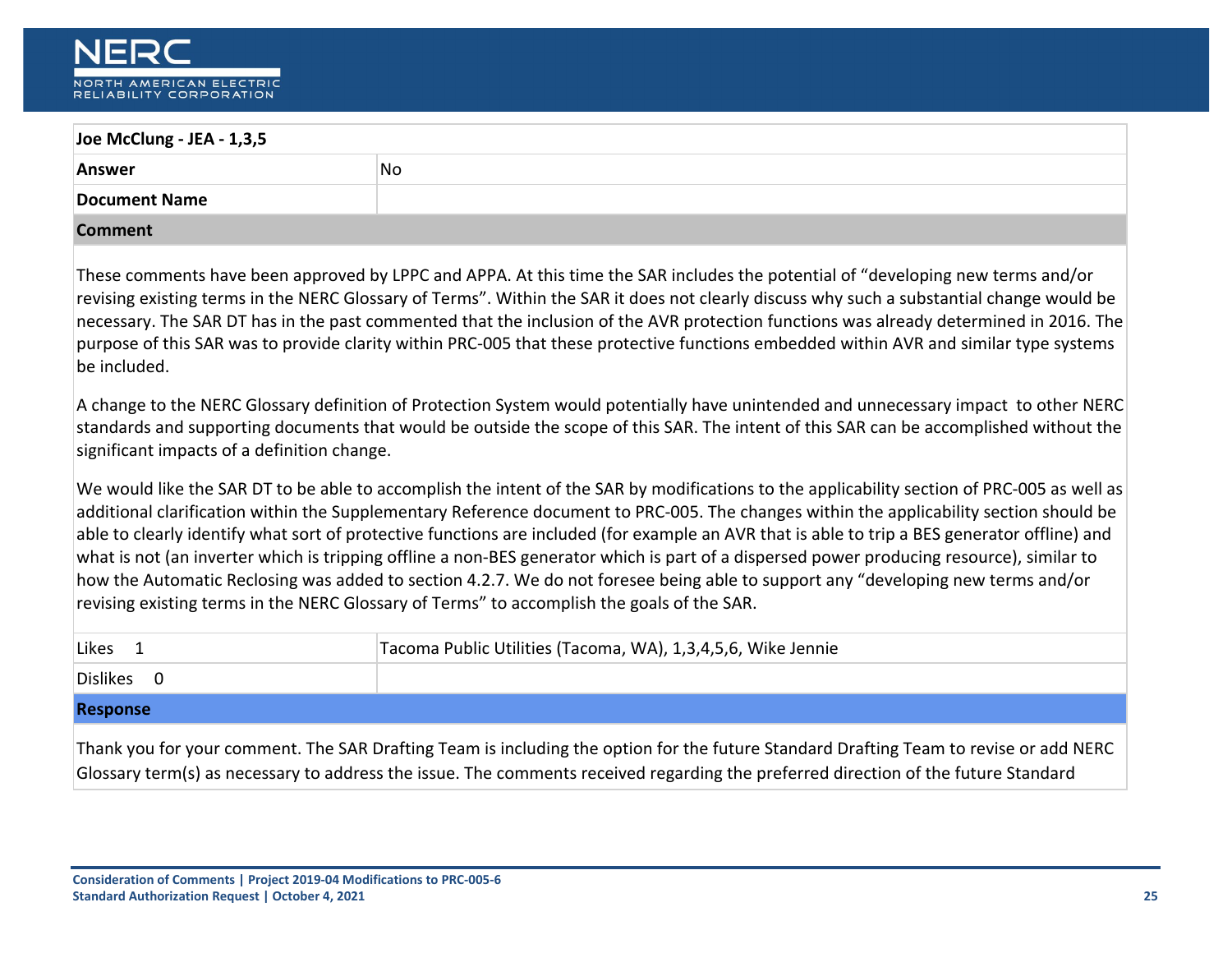Drafting Team (including this comment) are being well documented and will be provided to the future Standard Drafting Team to provide industry input into the direction of that team.

| Kendra Buesgens - MRO - 1,2,3,4,5,6 - MRO, Group Name MRO NSRF |    |
|----------------------------------------------------------------|----|
| <b>Answer</b>                                                  | No |
| Document Name                                                  |    |
| <b>Comment</b>                                                 |    |

Most of the revisions to the SAR are acceptable and do provide direction and clarity for a SDT to use. The specification to address the protection functions performed within analog and digital excitation control systems that use BES electrical quantities (voltage and current) to decide when to trip BES elements directly or via lockout/auxiliary tripping relays precisely addresses the 2016 Xcel concern and the 2019 NAGF concerns prompting this SAR. Addressing new dc supply technologies not currently addressed in PRC-005 will, indeed, close an open gap in the scope of the DC Supply section of the standard. The inclusion of the sentence "The individual generators identified through inclusion I4 of the BES definition are to remain outside the scope of the project." into the Project Scope section is appreciated and necessary.

One area of concern in the proposed SAR is the inclusion of the phrase, "…, and BES protective functions enabled within control systems…", in various portions of the SAR. The use of this open-ended, non-control system-specific, additional scope item creates more confusion than existed with the original request for clarification on synchronous machine excitation control systems. If there are other specific types of control systems at generating facilities that are meant to be the target of this broad statement, they need to be identified, as was the system of the original request. There exist many other independent closed-loop feedback control systems within electric generating facilities. Being familiar with the protective relaying systems at these facilities, we are not aware of any of the other control systems [providing protective functions based on the BES electrical quantities of voltage and current] which use the "PRC-005 protection system dc control circuitry" to trip the unit. With none existing, the inclusion of the offending phrase is both confusing and unnecessary. The removal of this phrase from the SAR will make it more palatable for approval. The initial purpose of this SAR was merely to clarify the applicability of PRC-005 to the protective functions within an Automatic Voltage Regulator (AVR) and provide the prescribed maintenance activities. Thus, the scope of this SAR should be limited to minor modifications of the original wording of: "Revise PRC-005-6 to clearly define the applicability of Protection Systems associated with analog or digital AVR protective functions, excitation systems that respond to measured BES electrical quantities and trip BES elements either directory or via lockout, or auxiliary tripping relays,. In addition, revise the PRC-005-6 Supplementary Reference and FAQ to provide additional guidance related to AVR protective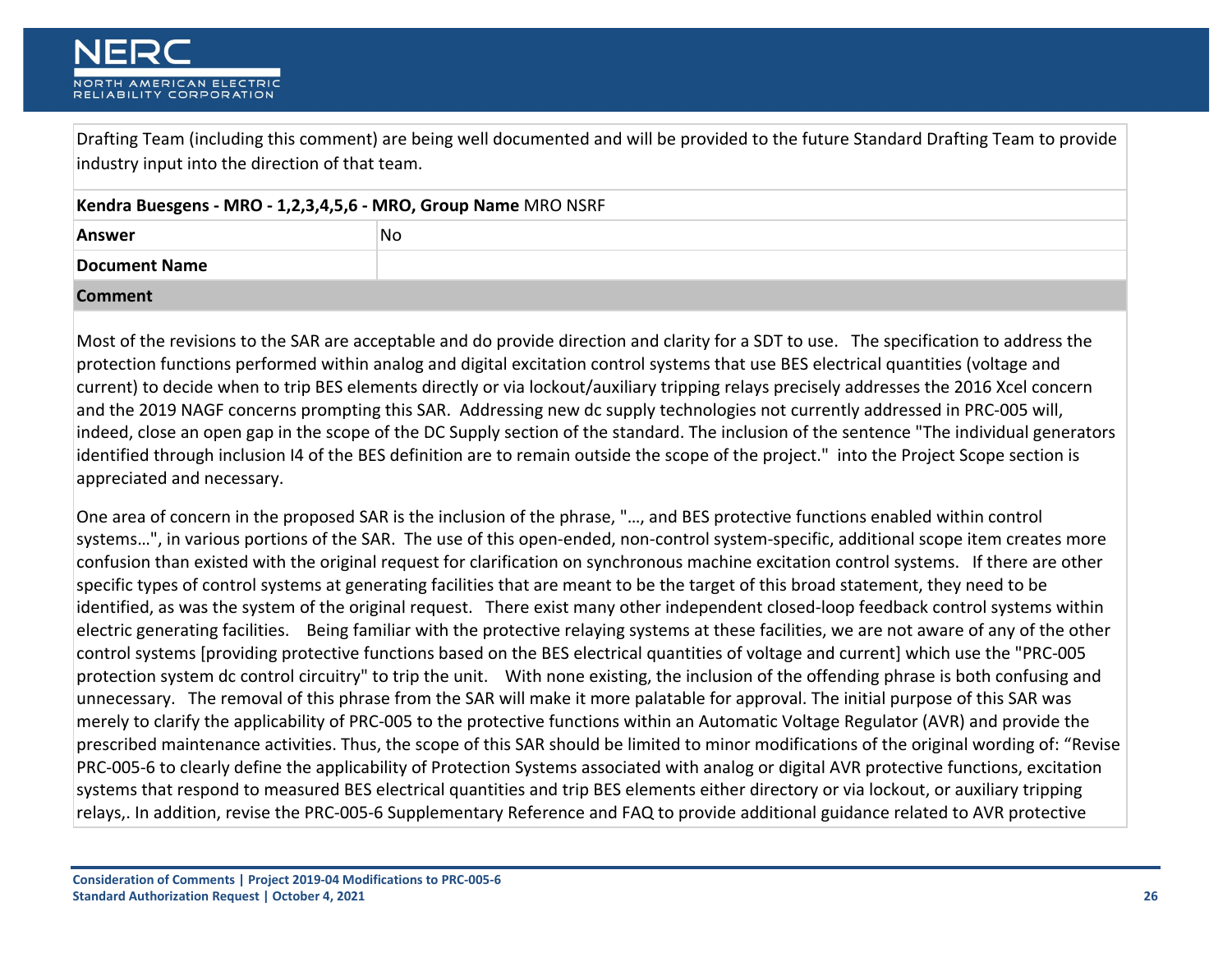

functions and acceptable methods of testing to meet PRC-005 required maintenance activities". The NSRF recommends removing all wording, including "control systems", that is not critical to the objective of the original SAR. We believe this will avoid industry confusion and the possible defeat of the NERC standard revision.

The modification of the maintenance tables, with respect to the excitation control system protective functions, should be limited to the same activities that are specified in Table 1 for microprocessor-based relays.

Rather than incorporating the ANSI Standard Device numbers into the Standard language to address protective functions responding to electrical quantities, we feel it would be best to leave the scoped functions as they currently are identified. Many discrete or multifunction microprocessor relays are already clearly known to be included in the scope of PRC-005 without the use of the ANSI device numbering, and that additional detail is not necessary in the PRC-005 Standard. If the ANSI Standard Device numbers were modified or expanded for future technology, this could create conflict with the PRC-005 language. We encourage the Drafting Team to include the ANSI Standard Device numbers in a technical guideline or reference document.

Changes to the Definition of Protection System should not be expanded to include the protective functions of excitation or other control systems. A change to the NERC Glossary definition of Protection System could have an unintended or unnecessary impact to other NERC standards and support documents that would be outside of the scope of this SAR. Applicability should be explicitly clarified within the PRC-005 standard, with consistent supporting guidance in the Supplementary Reference and FAQ document.

Additionally, since power plant analog/digital AVRs, excitation systems, and BES protective functions enabled within control systems were not designed to be made redundant and cannot be retrofitted reasonably, they should be specifically excluded from TPL-001-5 Footnote 13 to avoid future confusion and unnecessary disputes. We propose adding the language, "**For purposes of this standard, BES protective functions enabled within analog/digital AVRs, excitation systems, and BES protective functions enabled within control systems are specifically excluded from TPL-001-5 Footnote 13 Protection Systems applicability, meaning these systems are not required to be redundant**" after the first paragraph in the Project Scope narrative**.** We also suggest addition of a modification of TPL-001-5 Footnote 13 to this project, to ensure exclusion from any redundancy requirements.

| Likes<br>- U                        |  |
|-------------------------------------|--|
| Dislikes<br>$\overline{\mathbf{0}}$ |  |
| Response                            |  |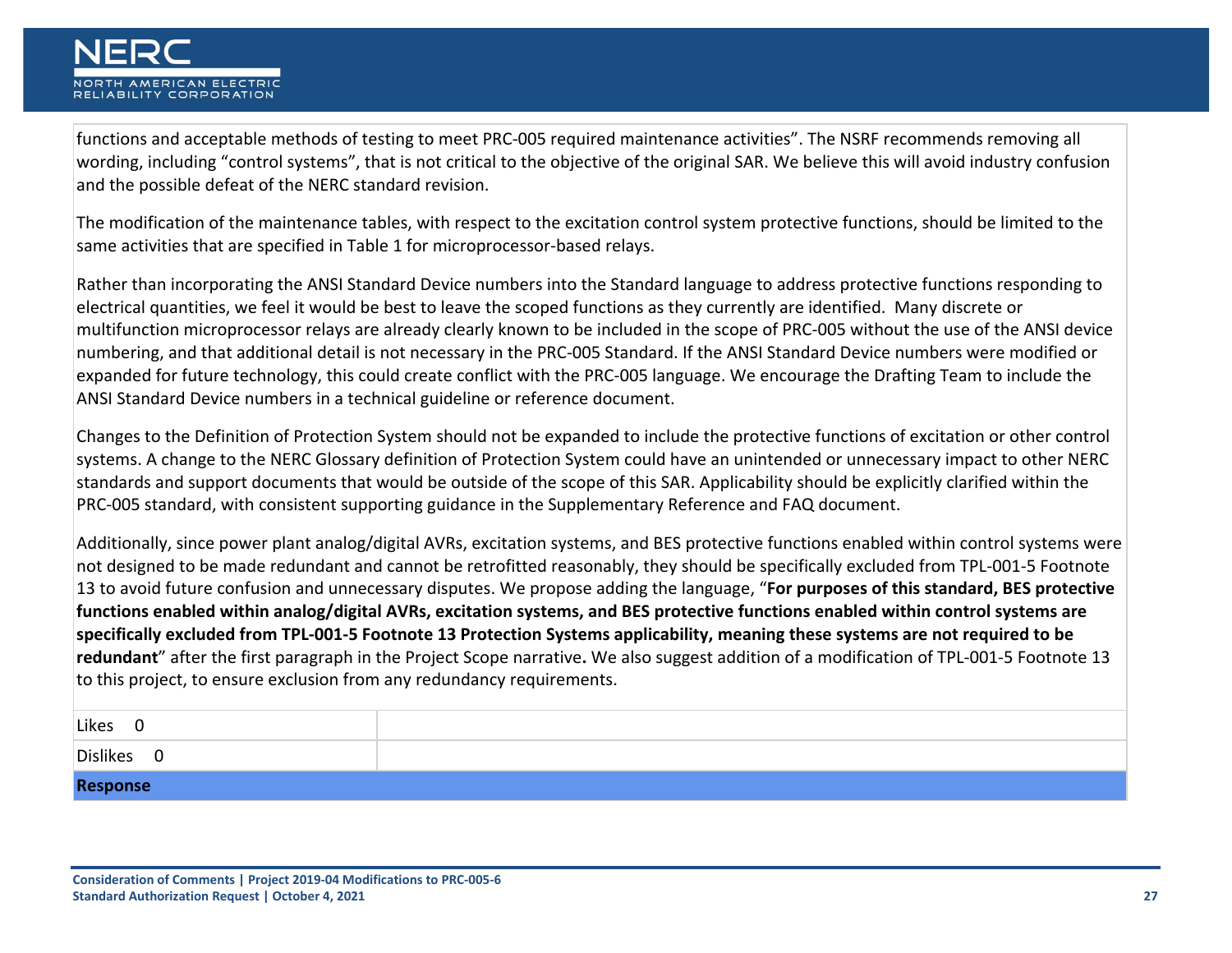Thank you for your comments. It is important to note that the SAR scope does not cover the complete control systems; but rather the specific BES protective functions, wherever they may reside. The SAR scope includes BES protective functions already identified in the PRC-005-6 FAQ (pages 38-39), regardless of the system in which they are deployed (relay or otherwise). The deviation from exclusively synchronous generator excitation systems was necessary to maintain neutrality in regard to different types of generation or transmission assets, and to produce a quality standard based on risk presented to the BES regardless of the system in which protective functions are deployed. The SAR Drafting Team will forward your suggestions regarding maintenance activities to the future Standard Drafting Team. The SAR Drafting Team also agrees that modifications should be made in continuity with the scoped functions as defined in the existing FAQ.

The SAR Drafting Team is including the option for the future Standard Drafting Team to revise or add NERC Glossary term(s) as necessary to address the issue. The comments received regarding the preferred direction of the future Standard Drafting Team (including this comment) are being well documented and will be provided to the future Standard Drafting Team to provide industry input into the direction of that team.

Modifications to TPL-001 are not within the scope of Project 2019-04.

| Jennie Wike - Tacoma Public Utilities (Tacoma, WA) - 1,3,4,5,6 - WECC, Group Name Tacoma Power |    |
|------------------------------------------------------------------------------------------------|----|
| <b>Answer</b>                                                                                  | No |
| <b>Document Name</b>                                                                           |    |
| <b>Comment</b>                                                                                 |    |
| Tacoma Power supports the comments submitted by LPPC and APPA.                                 |    |
| Likes 0                                                                                        |    |
| Dislikes 0                                                                                     |    |
| <b>Response</b>                                                                                |    |
| Thank you for your comment. Please see responses to JEA comments.                              |    |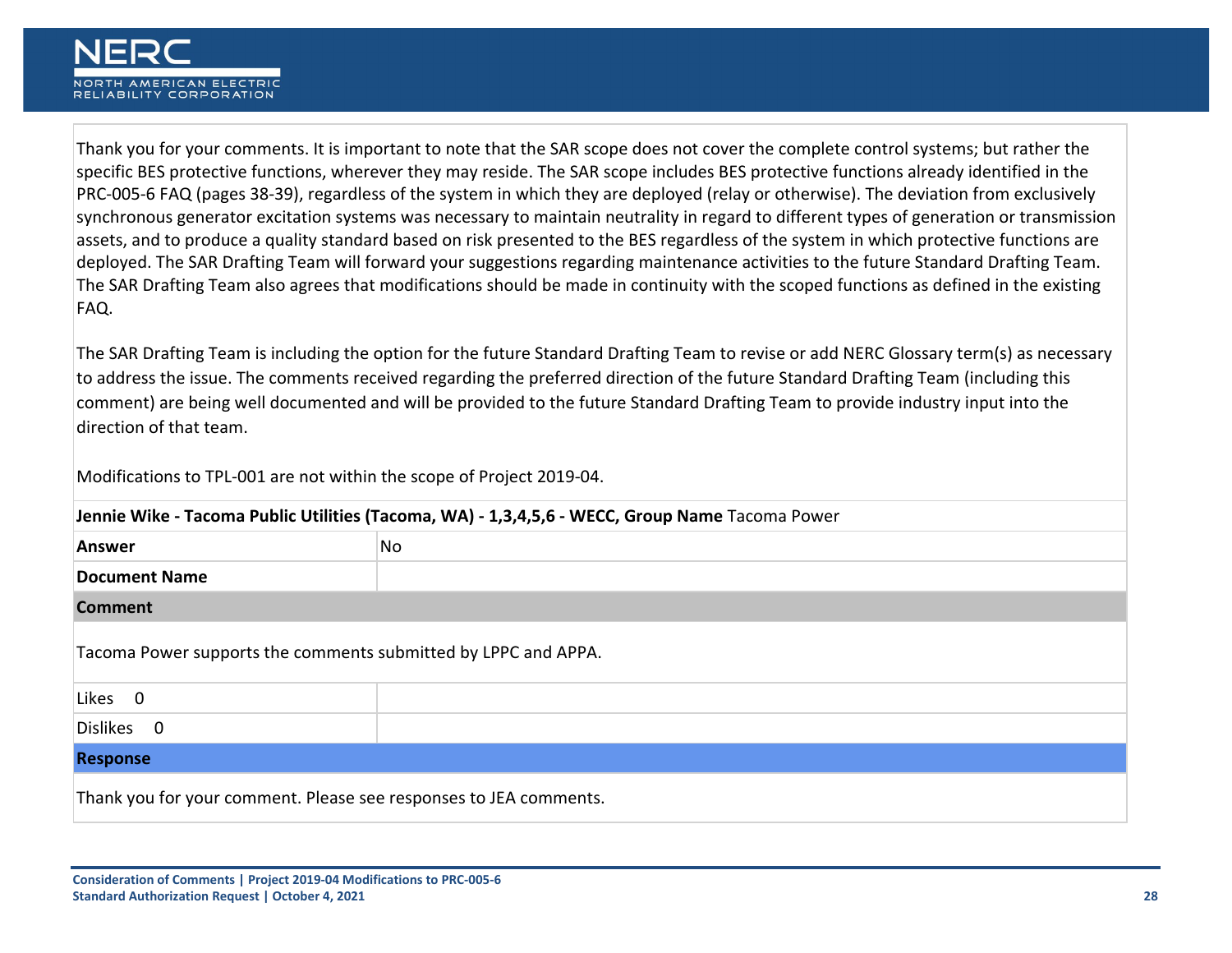| Jamie Monette - Allete - Minnesota Power, Inc. - 1                               |                                                                                  |
|----------------------------------------------------------------------------------|----------------------------------------------------------------------------------|
| <b>Answer</b>                                                                    | No                                                                               |
| <b>Document Name</b>                                                             |                                                                                  |
| <b>Comment</b>                                                                   |                                                                                  |
|                                                                                  | Minnesota Power agrees with MRO's NERC Standards Review Forum's (NSRF) comments. |
| Likes 0                                                                          |                                                                                  |
| Dislikes 0                                                                       |                                                                                  |
| <b>Response</b>                                                                  |                                                                                  |
| Thank you for your comment. Please see response to MRO NRSF comments.            |                                                                                  |
| Sing Tay - OGE Energy - Oklahoma Gas and Electric Co. - 1,3,5,6, Group Name OKGE |                                                                                  |
| <b>Answer</b>                                                                    | No                                                                               |
| <b>Document Name</b>                                                             |                                                                                  |
| <b>Comment</b>                                                                   |                                                                                  |
| Oklahoma Gas & Electric supports MRO NSRF's comments.                            |                                                                                  |
| Likes 0                                                                          |                                                                                  |
| Dislikes 0                                                                       |                                                                                  |
| <b>Response</b>                                                                  |                                                                                  |
| Thank you for your comment. Please see response to MRO NRSF comments.            |                                                                                  |
| Sean Bodkin - Dominion - Dominion Resources, Inc. - 3,5,6, Group Name Dominion   |                                                                                  |
| <b>Answer</b>                                                                    | No                                                                               |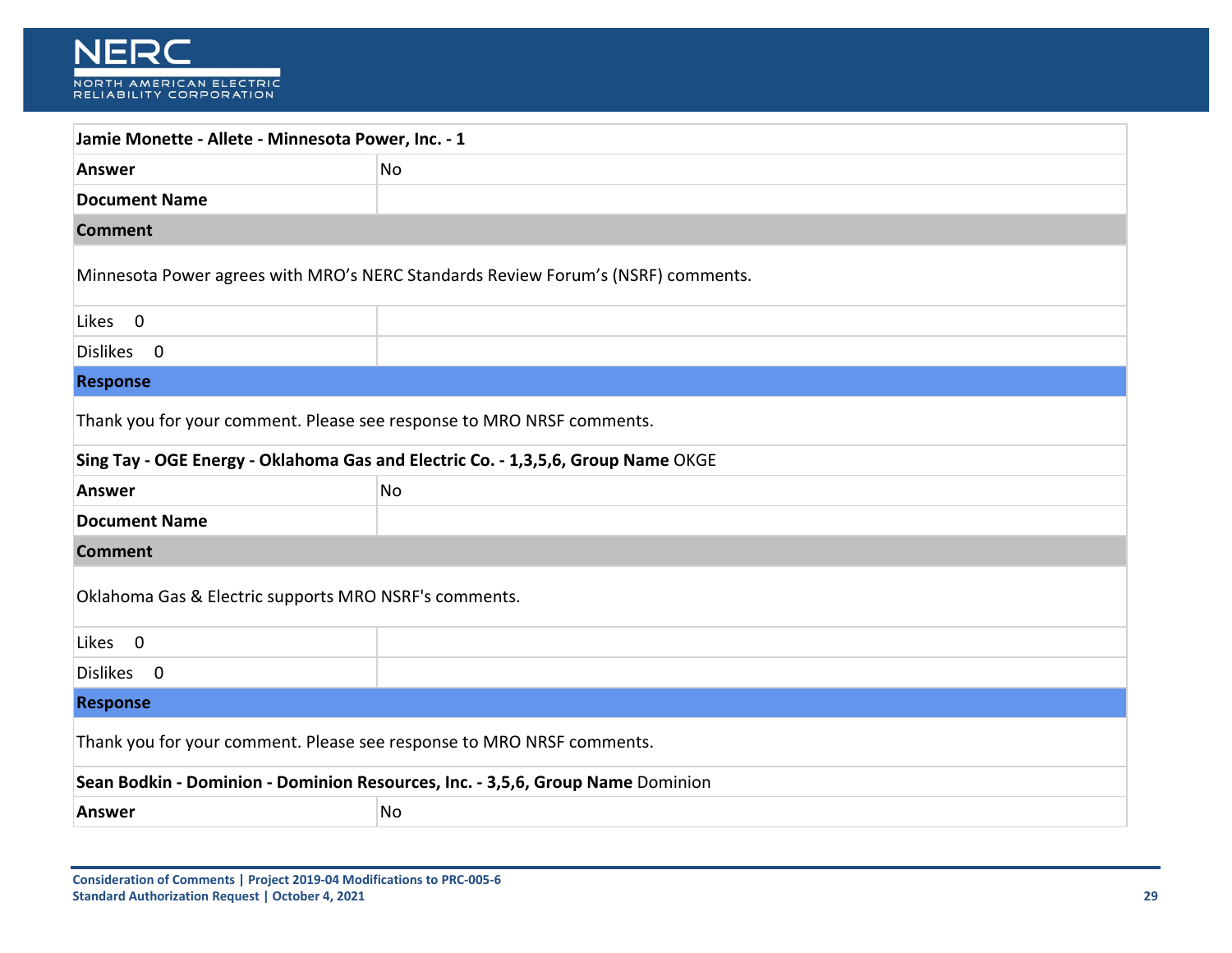

| The SAR does not appear to identify a clear existing gap in reliability being addressed. DC based technologies, as stated in the SAR, are<br>emerging and addressing them in a revised Relaibility Standard is premature. The clarity being sought on protection systems in excitation<br>systems seems to be a very narrow issue that a standard revision is not necessary to address and could potentially conflict with exiting<br>testing of voltage regulators in PRC-019. |
|---------------------------------------------------------------------------------------------------------------------------------------------------------------------------------------------------------------------------------------------------------------------------------------------------------------------------------------------------------------------------------------------------------------------------------------------------------------------------------|
|                                                                                                                                                                                                                                                                                                                                                                                                                                                                                 |
|                                                                                                                                                                                                                                                                                                                                                                                                                                                                                 |
|                                                                                                                                                                                                                                                                                                                                                                                                                                                                                 |

#### **Response**

Thank you for your comment.

The current maintenance tables in PRC-005-6 contain activities for traditional batteries and for alternative non-battery DC supplies. The intent of the SAR Drafting Team is to give the future Standards Drafting Team the ability to include maintenance activities for alternative battery DC supplies for Protection Systems (e.g., lithium ion, flow). The comments received regarding the preferred direction of the future Standard Drafting Team (including this comment) are being well documented and will be provided to the future Standard Drafting Team to provide industry input into the direction of that team.

Generator excitation systems and voltage regulators may have imbedded protective functions and are capable of monitoring BES electrical quantities, such as voltage or current, and responding to those quantities, by causing a trip of the generator in response to these signals in the same manner as a protective relay. Therefore, if the embedded protective functions are enabled, they are already included in the scope of Reliability Standard PRC-005-6 as set out in the Applicability section of the standard (refer to Standard Committee's answer to the 2016 RFI by Xcel Energy). The SAR is seeking further clarification that the enabled protective functions are applicable to the standard in order to help the industry and ensure a reliable BES. Protective Relays and Protective Functions within the excitation system and voltage regulators are coordinated with the limiters via PRC-019, but PRC-019 is not a testing or maintenance standard.

**Kim Thomas - Duke Energy - 1,3,5,6 - SERC,RF, Group Name** Duke Energy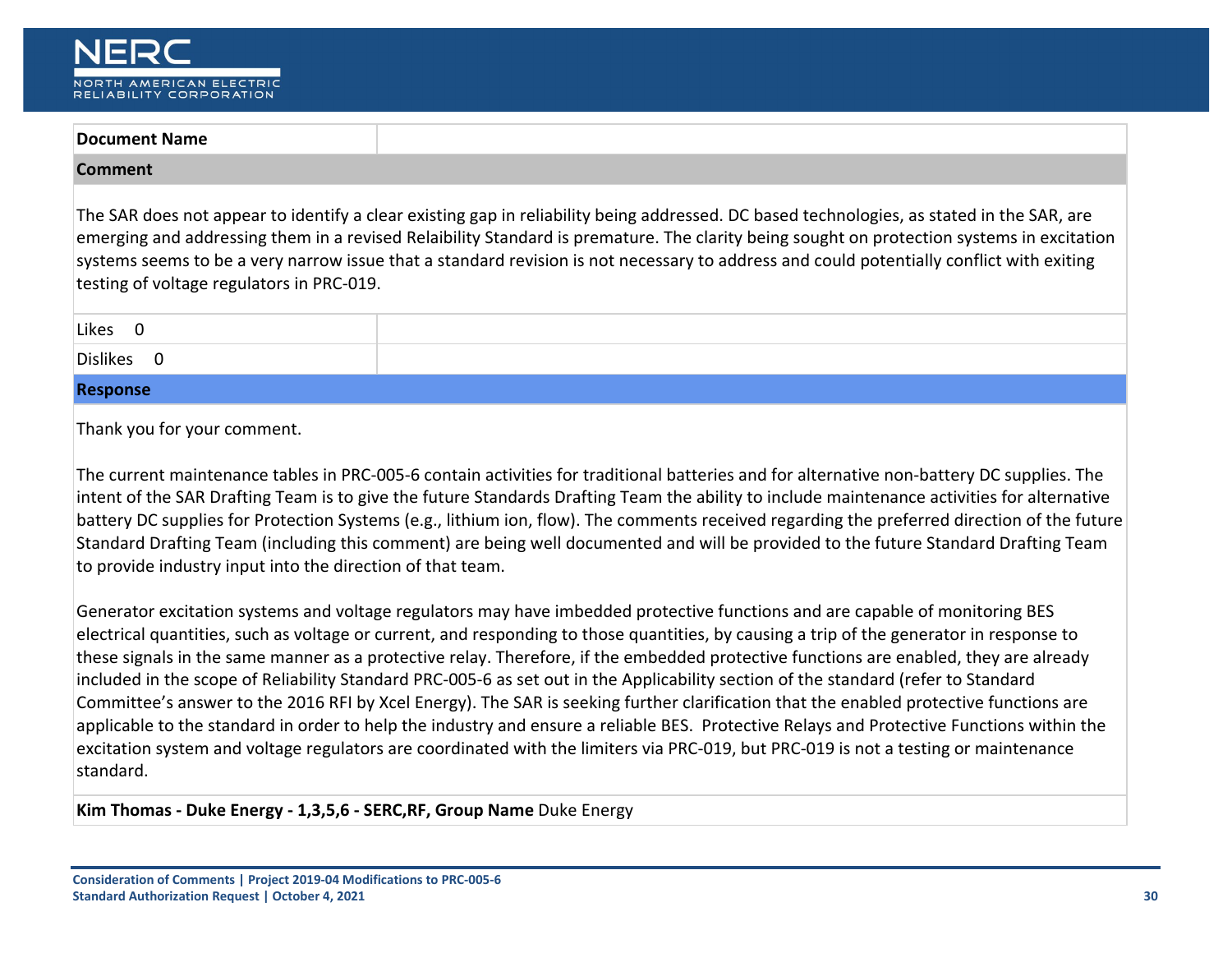

| <b>Answer</b>                                                                                                                                                                                                                                                                                                                  | No                                                                                                    |  |
|--------------------------------------------------------------------------------------------------------------------------------------------------------------------------------------------------------------------------------------------------------------------------------------------------------------------------------|-------------------------------------------------------------------------------------------------------|--|
| <b>Document Name</b>                                                                                                                                                                                                                                                                                                           |                                                                                                       |  |
| <b>Comment</b>                                                                                                                                                                                                                                                                                                                 |                                                                                                       |  |
| <b>Scope Response:</b>                                                                                                                                                                                                                                                                                                         |                                                                                                       |  |
|                                                                                                                                                                                                                                                                                                                                | Duke Energy supports the clarification of BES protective functions within the NERC Glossary of Terms. |  |
| <b>Potential Standard Impacts Response:</b>                                                                                                                                                                                                                                                                                    |                                                                                                       |  |
|                                                                                                                                                                                                                                                                                                                                | Per NERC request, the following NERC Reliability Standards may be impacted by this project:           |  |
| PRC-004 - Need to be monitored for inclusion in the misoperation determination process and reported as part of MIDAS?                                                                                                                                                                                                          |                                                                                                       |  |
| PRC-12/17 - Include as part of RAS and test as such as both PRC-005 and overall function test of RAS?                                                                                                                                                                                                                          |                                                                                                       |  |
| PRC-019 - Do all studies need to be redone to include these protective functions?                                                                                                                                                                                                                                              |                                                                                                       |  |
| PRC-024 - Are these protective functions considered part of the voltage and frequency relays if transition to using IEEE function numbers<br>or do they fall under control systems protective functions whereby all studies need to be redone upon classification as relay?                                                    |                                                                                                       |  |
| PRC-025 - Will these protection functions be considered valid as load responsive relays which must meet Attachment 1 of PRC-025?<br>Additionally, do all studies need to be redone upon classification as a relay?                                                                                                             |                                                                                                       |  |
| PRC-026 - Will these protective function relays be a part of Transmission's Planning Assessment where relay tripping occurs due to stable<br>or unstable power swings? Additionally, will Generation need to monitor them for inclusion under R2 2.2 and be required to evaluate<br>them to meet the criteria of Attachment B? |                                                                                                       |  |
| PRC-027 - Will these protective functions be required to be coordinated under PRC-027?                                                                                                                                                                                                                                         |                                                                                                       |  |
| <b>Estimated Costs Response:</b>                                                                                                                                                                                                                                                                                               |                                                                                                       |  |
|                                                                                                                                                                                                                                                                                                                                |                                                                                                       |  |
|                                                                                                                                                                                                                                                                                                                                |                                                                                                       |  |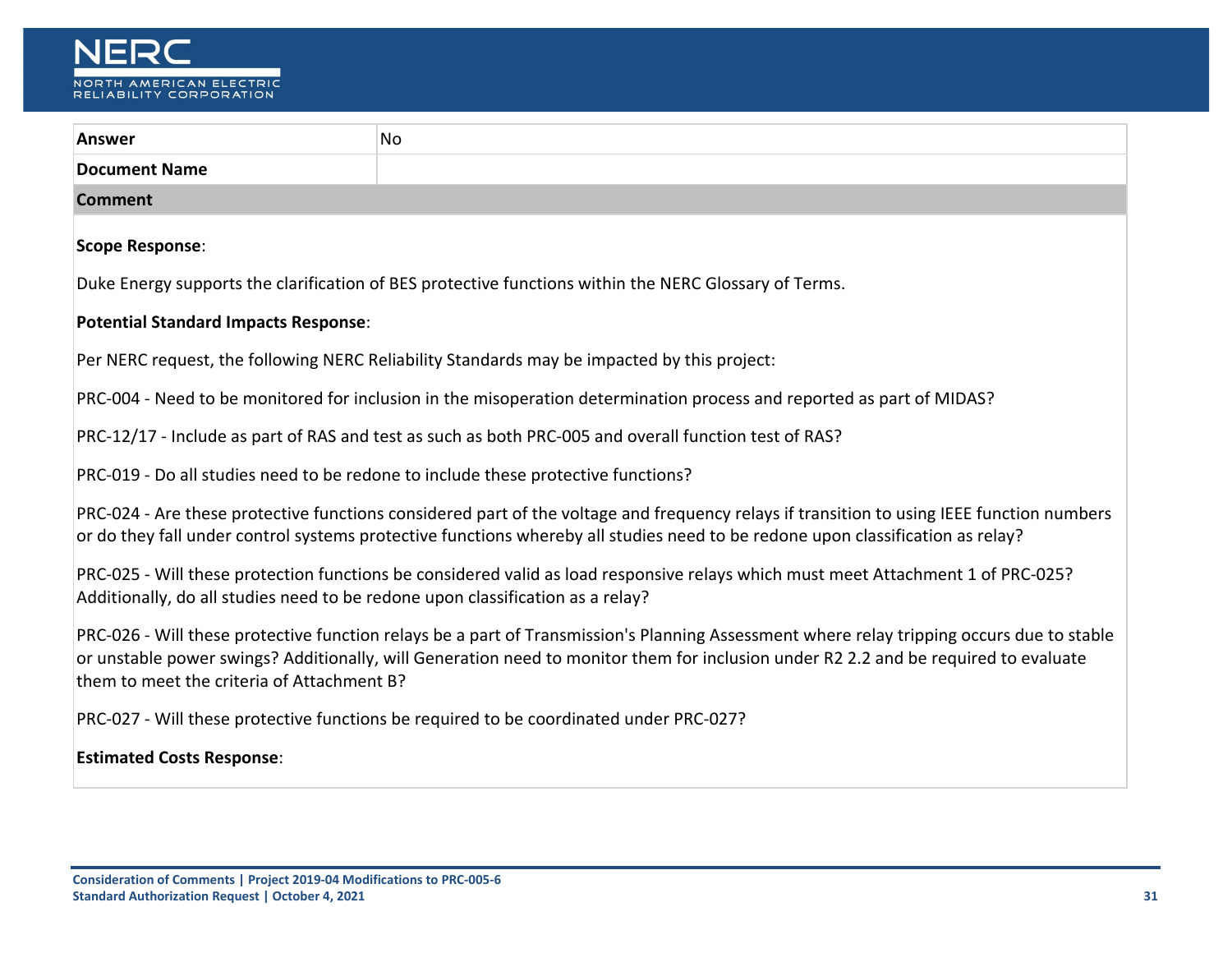

| request.                                            | Per NERC request, Duke Energy Total Maintenance Technician Costs is estimated as \$730,800. A detailed estimate can be provided upon                                                                                                                                         |
|-----------------------------------------------------|------------------------------------------------------------------------------------------------------------------------------------------------------------------------------------------------------------------------------------------------------------------------------|
| Likes 0                                             |                                                                                                                                                                                                                                                                              |
| Dislikes 0                                          |                                                                                                                                                                                                                                                                              |
| <b>Response</b>                                     |                                                                                                                                                                                                                                                                              |
| direction of that team.                             | Thank you for your comments. The comments received regarding the preferred direction of the future Standard Drafting Team (including<br>this comment) are being well documented and will be provided to the future Standard Drafting Team to provide industry input into the |
| Jack Cashin - American Public Power Association - 4 |                                                                                                                                                                                                                                                                              |
| <b>Answer</b>                                       | No                                                                                                                                                                                                                                                                           |
| <b>Document Name</b>                                |                                                                                                                                                                                                                                                                              |
| <b>Comment</b>                                      |                                                                                                                                                                                                                                                                              |
|                                                     | APPA and its membership concurs with the comments filed by Joe McClung of JEA.                                                                                                                                                                                               |
| Likes 0                                             |                                                                                                                                                                                                                                                                              |
| Dislikes 0                                          |                                                                                                                                                                                                                                                                              |
| <b>Response</b>                                     |                                                                                                                                                                                                                                                                              |
| Thank you. Please see responses to JEA's comments.  |                                                                                                                                                                                                                                                                              |
| Alan Kloster - Evergy - 1,3,5,6 - MRO               |                                                                                                                                                                                                                                                                              |
| <b>Answer</b>                                       | No                                                                                                                                                                                                                                                                           |
| <b>Document Name</b>                                |                                                                                                                                                                                                                                                                              |
| <b>Comment</b>                                      |                                                                                                                                                                                                                                                                              |

٦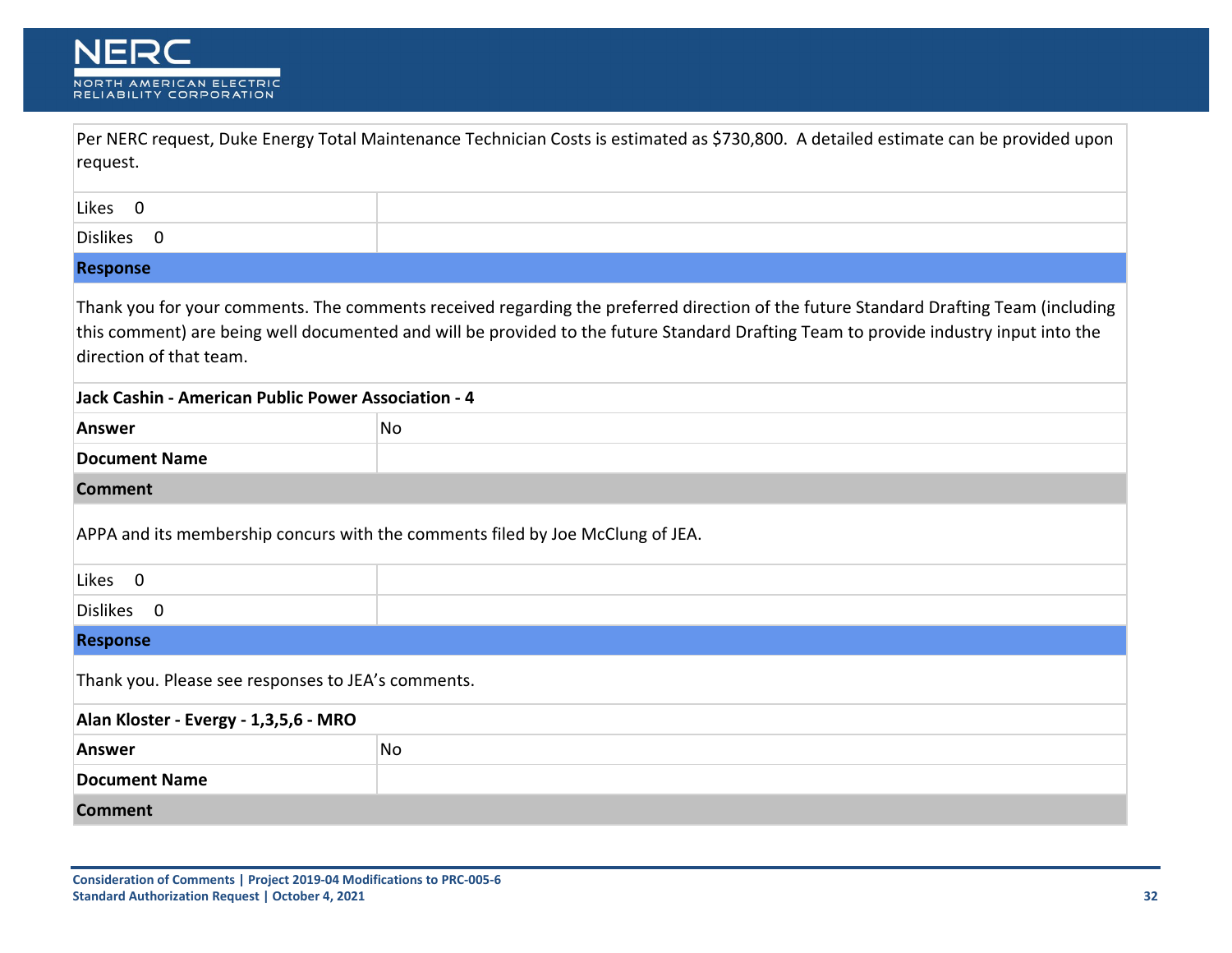Evergy endorses the comments provided by the Edison Electric Institute, however, is voting no due to inclusion of control systems without definition, potential conflicts with existing standards, lack of definition around maintenance activities specific to electrical components that do not provide protective functions and overall lack of understanding for the technical basis to broadly expand the scope and potential regulation encompassed in the proposed revised SAR.

| Likes<br>л. |  |
|-------------|--|
| Dislikes    |  |

#### **Response**

Thank you for your comments. It is important to note that the SAR scope does not cover the complete control systems; but rather the specific BES protective functions, wherever they may reside. The SAR scope includes BES protective functions already identified in the PRC-005-6 FAQ (pages 38-39), regardless of the system in which they are deployed (relay or otherwise). The consideration of protective functions outside of traditional relays has been implemented or proposed in other PRC standards (see PRC-024-3 and Project 2021-01) to maintain standards which are based on risk to the BES, regardless of the technology.

The future Standard Drafting Team has the responsibility of revising the standard, which includes specification of maintenance activities. However, electrical components that do not provide protective functions are outside the scope of the standard, meaning that their maintenance shall remain excluded from the requirements of PRC-005. The deviation from exclusively synchronous generator excitation systems is necessary to maintain neutrality in regard to different types of generation or transmission assets, and to produce a quality standard based on risk presented to the BES regardless of the system in which protective functions are deployed.

| Pamela Hunter - Southern Company - Southern Company Services, Inc. - 1,3,5,6 - SERC, Group Name Southern Company                                                                                                               |    |
|--------------------------------------------------------------------------------------------------------------------------------------------------------------------------------------------------------------------------------|----|
| <b>Answer</b>                                                                                                                                                                                                                  | No |
| Document Name                                                                                                                                                                                                                  |    |
| Comment of the Comment of the Comment of the Comment of the Comment of the Comment of the Comment of the Comment of the Comment of the Comment of the Comment of the Comment of the Comment of the Comment of the Comment of t |    |

#### **Comment**

1. The title of the SAR is revised, where "applicability to AVR protective functions" is removed, implying a significant increase in scope. The latest SAR includes control systems outside of generating plants. For example, control systems associated with capacitor banks, SVCs etc. are now in the scope. Although, this change may be appropriate, is a major and unjustified/unnecessary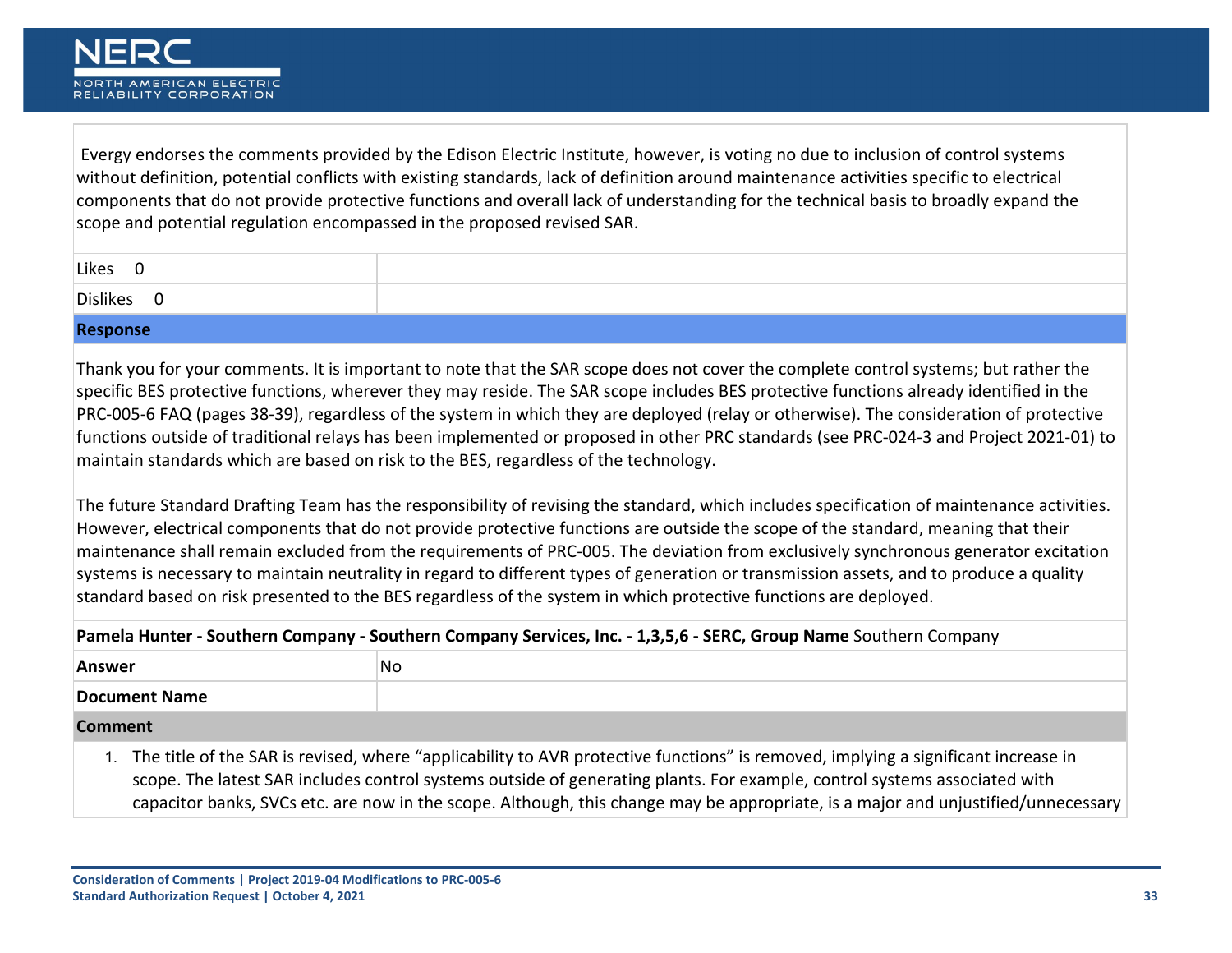change in scope compared to the initial SAR. To knowledge, industry has not raised any concern or confusion with this matter. If the scope is not limited to control systems with the generating plant then it is requested that the SDT is balanced and represents all industry segments.

2. Most of the revisions to the SAR are acceptable and do provide direction and clarity for a SDT to use. The specification to address the protection functions performed within analog and digital excitation control systems that use BES electrical quantities (voltage and current) to decide when to trip BES elements directly or via lockout/auxiliary tripping relays precisely addresses the 2016 Xcel concern and the 2019 NAGF concerns prompting this SAR. Addressing new dc supply technologies not currently addressed in PRC-005 will, indeed, close an open gap in the scope of the DC Supply section of the standard. We are indifferent on the proposal to modify the UFLS-only DPs into the Applicability scope. The inclusion of the sentence "The individual generators identified through inclusion I4 of the BES definition are to remain outside the scope of the project." into the Project Scope section is appreciated and necessary.

One area of concern in the proposed SAR is the inclusion of this phrase in various portions of the SAR: "…, and BES protective functions enabled within control systems…". The use of this open ended, non control system specific, additional scope item creates more confusion than existed with the original request for clarification on synchronous machine excitation control systems. If there are other specific types of control systems at generating facilities that are meant to be the target of this broad statement, they need to be identified, as was the system of the original request. There exist many other independent closed loop feedback control systems within electric generating facilities. Being familiar with the protective relaying systems at these facilities, we are not aware of any of the other control systems [providing protective functions base on the BES electrical quantities of voltage and current] which use the "PRC-005 protection system dc control circuitry" to trip the unit. With none existing, the inclusion of the offending phrase is both confusing and unnecessary. The removal of this phrase from the SAR will make it palatable for approval.

The modification of the maintenance tables, with respect to the excitation control system protective functions, should be limited to the same activities that are specified in Table 1 for microprocessor based relays.

Rather than invoking the ANSI Standard Device numbers to address protective functions responding to electrical quantities, it is believed to be best to leave the scoped functions as they currently are scoped. Many discrete or multifunction microprocessor relays are already clearly known to be included in the scope of PRC-005 without the use of the ANSI device numbering, and that additional detail is not necessary.

Likes 0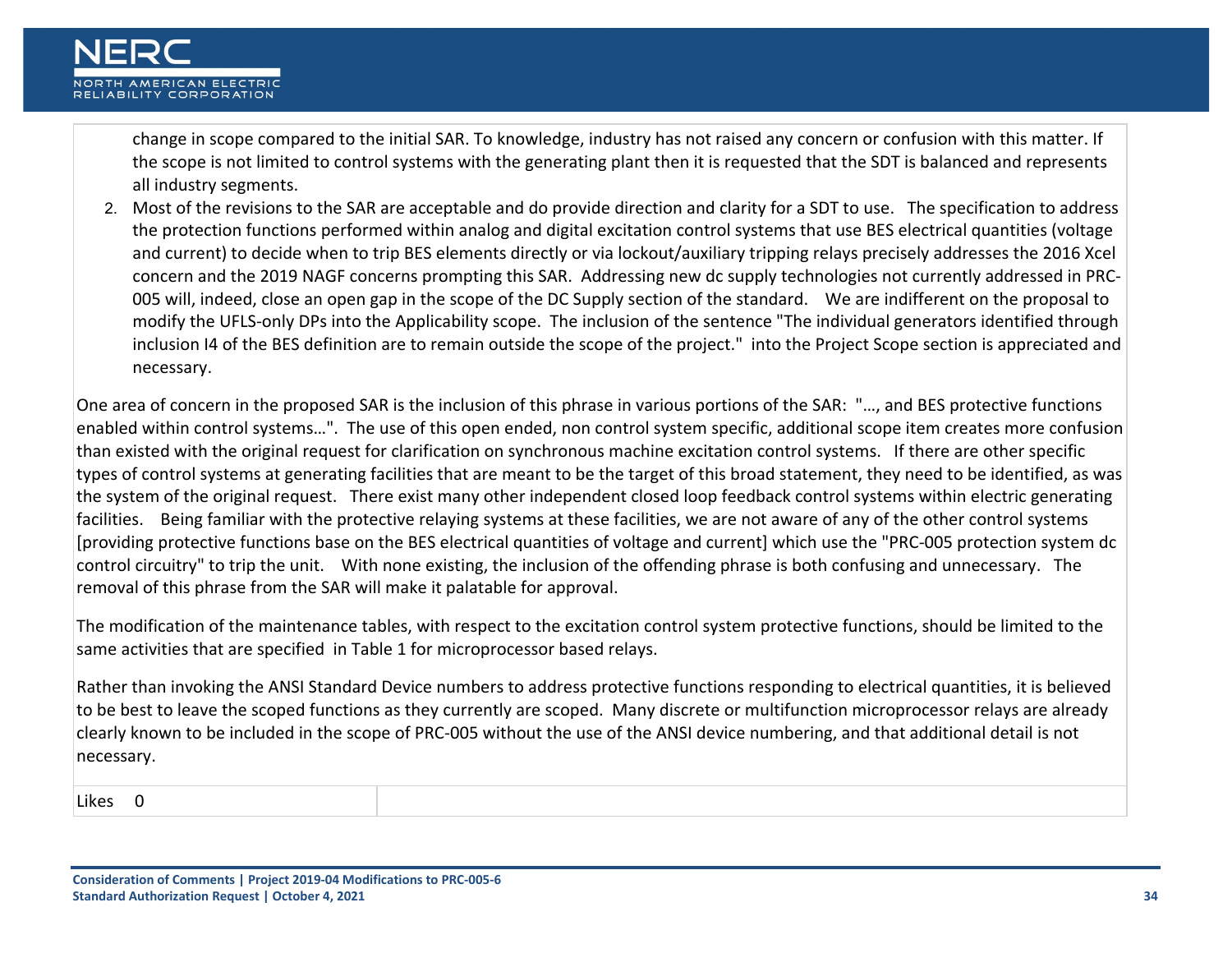| Dislikes 0                                                                                                                                                                                                                                                                                                                                                                                                                                                           |     |  |
|----------------------------------------------------------------------------------------------------------------------------------------------------------------------------------------------------------------------------------------------------------------------------------------------------------------------------------------------------------------------------------------------------------------------------------------------------------------------|-----|--|
| <b>Response</b>                                                                                                                                                                                                                                                                                                                                                                                                                                                      |     |  |
| Thank you for your comments. The deviation from exclusively synchronous generator excitation systems was necessary to maintain<br>neutrality in regard to different types of generation or transmission assets, and to produce a quality standard based on risk presented to<br>the BES regardless of the system in which protective functions are deployed. The SAR Drafting Team agrees with seeking additional<br>nominations to balance industry representation. |     |  |
| It is important to note that the SAR scope does not cover the complete control systems; but rather the specific BES protective functions,<br>wherever they may reside. The SAR scope includes BES protective functions already identified in the PRC-005-6 FAQ (pages 38-39),<br>regardless of the system in which they are deployed (relay or otherwise).                                                                                                           |     |  |
| The comments received regarding the preferred direction of the future Standard Drafting Team (including this comment) are being well<br>documented and will be provided to the future Standard Drafting Team to provide industry input into the direction of that team.                                                                                                                                                                                              |     |  |
| <b>Glenroy Smith - Entergy - 4 - SERC, RF</b>                                                                                                                                                                                                                                                                                                                                                                                                                        |     |  |
| <b>Answer</b>                                                                                                                                                                                                                                                                                                                                                                                                                                                        | Yes |  |
| <b>Document Name</b>                                                                                                                                                                                                                                                                                                                                                                                                                                                 |     |  |
| <b>Comment</b>                                                                                                                                                                                                                                                                                                                                                                                                                                                       |     |  |
| No additional comment                                                                                                                                                                                                                                                                                                                                                                                                                                                |     |  |
| Likes 0                                                                                                                                                                                                                                                                                                                                                                                                                                                              |     |  |
| Dislikes 0                                                                                                                                                                                                                                                                                                                                                                                                                                                           |     |  |
| <b>Response</b>                                                                                                                                                                                                                                                                                                                                                                                                                                                      |     |  |
| Thank you for your support.                                                                                                                                                                                                                                                                                                                                                                                                                                          |     |  |
| Christopher McKinnon - Eversource Energy - 1,3                                                                                                                                                                                                                                                                                                                                                                                                                       |     |  |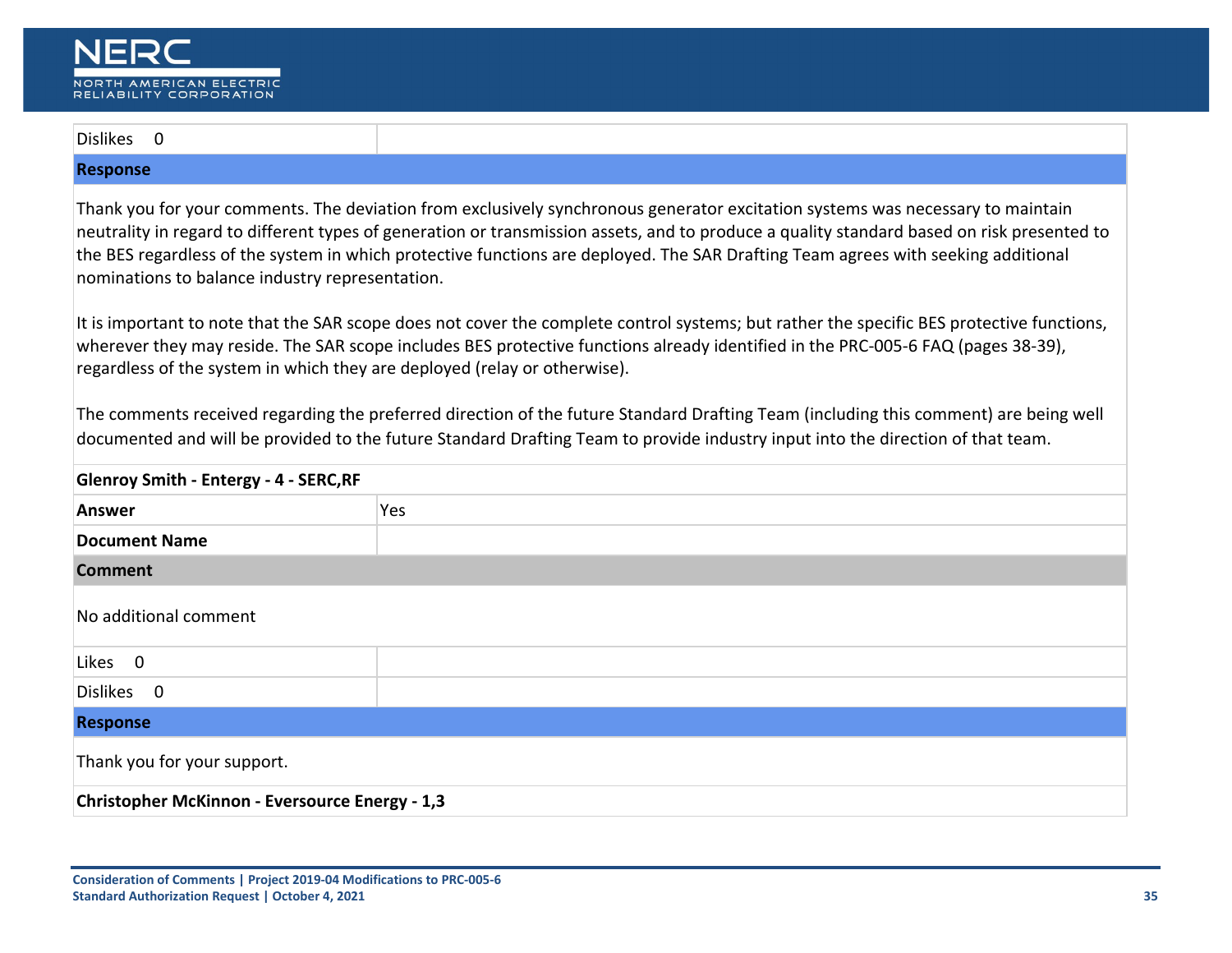

| <b>Answer</b>                                                                 | Yes                                                                                                                                                                                                                                                                                                                                                                                                                                                                                                                                                                                                                                                                                                                                                                                                                                                  |
|-------------------------------------------------------------------------------|------------------------------------------------------------------------------------------------------------------------------------------------------------------------------------------------------------------------------------------------------------------------------------------------------------------------------------------------------------------------------------------------------------------------------------------------------------------------------------------------------------------------------------------------------------------------------------------------------------------------------------------------------------------------------------------------------------------------------------------------------------------------------------------------------------------------------------------------------|
| <b>Document Name</b>                                                          |                                                                                                                                                                                                                                                                                                                                                                                                                                                                                                                                                                                                                                                                                                                                                                                                                                                      |
| <b>Comment</b>                                                                |                                                                                                                                                                                                                                                                                                                                                                                                                                                                                                                                                                                                                                                                                                                                                                                                                                                      |
| modified.                                                                     | While Eversource supports the SAR Scope, the Company would like to reiterate that the definition of Protection System should not be                                                                                                                                                                                                                                                                                                                                                                                                                                                                                                                                                                                                                                                                                                                  |
| Likes 0                                                                       |                                                                                                                                                                                                                                                                                                                                                                                                                                                                                                                                                                                                                                                                                                                                                                                                                                                      |
| Dislikes 0                                                                    |                                                                                                                                                                                                                                                                                                                                                                                                                                                                                                                                                                                                                                                                                                                                                                                                                                                      |
| <b>Response</b>                                                               |                                                                                                                                                                                                                                                                                                                                                                                                                                                                                                                                                                                                                                                                                                                                                                                                                                                      |
| direction of the team.<br>M Lee Thomas - Tennessee Valley Authority - 1,3,5,6 | Thank you for your support. The comments received regarding the preferred direction of the future Standard Drafting Team (including<br>this comment) are being well documented and will be provided to the future Standard Drafting Team to provide industry input into the                                                                                                                                                                                                                                                                                                                                                                                                                                                                                                                                                                          |
| <b>Answer</b>                                                                 | Yes                                                                                                                                                                                                                                                                                                                                                                                                                                                                                                                                                                                                                                                                                                                                                                                                                                                  |
| <b>Document Name</b>                                                          |                                                                                                                                                                                                                                                                                                                                                                                                                                                                                                                                                                                                                                                                                                                                                                                                                                                      |
| <b>Comment</b>                                                                |                                                                                                                                                                                                                                                                                                                                                                                                                                                                                                                                                                                                                                                                                                                                                                                                                                                      |
|                                                                               | While TVA believes sufficient detail has been provided for the SDT to thoroughly assess the issues described, concern remains with details<br>that are being provided. A significant burden to equipment owners will result from the proposed expansive applicability of PRC-005 to<br>protective relay functions within the broad groups of exciter, inverter, or other control systems. Based on the breadth of exciter/AVR,<br>inverter, and control system technologies in service today, and the equally diverse methods of testing likely required, significant training<br>hours will be required to prepare existing and new resources to perform the required tests, especially for legacy systems.<br>Additional burden will be required to evaluate all applicable configurations, develop test procedures that will satisfy new standard |

requirements, and develop the necessary associated training content. Implementation of newly required maintenance activities will invariably be scheduled concurrent with generating unit or other Facility outages. Due to these and other unexpected logistical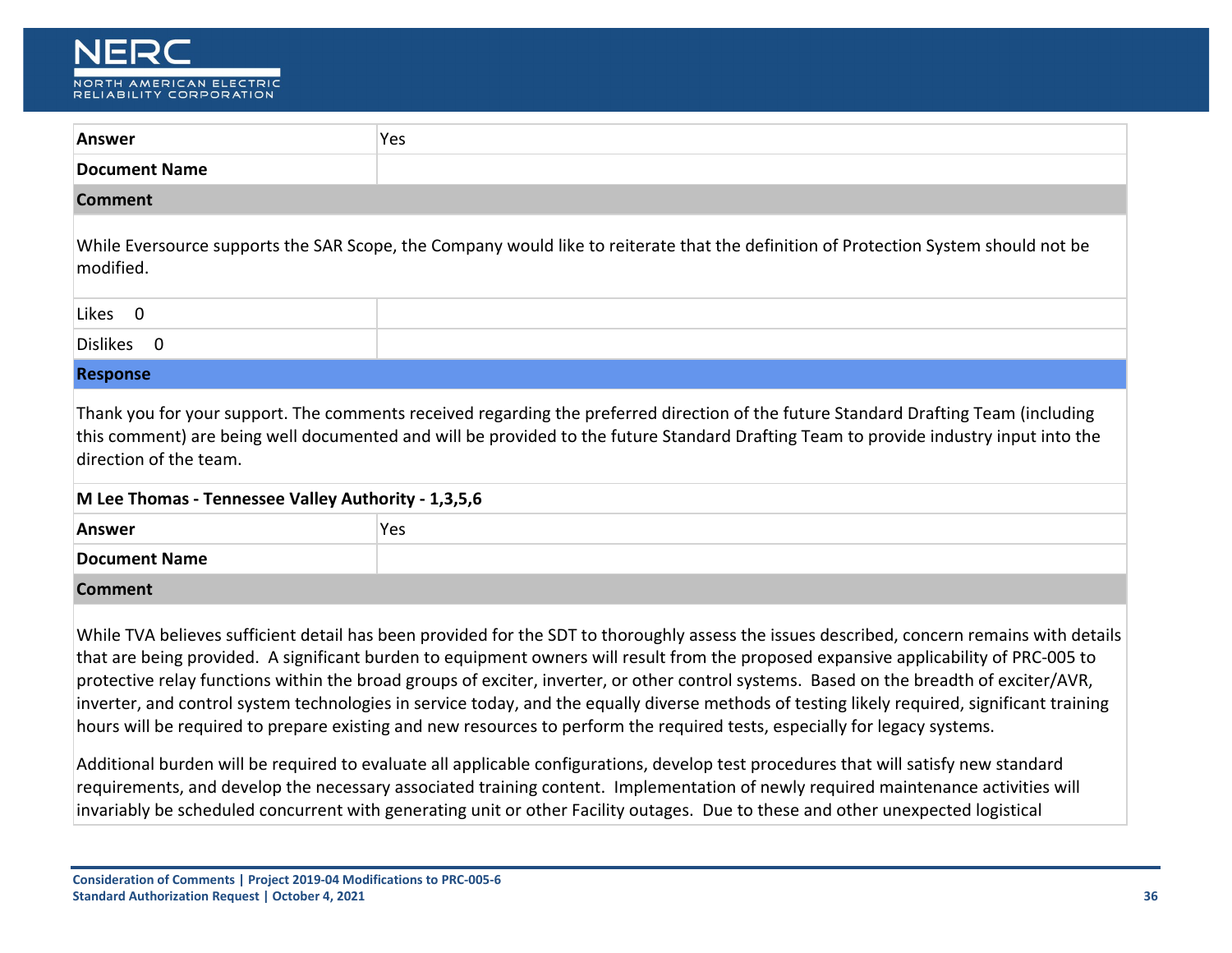challenges, coupled with the existing confusion regarding these imbedded protective functions, TVA cannot support any proposed revision of PRC-005-6 without a staged implementation approach for any new requirement or any specific components added to the applicability tables. The duration and milestones of this staged implementation should be based on component maintenance intervals, commensurate with those of the existing PRC-005-6 implementation plan, but starting with a new baseline date related to the effective date of the new version of PRC-005.

Further, TVA finds the additional scope and the associated ambiguity of the SAR to be unacceptable. Specifically, use of the following has departed from the original intent of the NAGF proposal and, if transcribed into the resulting standard, would create more ambiguity, confusion, and burden on all BES equipment owners, not just GO/GOP entities, without extensive clarification of applicability or complete elimination:

• "*Other control systems*"

1. This phrase is unnecessarily expansive and ambiguous. Prerequisite to including this phrase in a revised standard would be establishment of a bright-line between out‑of‑scope control functions and the applicable protective functions (BES Protective Functions) potentially implemented within in a control system.

• "*Excitation systems (including analog/digital AVRs)*"

1. Expansion of the original scope which did not include analog AVRs is unacceptable. Any requirement to inject signals and activate outputs in analog AVRs is widely recognized as being very difficult, if feasible.

• "*May measure and utilize similar quantities as protective relays and may perform similar functions as protective relays*" (in the SAR);

"*Protective functions that are typically (but not always) associated with relays*" (in the SAR);

"*May measure similar quantities and may yield similar outcome*" (in this form):

1. Use of these or similar phrases in the revised standard would increase ambiguity and confusion. The potential breadth of interpretations would create an intolerable environment for compliance, especially in conjunction with "other control systems."

• "*Trip BES Elements either directly or via lockout or auxiliary tripping relays*;"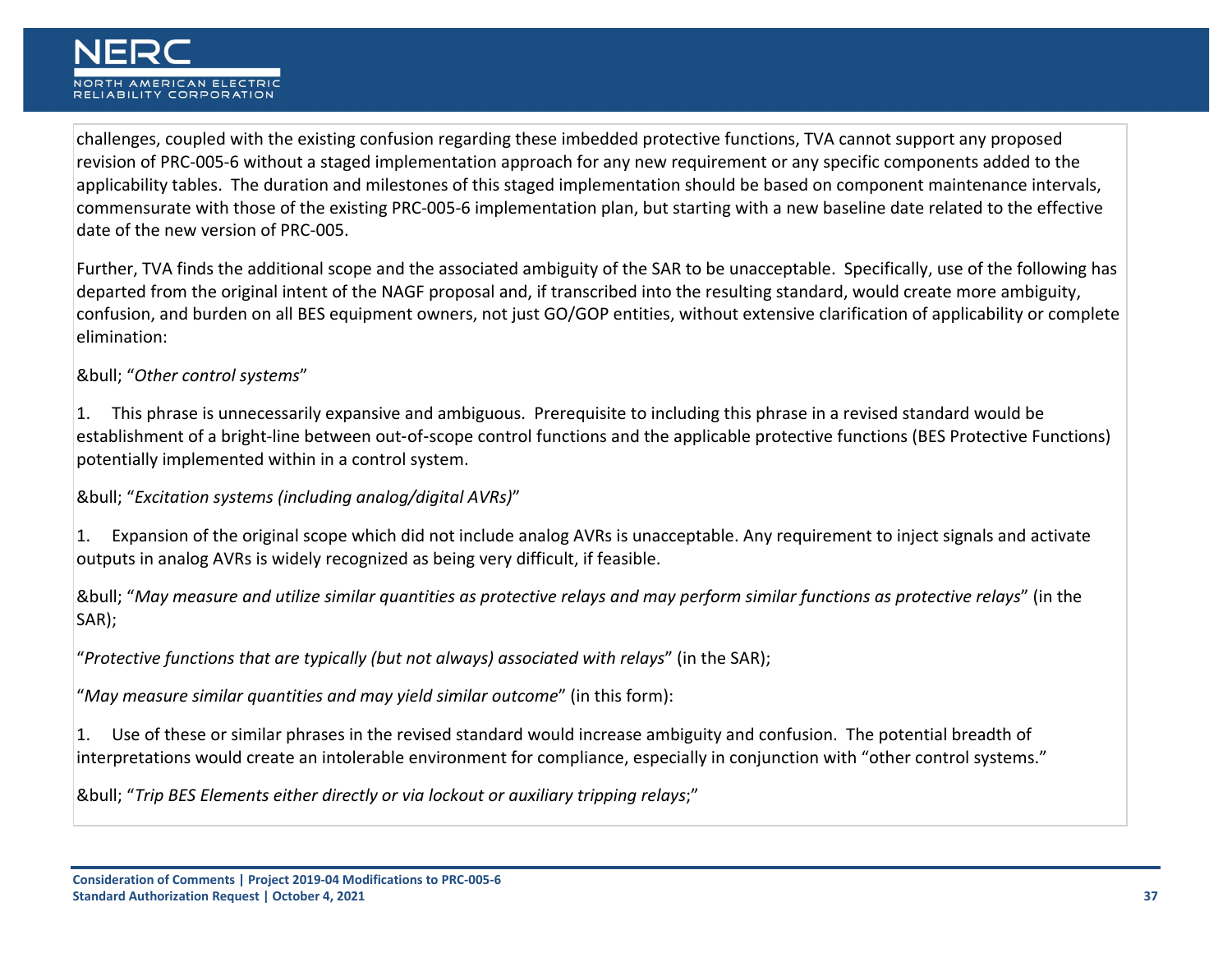"*The clarifying changes would apply to BES Protection Systems and protective functions applied on generators, dispersed power-producing resources from the point of aggregation (greater than 75 MVA) to the point of Interconnection, static and synchronous condensers and other BES elements as defined*."

1. At first glance, the drafting team's intention seemed to be to focus on generation elements, but the generic term of BES Elements again represents a significant expansion of scope. This is unacceptable in that it would unnecessarily blend the non-generator applicability criteria with the generator applicability criteria, confusion and inconsistency would ensue without any improvement to reliability.

| <b>Dislikes</b><br>__ |  |
|-----------------------|--|

## **Response**

Thank you for your comments. Concerning the "proposed expansive applicability of PRC-005 to protective relay functions within the broad groups of exciter, inverter, or other control systems," the SAR Scope does not seek to modify the applicability to individual dispersed power producing resources (i.e. inverters). Nonetheless, the SAR Drafting Team agrees that the implementation plan should carefully consider the factors presented in the comment. This suggestion will be forwarded to the future Standard Drafting Team.

Regarding the phrase "Other Control Systems", this phrase was replaced with the phrase "control systems". It is important to note that the SAR scope does not cover the complete control systems; but rather the specific BES protective functions, wherever they may reside. The SAR scope includes BES protective functions already identified in the PRC-005-6 FAQ (pages 38-39), regardless of the system in which they are deployed (relay or otherwise). The SAR Drafting Team agrees that specific detail is needed primarily around the term BES protective functions, as this is what ultimately determines the scope of PRC-005. This will be addressed by the future Standards Drafting Team (within the limitations of response to measured BES quantities) and in continuity with the existing FAQ pg. 38-39.

Analog AVRs were included in the revised SAR because the Standards Committee response to Xcel Energy's 2016 RFI was not specific to digital AVRs, and the primary purpose of the SAR is to add clarity within the standard in continuity with that response.

Words/phrases included within the SAR do not imply their use within the standard itself. Nonetheless, suggestions regarding proposed wording in the standard itself will be forwarded to the future Standard Drafting Team.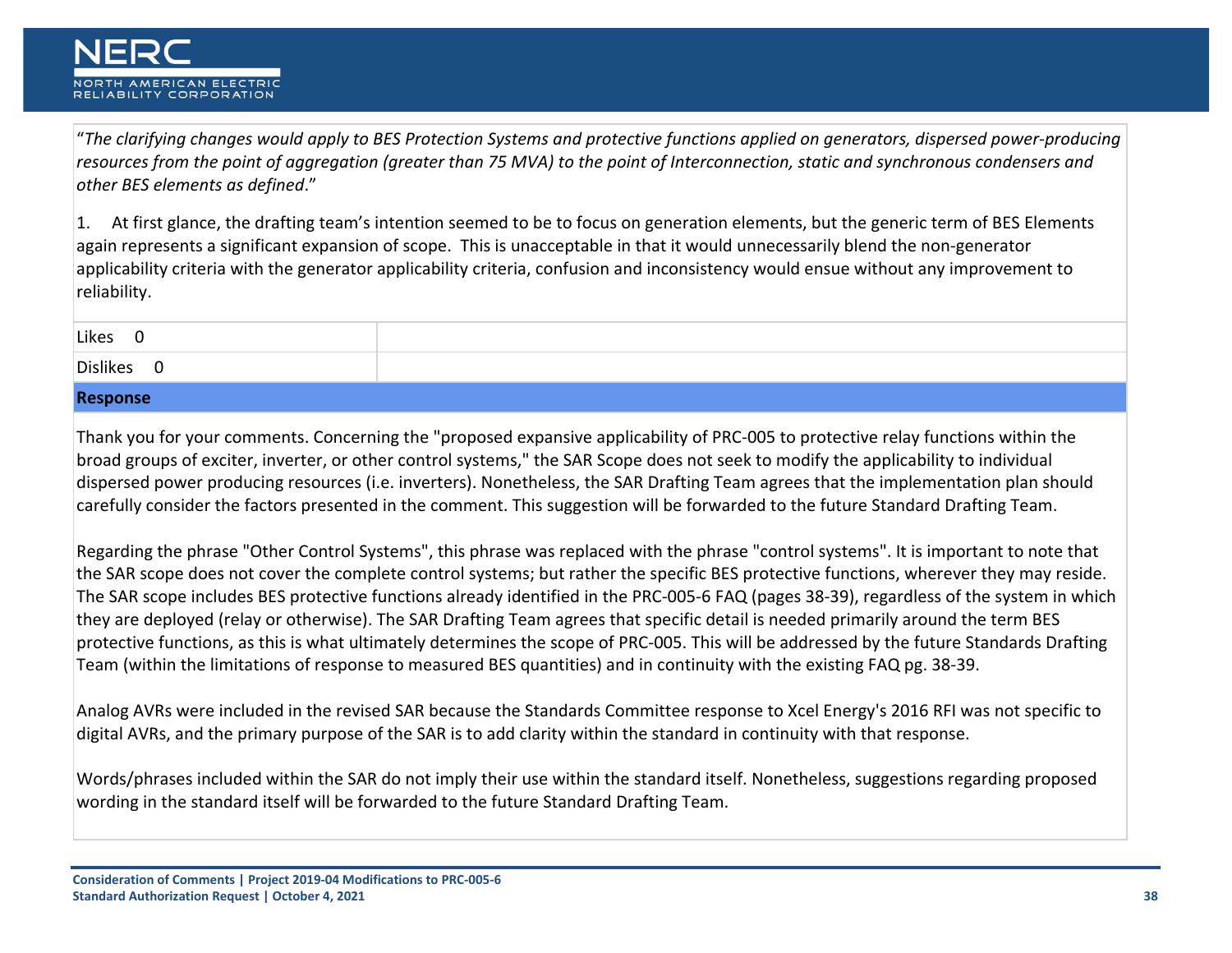The most recent posting of the SAR specifies that the clarifying changes would apply to the Facilities as defined in PRC-005-6. The purpose of this statement is to clarify that the generation/non-generator applicability criteria would remain separate within the standard.

| Mark Gray - Edison Electric Institute - NA - Not Applicable - NA - Not Applicable |     |
|-----------------------------------------------------------------------------------|-----|
| <b>Answer</b>                                                                     | Yes |
| <b>Document Name</b>                                                              |     |
| <b>Comment</b>                                                                    |     |

EEI generally supports this SAR and the modified **Industry Need** statement of the revised SAR, due to the clarification provided by the statement that "Control systems that do not contain BES protective functions that respond to measured BES electrical quantities are not within the scope of this project." However, the expansion of this SAR and the recommended changes to PRC-005, as it relates to control systems, could result in expanding the Standard beyond its original intent. While EEI supports the modifications made to the **Project Scope** statement that clarifies that "[o]nly those control systems that contain BES protective functions that respond to measured BES electrical quantities are within the scope of this project" and that "individual generators identified through inclusion I4 of the BES definition are to remain outside the scope of the project", these changes may not be sufficiently clear to ensure auditors do not take the broad and undefined term "control systems" to mean that all controls associated with BES elements are to be included under PRC-005. For example, many power transformer have load tap changer controls that respond to electrical quantities to ensure transformer voltage is effectively regulated and controlled. While this is not a protective function, some may take the view that there is little difference between an AVR system and a load tap changer's automatic function.

To address these issues, we recommend the following:

- 1. Modify PRC-005-6 to provide greater clarity that the BES protective functions enabled within analog/Digital AVRs, excitation systems that respond to measured BES electrical quantities and trip BES elements either directly or via lockout or auxiliary tripping relays are within the scope of the standard.
- 2. Define control systems in order to better delineate and target the scope of this change. (e.g., ensuring control systems such as transformer load tap changes do not become part of the scope of PRC-005).
- 3. Add limits within the SAR that would make it clear that owners of impacted control systems, such as older AVR systems, would not be obligated to add redundant systems. (e.g., inferred obligations through other Reliability Standards such as the TPL-001 Standard).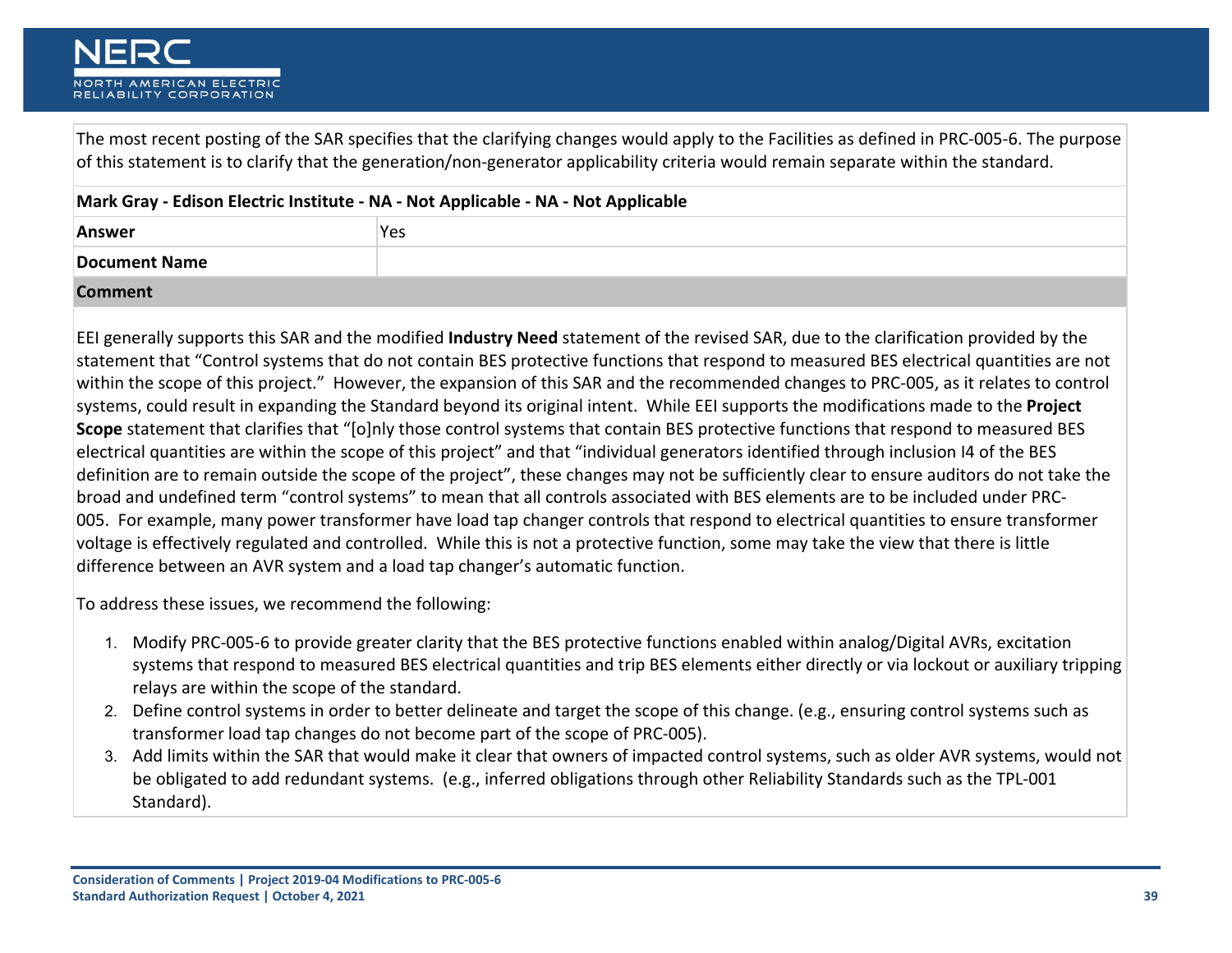

| Likes 0                                                                                                                                                                                                                                                                                                                                                                                                                                                                                                                                                                                                                                                                                                                                                                                                                                                                                                                                                                                                                                                                                                                                                                                                         |                                                                                                           |
|-----------------------------------------------------------------------------------------------------------------------------------------------------------------------------------------------------------------------------------------------------------------------------------------------------------------------------------------------------------------------------------------------------------------------------------------------------------------------------------------------------------------------------------------------------------------------------------------------------------------------------------------------------------------------------------------------------------------------------------------------------------------------------------------------------------------------------------------------------------------------------------------------------------------------------------------------------------------------------------------------------------------------------------------------------------------------------------------------------------------------------------------------------------------------------------------------------------------|-----------------------------------------------------------------------------------------------------------|
| Dislikes 0                                                                                                                                                                                                                                                                                                                                                                                                                                                                                                                                                                                                                                                                                                                                                                                                                                                                                                                                                                                                                                                                                                                                                                                                      |                                                                                                           |
| <b>Response</b>                                                                                                                                                                                                                                                                                                                                                                                                                                                                                                                                                                                                                                                                                                                                                                                                                                                                                                                                                                                                                                                                                                                                                                                                 |                                                                                                           |
|                                                                                                                                                                                                                                                                                                                                                                                                                                                                                                                                                                                                                                                                                                                                                                                                                                                                                                                                                                                                                                                                                                                                                                                                                 | Thank you for your comments. The SAR Drafting Team agrees with all concerns and recommendations proposed. |
| It is important to note that the SAR scope does not cover the complete control systems; but rather the specific BES protective functions,<br>wherever they may reside. The SAR scope includes BES protective functions already identified in the PRC-005-6 FAQ (pages 38-39),<br>regardless of the system in which they are deployed (relay or otherwise). The SAR Drafting Team agrees that specific detail is needed<br>primarily around the term BES protective functions, as this is what ultimately determines the scope of PRC-005. This will be addressed by<br>the future Standards Drafting Team (within the limitations of response to measured BES quantities) and in continuity with the existing<br>FAQ pg. 38-39. Nonetheless, the concerns regarding Load Tap Changers, etc. will be forwarded to ensure that the intent of the SAR is<br>preserved.<br>The Standard Drafting Team will have the responsibility of ensuring that changes only impact Reliability Standard PRC-005, unless changes<br>are made to the Glossary of Terms which may impact other standards. Regardless, this suggestion will also be forwarded to the future<br>Standard Drafting Team to ensure that this is done. |                                                                                                           |
| Bruce Reimer - Manitoba Hydro - 1,3,5,6                                                                                                                                                                                                                                                                                                                                                                                                                                                                                                                                                                                                                                                                                                                                                                                                                                                                                                                                                                                                                                                                                                                                                                         |                                                                                                           |
| Answer                                                                                                                                                                                                                                                                                                                                                                                                                                                                                                                                                                                                                                                                                                                                                                                                                                                                                                                                                                                                                                                                                                                                                                                                          | Yes                                                                                                       |
| <b>Document Name</b>                                                                                                                                                                                                                                                                                                                                                                                                                                                                                                                                                                                                                                                                                                                                                                                                                                                                                                                                                                                                                                                                                                                                                                                            |                                                                                                           |
| <b>Comment</b>                                                                                                                                                                                                                                                                                                                                                                                                                                                                                                                                                                                                                                                                                                                                                                                                                                                                                                                                                                                                                                                                                                                                                                                                  |                                                                                                           |
|                                                                                                                                                                                                                                                                                                                                                                                                                                                                                                                                                                                                                                                                                                                                                                                                                                                                                                                                                                                                                                                                                                                                                                                                                 |                                                                                                           |
| Likes 0                                                                                                                                                                                                                                                                                                                                                                                                                                                                                                                                                                                                                                                                                                                                                                                                                                                                                                                                                                                                                                                                                                                                                                                                         |                                                                                                           |
| Dislikes 0                                                                                                                                                                                                                                                                                                                                                                                                                                                                                                                                                                                                                                                                                                                                                                                                                                                                                                                                                                                                                                                                                                                                                                                                      |                                                                                                           |
| <b>Response</b>                                                                                                                                                                                                                                                                                                                                                                                                                                                                                                                                                                                                                                                                                                                                                                                                                                                                                                                                                                                                                                                                                                                                                                                                 |                                                                                                           |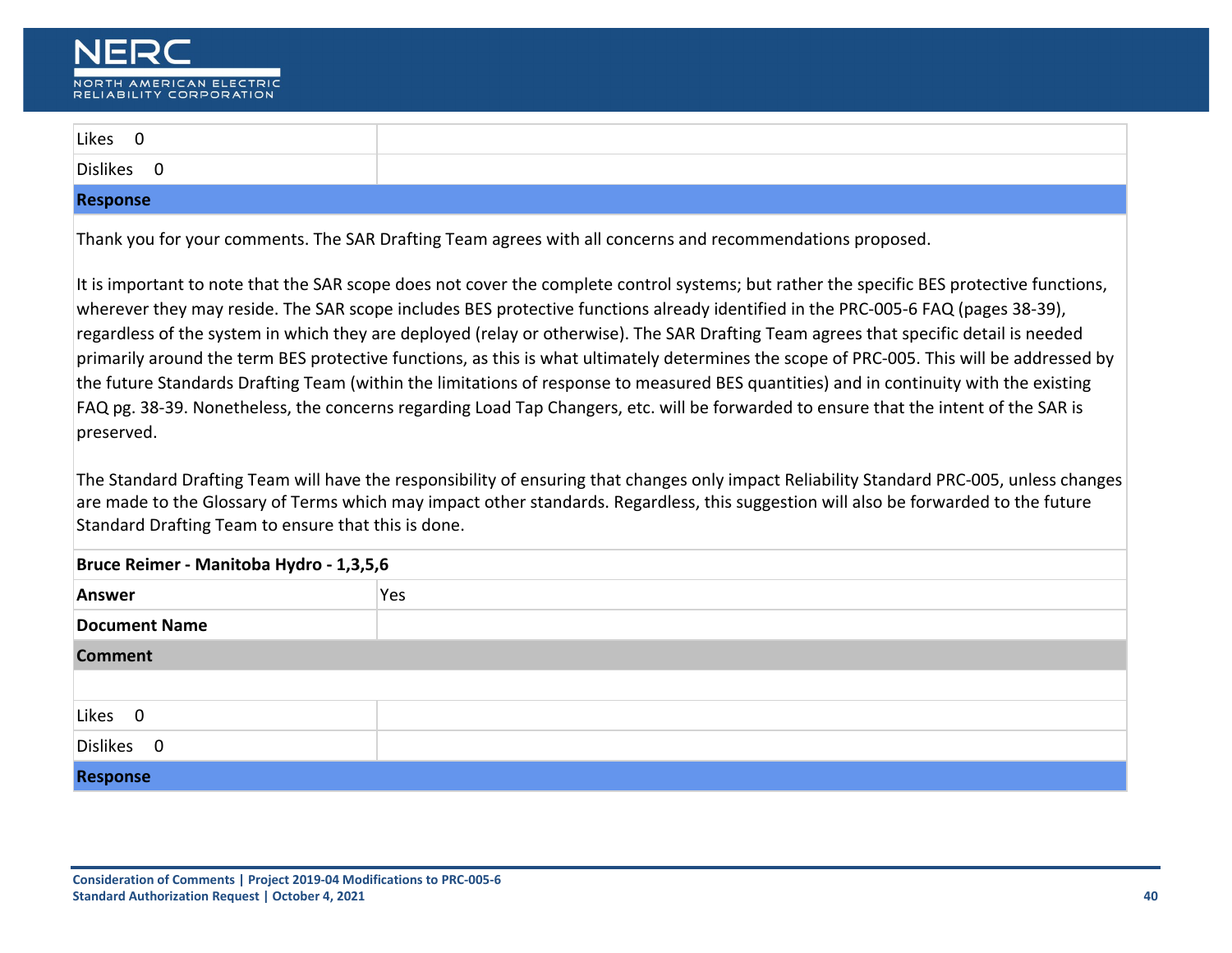

| Thank you for your support.                                            |     |  |
|------------------------------------------------------------------------|-----|--|
| Anthony Jablonski - ReliabilityFirst - 10                              |     |  |
| <b>Answer</b>                                                          | Yes |  |
| <b>Document Name</b>                                                   |     |  |
| <b>Comment</b>                                                         |     |  |
|                                                                        |     |  |
| Likes 0                                                                |     |  |
| Dislikes 0                                                             |     |  |
| <b>Response</b>                                                        |     |  |
| Thank you for your support.                                            |     |  |
| Maryanne Darling-Reich - Black Hills Corporation - 1,3,5,6 - MRO, WECC |     |  |
| Answer                                                                 | Yes |  |
| <b>Document Name</b>                                                   |     |  |
| <b>Comment</b>                                                         |     |  |
|                                                                        |     |  |
| Likes 0                                                                |     |  |
| Dislikes 0                                                             |     |  |
| <b>Response</b>                                                        |     |  |
| Thank you for your support.                                            |     |  |
| David Jendras - Ameren - Ameren Services - 1,3,6                       |     |  |
| <b>Answer</b>                                                          | Yes |  |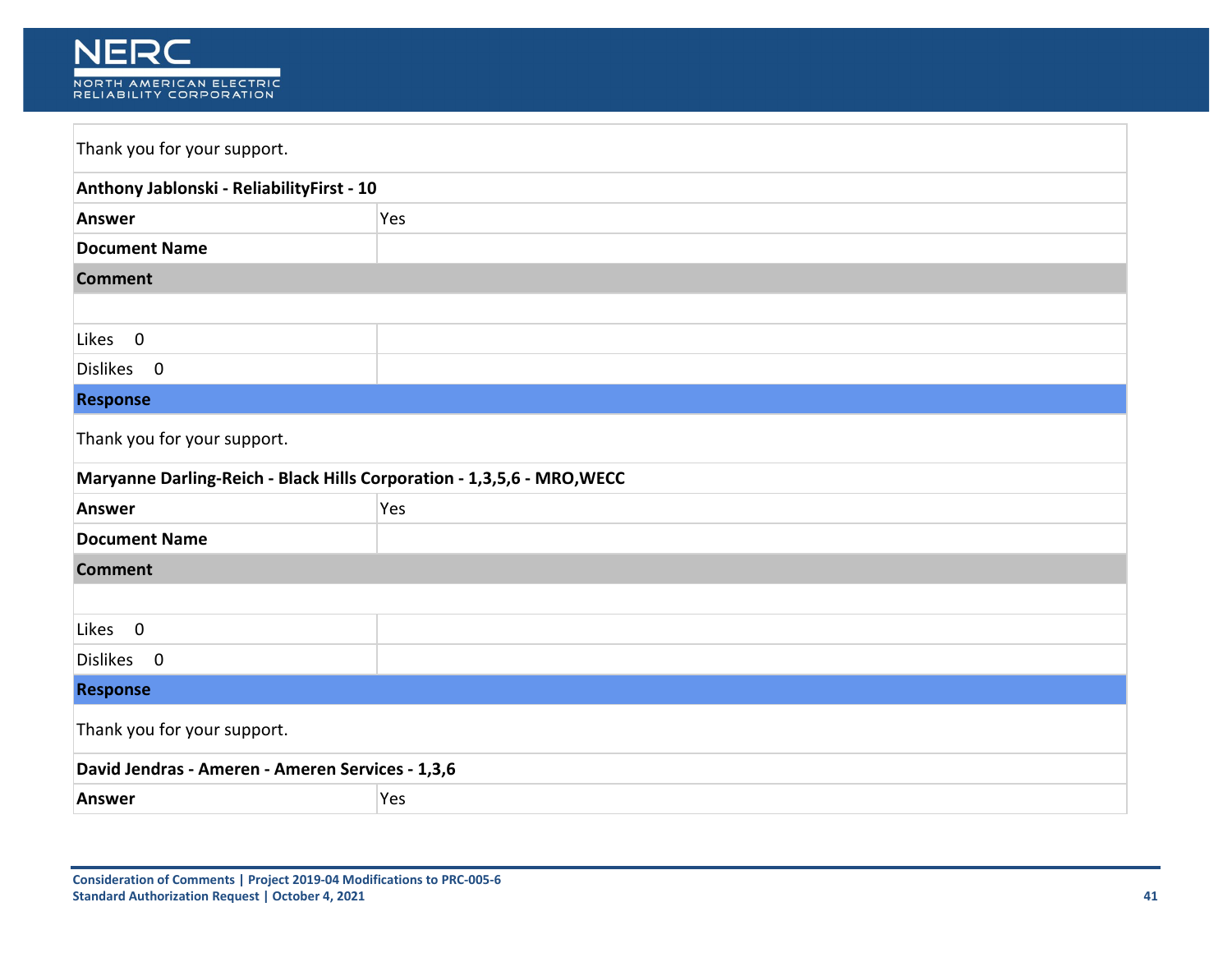

| <b>Comment</b>                                                              |  |
|-----------------------------------------------------------------------------|--|
|                                                                             |  |
|                                                                             |  |
|                                                                             |  |
|                                                                             |  |
| Thank you for your support.                                                 |  |
| Glenn Barry - Los Angeles Department of Water and Power - 1,3,5,6           |  |
| Yes                                                                         |  |
|                                                                             |  |
|                                                                             |  |
|                                                                             |  |
|                                                                             |  |
|                                                                             |  |
|                                                                             |  |
| Thank you for your support.                                                 |  |
| Adrian Andreoiu - BC Hydro and Power Authority - 1,3,5, Group Name BC Hydro |  |
| Yes                                                                         |  |
|                                                                             |  |
| <b>Comment</b>                                                              |  |
|                                                                             |  |
|                                                                             |  |
|                                                                             |  |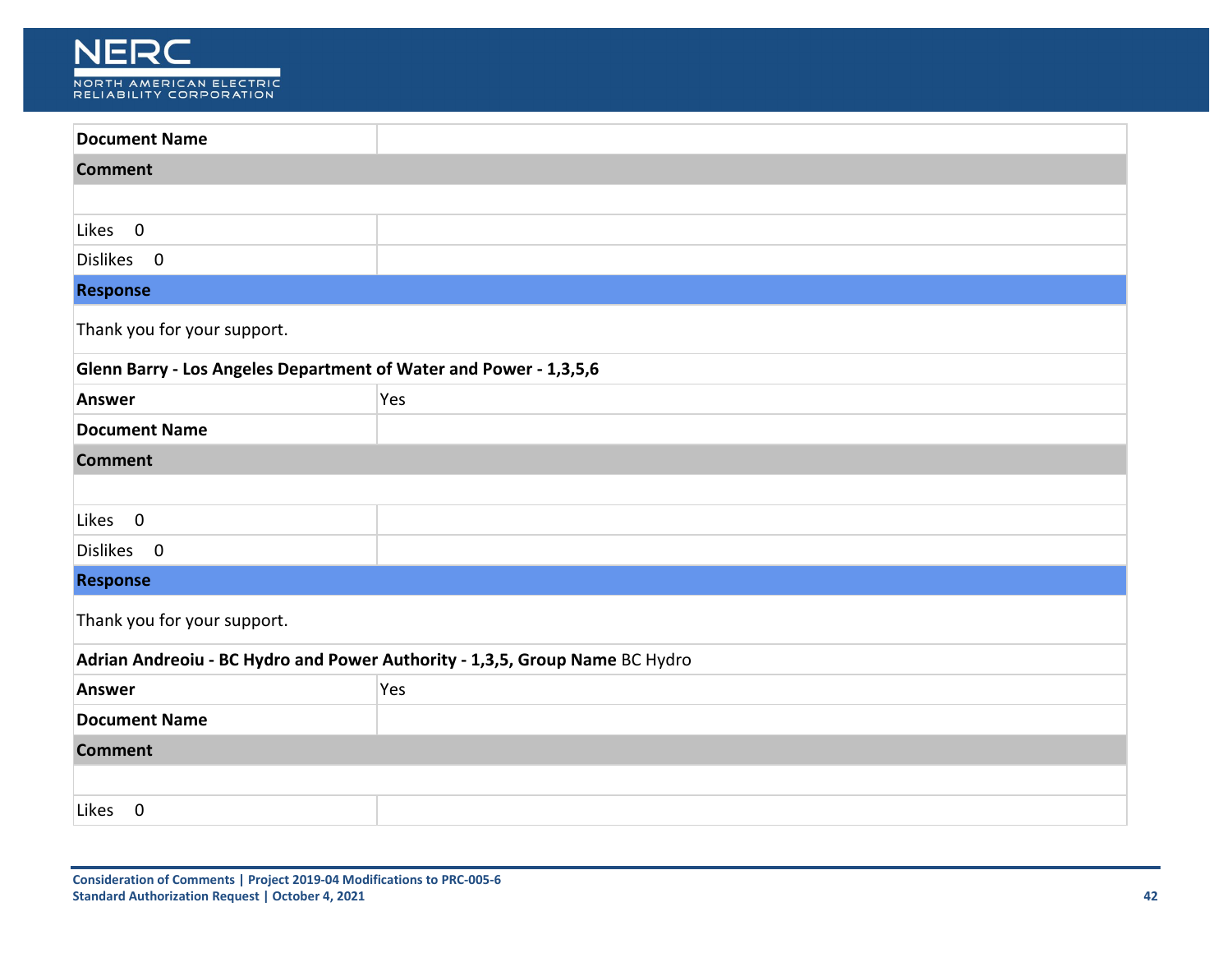

| Dislikes 0                                               |     |
|----------------------------------------------------------|-----|
| <b>Response</b>                                          |     |
| Thank you for your support.                              |     |
| Carl Pineault - Hydro-Qu?bec Production - 1,5            |     |
| <b>Answer</b>                                            | Yes |
| <b>Document Name</b>                                     |     |
| <b>Comment</b>                                           |     |
|                                                          |     |
| Likes 0                                                  |     |
| Dislikes 0                                               |     |
| <b>Response</b>                                          |     |
| Thank you for your support.                              |     |
| Amy Casuscelli - Xcel Energy, Inc. - 1,3,5,6 - MRO, WECC |     |
| <b>Answer</b>                                            | Yes |
| <b>Document Name</b>                                     |     |
| <b>Comment</b>                                           |     |
|                                                          |     |
| Likes 0                                                  |     |
| Dislikes 0                                               |     |
| <b>Response</b>                                          |     |
| Thank you for your support.                              |     |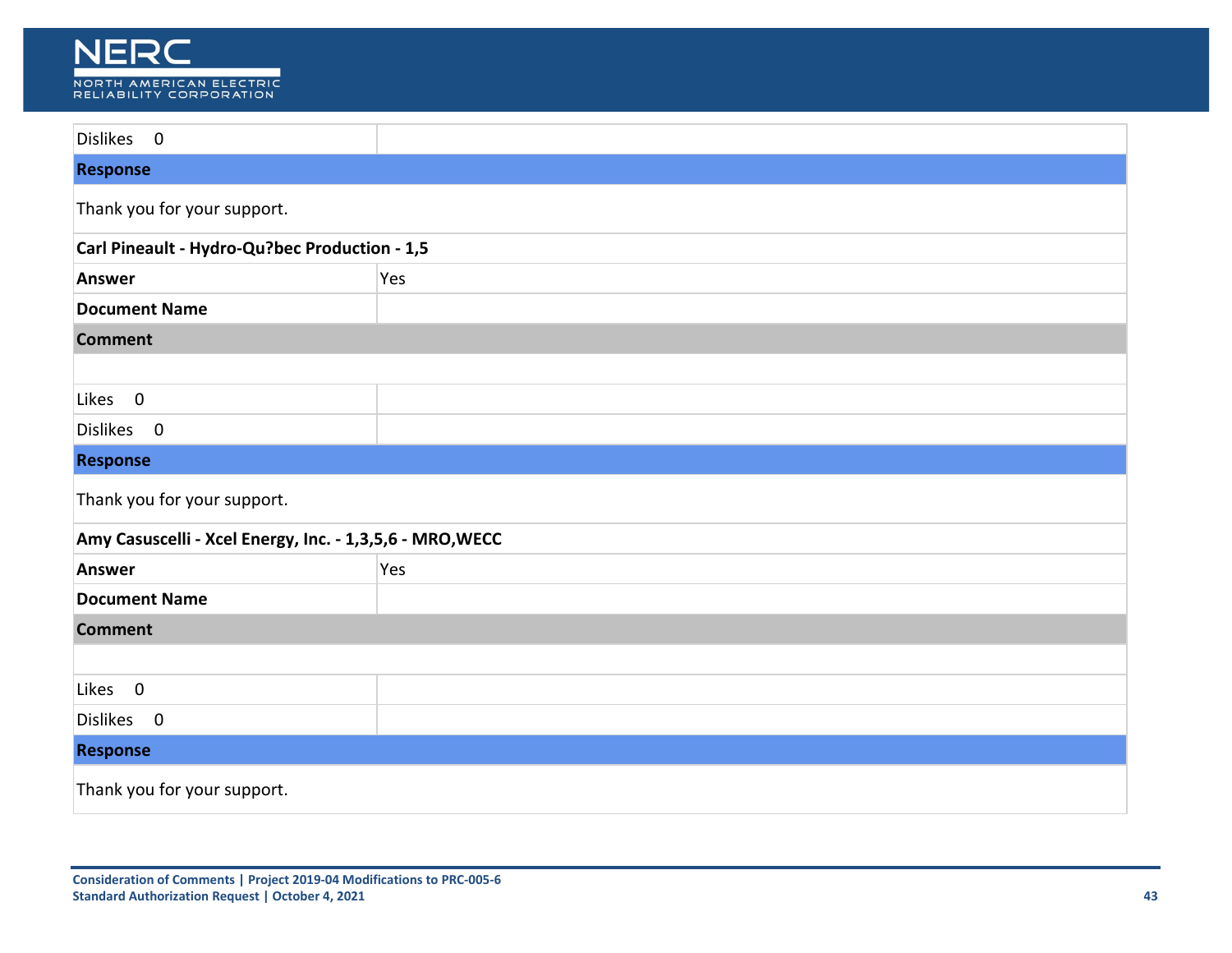

| Glen Farmer - Avista - Avista Corporation - 1,3,5                  |     |
|--------------------------------------------------------------------|-----|
| <b>Answer</b>                                                      | Yes |
| <b>Document Name</b>                                               |     |
| <b>Comment</b>                                                     |     |
|                                                                    |     |
| Likes 0                                                            |     |
| Dislikes 0                                                         |     |
| <b>Response</b>                                                    |     |
| Thank you for your support.                                        |     |
| LaTroy Brumfield - American Transmission Company, LLC - 1          |     |
| Answer                                                             | Yes |
| <b>Document Name</b>                                               |     |
| <b>Comment</b>                                                     |     |
|                                                                    |     |
| $\overline{\mathbf{0}}$<br>Likes                                   |     |
| Dislikes 0                                                         |     |
| <b>Response</b>                                                    |     |
| Thank you for your support.                                        |     |
| Cain Braveheart - Bonneville Power Administration - 1,3,5,6 - WECC |     |
| <b>Answer</b>                                                      | Yes |
| <b>Document Name</b>                                               |     |
| <b>Comment</b>                                                     |     |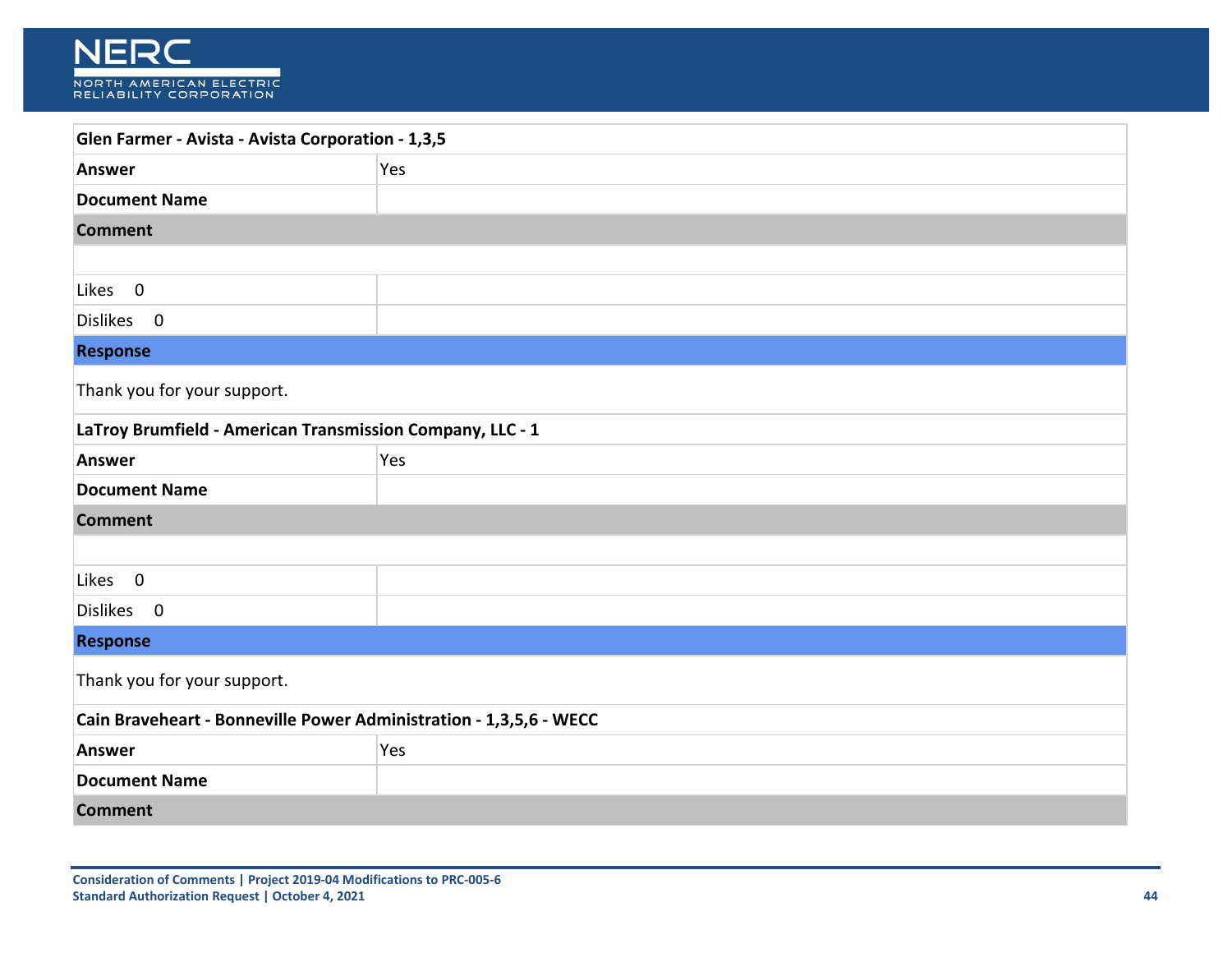

| $\overline{\phantom{0}}$<br>Likes                                                                     |                                                                                     |  |
|-------------------------------------------------------------------------------------------------------|-------------------------------------------------------------------------------------|--|
| Dislikes 0                                                                                            |                                                                                     |  |
| <b>Response</b>                                                                                       |                                                                                     |  |
| Thank you for your support.                                                                           |                                                                                     |  |
|                                                                                                       | Mark Garza - FirstEnergy - FirstEnergy Corporation - 1,3,4,5,6, Group Name FE Voter |  |
| Answer                                                                                                | Yes                                                                                 |  |
| <b>Document Name</b>                                                                                  |                                                                                     |  |
| <b>Comment</b>                                                                                        |                                                                                     |  |
|                                                                                                       |                                                                                     |  |
| Likes 0                                                                                               |                                                                                     |  |
| Dislikes 0                                                                                            |                                                                                     |  |
| <b>Response</b>                                                                                       |                                                                                     |  |
| Thank you for your support.                                                                           |                                                                                     |  |
| Gail Elliott - International Transmission Company Holdings Corporation - NA - Not Applicable - MRO,RF |                                                                                     |  |
| <b>Answer</b>                                                                                         | Yes                                                                                 |  |
| <b>Document Name</b>                                                                                  |                                                                                     |  |
| <b>Comment</b>                                                                                        |                                                                                     |  |
|                                                                                                       |                                                                                     |  |
| $\overline{\mathbf{0}}$<br>Likes                                                                      |                                                                                     |  |
| Dislikes 0                                                                                            |                                                                                     |  |
| <b>Response</b>                                                                                       |                                                                                     |  |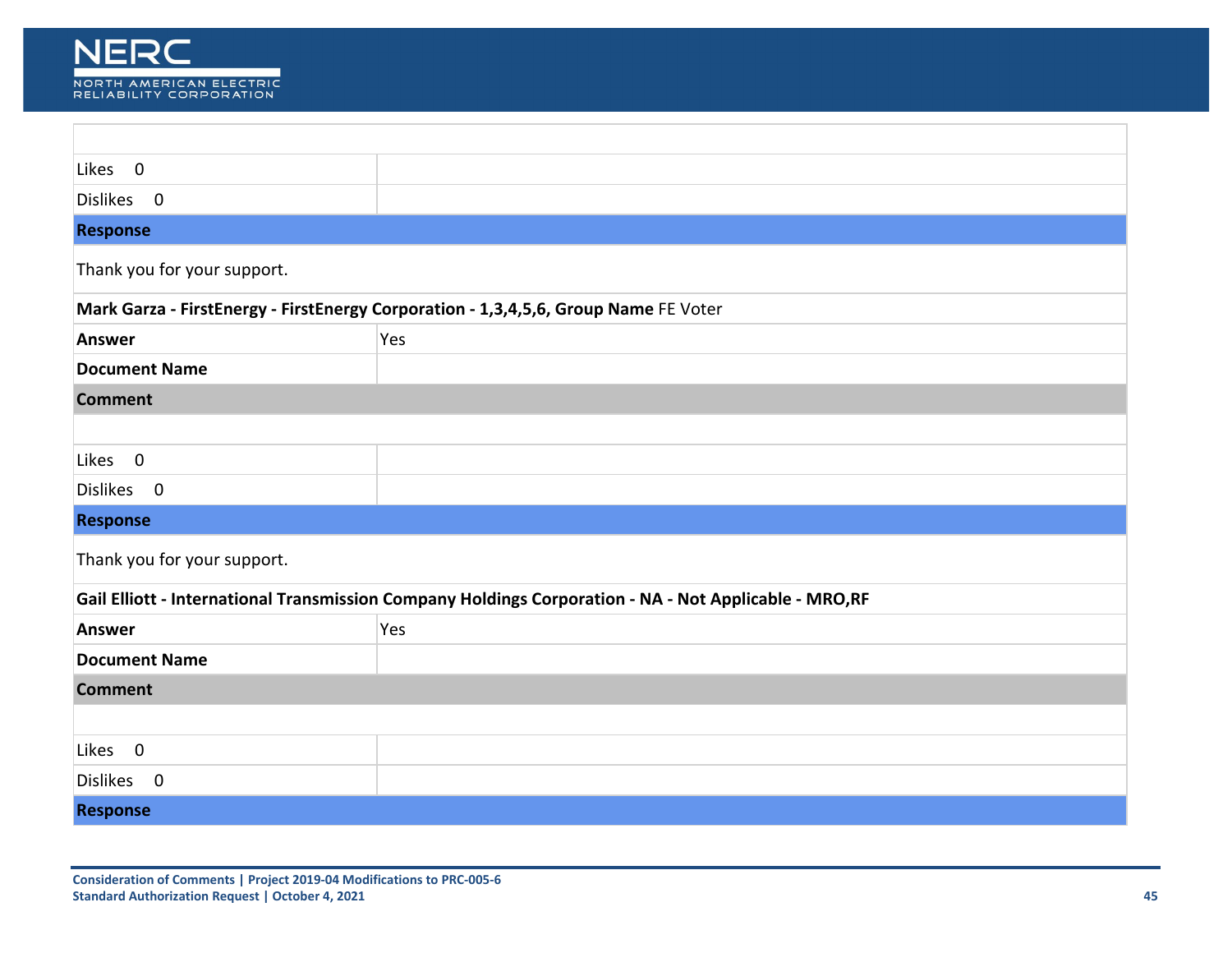

| Thank you for your support.                                                                                                  |     |
|------------------------------------------------------------------------------------------------------------------------------|-----|
| Lindsay Wickizer - Berkshire Hathaway - PacifiCorp - 6                                                                       |     |
| <b>Answer</b>                                                                                                                | Yes |
| <b>Document Name</b>                                                                                                         |     |
| <b>Comment</b>                                                                                                               |     |
|                                                                                                                              |     |
| Likes 0                                                                                                                      |     |
| Dislikes 0                                                                                                                   |     |
| <b>Response</b>                                                                                                              |     |
| Thank you for your support.                                                                                                  |     |
| Ruida Shu - Northeast Power Coordinating Council - 1,2,3,4,5,6,7,8,9,10 - NPCC, Group Name NPCC Regional Standards Committee |     |
| <b>Answer</b>                                                                                                                | Yes |
| <b>Document Name</b>                                                                                                         |     |
| <b>Comment</b>                                                                                                               |     |
|                                                                                                                              |     |
| Likes 0                                                                                                                      |     |
| Dislikes 0                                                                                                                   |     |
| <b>Response</b>                                                                                                              |     |
| Thank you for your support.                                                                                                  |     |
| Daniel Gacek - Exelon - 1,3,5,6                                                                                              |     |
| <b>Answer</b>                                                                                                                | Yes |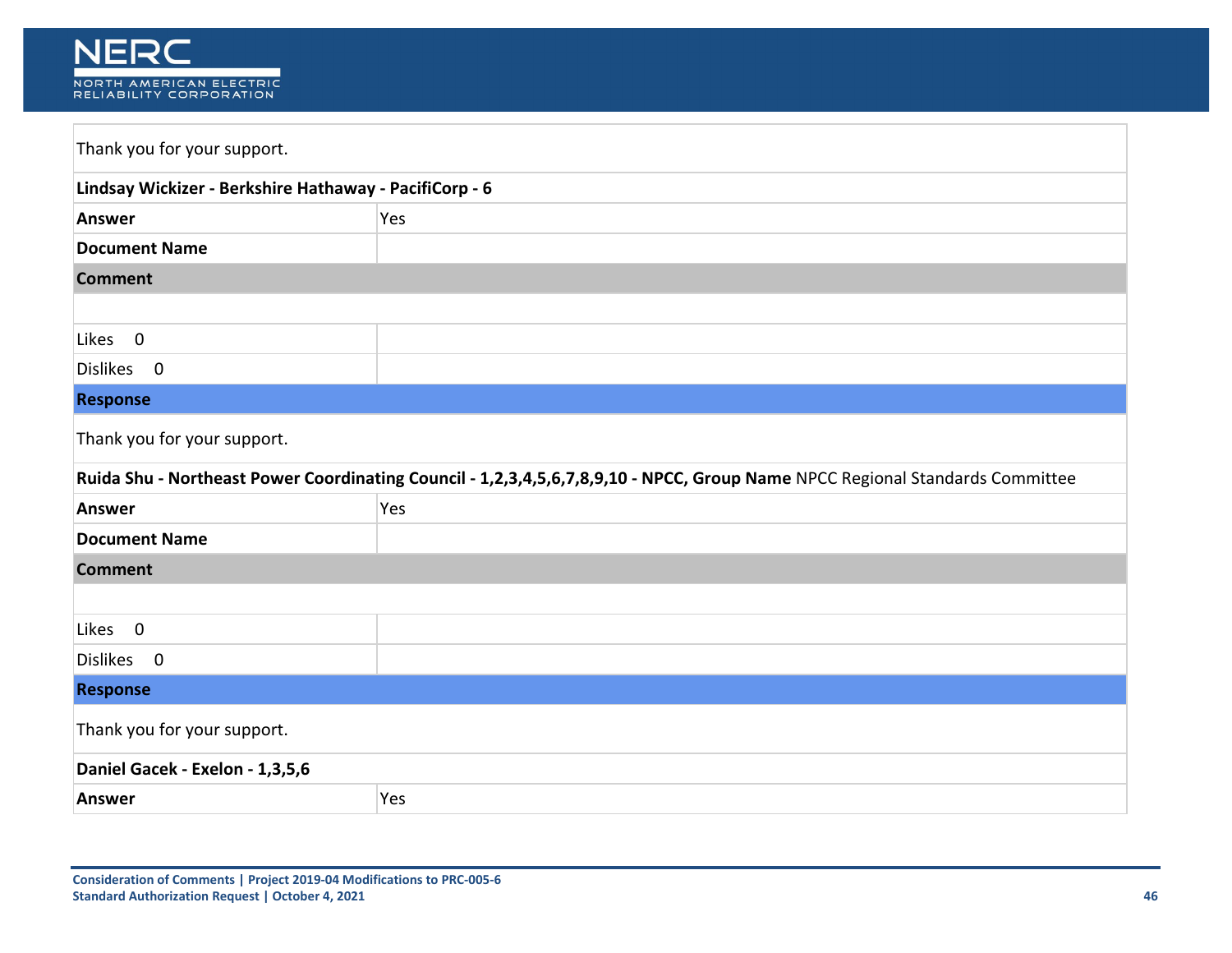

| <b>Document Name</b>                                                        |     |
|-----------------------------------------------------------------------------|-----|
| <b>Comment</b>                                                              |     |
|                                                                             |     |
| Likes 0                                                                     |     |
| Dislikes 0                                                                  |     |
| <b>Response</b>                                                             |     |
| Thank you for your support.                                                 |     |
| Charles Yeung - Southwest Power Pool, Inc. (RTO) - 2, Group Name SRC PRC005 |     |
| Answer                                                                      | Yes |
| <b>Document Name</b>                                                        |     |
| <b>Comment</b>                                                              |     |
|                                                                             |     |
| Likes 0                                                                     |     |
| Dislikes 0                                                                  |     |
| <b>Response</b>                                                             |     |
| Thank you for your support.                                                 |     |
| Rachel Coyne - Texas Reliability Entity, Inc. - 10                          |     |
| Answer                                                                      |     |
| <b>Document Name</b>                                                        |     |
| <b>Comment</b>                                                              |     |